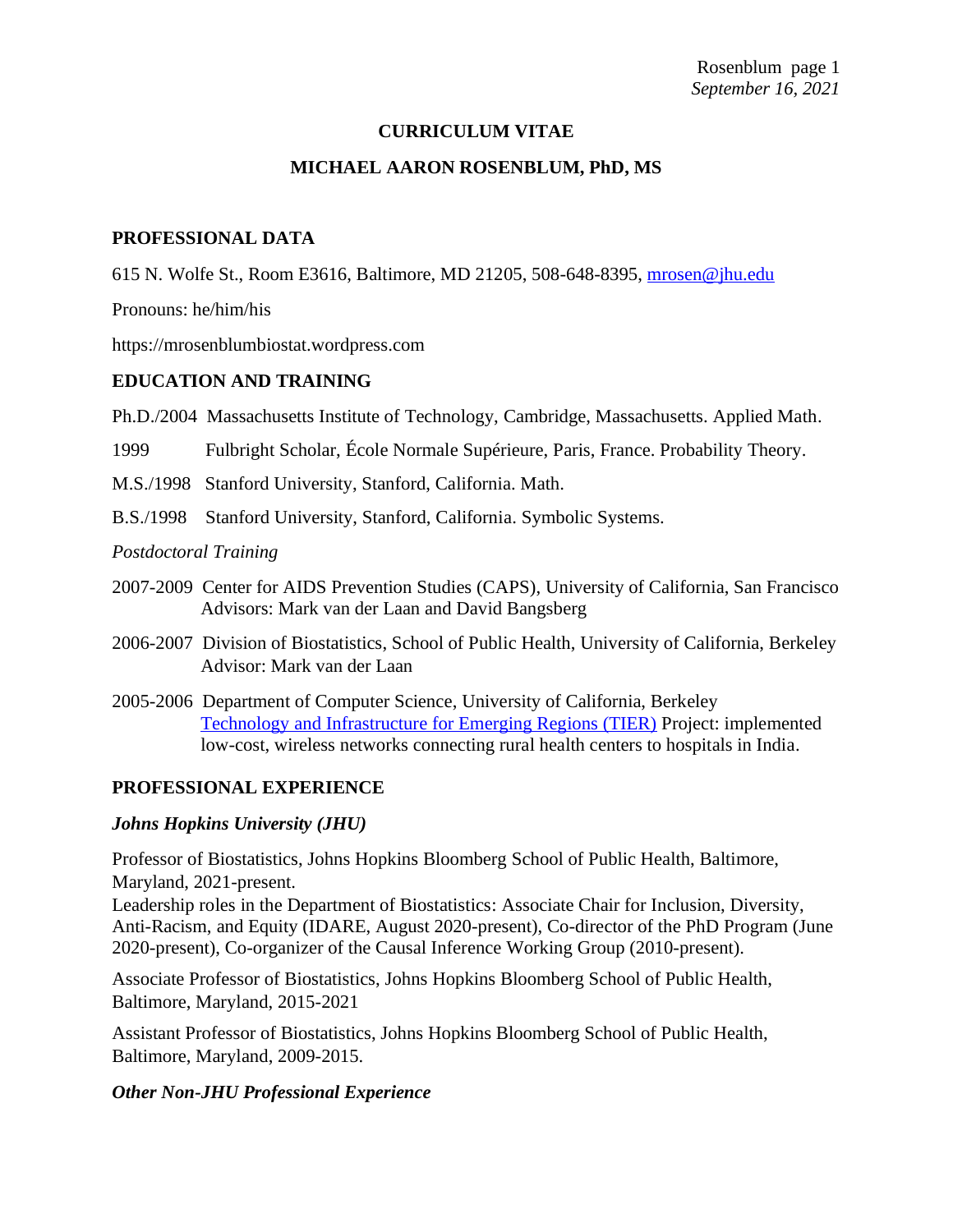Adjunct Faculty Member, Department of Math and Statistics, Dalhousie University, Halifax, Canada, 2015-2020. Taught causal inference and clinical trials methods to faculty/students.

# **PROFESSIONAL ACTIVITIES**

*Society Membership and Leadership*

International Biometric Society Eastern North American Region (ENAR) Representative to the Joint Statistical Meetings (JSM) Program Committee, 2018-2019 Council of Section Representative, Statistics in Epidemiology Section of the American Statistical Association, 2011-2013 Founder and Statistical Consultant, Evolution Trial Design, Inc., 2015-present Statistical Consultant for Target Analytics, 2008-2009

Symposia Organized

Inaugural Ross-Royall Symposium: From Individuals to Populations, Department of Biostatistics, Johns Hopkins Bloomberg School of Public Health (JHBSPH), 2016 Symposium on Statistical Methods in Clinical Trials and Regulatory Science, JHBSPH, 2015

Conference Sessions Organized (Invited Sessions) Society for Clinical Trials Annual Meeting, Baltimore, MD, 2020 American Statistical Association, Biopharmaceutical Section, Regulatory-Industry Statistics Workshop, Washington, D.C., 2018 and 2020 International Biometric Society (ENAR) 2012, 2014, 2015, 2020, 2021 Joint Statistical Meetings (JSM) 2021 Atlantic Causal Inference Conference 2011

*Participation on Advisory Panels and Boards*

Advisory Panel for the Alzheimer's Drug Discovery Foundation's 2019 advisory meeting on design/analysis of phase 2 trials for Alzheimer's Disease and Frontotemporal Dementia

# **EDITORIAL AND OTHER PEER REVIEW ACTIVITIES**

### *Journal Peer Review Activities*

Statistical Methods in Medical Research (2019-), Statistics in Medicine (2016-), Clinical Trials (2016), AIDS (2016-), Biometrics (2015-), Journal of the Royal Statistical Society Series B (2014-), Journal of the American Statistical Association (2014-), Annals of Statistics (2014-), Scandinavian Journal of Statistics (2015-), Biometrika (2009-), Statistical Communications in Infectious Diseases (2009-), International Journal of Biostatistics (2008-), IEEE/ACM Transactions on Networking (2004-), ACM Symposium on Theory of Computing (2004-).

| Journal or Other Editorial Board Membership              |                 |
|----------------------------------------------------------|-----------------|
| Associate Editor: International Journal of Biostatistics | 2009-present    |
| Associate Editor: Journal of Causal Inference            | $2011$ -present |
| Associate Editor: Epidemiologic Methods                  | 2011-2019       |

*Proposal Reviews*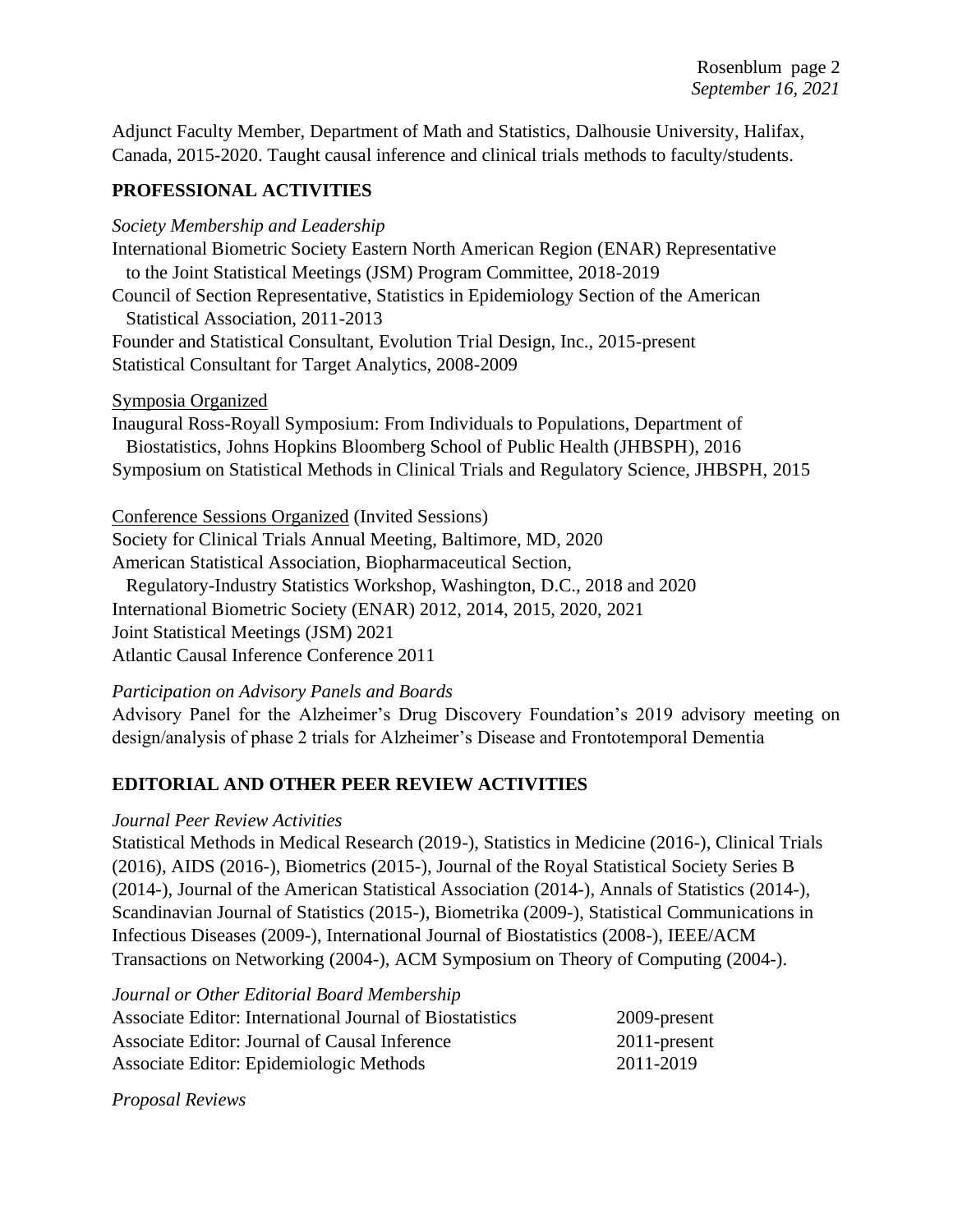NIH/NIAID Clinical Trial Special Emphasis Review Panel (2020) NIH/NIMH Psychosocial Intervention Study Section (2020) NIH/NIAID Investigator Initiated Clinical Trial Applications Review Panel (2021)

*Review of Reports and Other Documents*

Grant reviewer: Natural Sciences and Engineering Research Council of Canada (2011); Patient-Centered Outcomes Research Institute, 2019.

# **HONORS AND AWARDS**

*Honors*

Fellow of the American Statistical Association, 2020.

- Outstanding Teacher Recognition, Johns Hopkins Bloomberg School of Public Health: (based on teaching evaluation score of at least 3.6 out of 4 points)
	- "Probability Theory I" (PhD level, measure-theoretic probability), 2014, 2015, 2016, 2018
	- "Statistical Inference IV" (PhD level, asymptotic statistics), 2015, 2018, 2019, 2020
	- "Essentials of Probability and Statistical Inference I: Probability" (Sc.M. level), 2011
	- "Essentials of Probability and Statistical Inference II: Statistical Inference" (Sc.M. level), 2011 and 2012

*Awards*

MIT Carroll Wilson Award: research grant for "study of an important societal problem with international dimensions" to assess communications technology needs of humanitarian aid organizations, 2002 Department of Defense 3-year Science and Engineering Graduate Fellowship, 1999 Fulbright Grant for Research in Paris, France, 1998

Phi Beta Kappa, 1997

Stanford Presidential Scholar, 1995, 1996

# **PUBLICATIONS**

*Journal Articles (peer reviewed) \* indicates a mentored student or post-doctoral fellow*

- 1. \*Wang, B., Susukida, R., Mojtabai, R., Amin-Esmaeili, M., and **Rosenblum, M.** (2021) Model-Robust Inference for Clinical Trials that Improve Precision by Stratified Randomization and Adjustment for Additional Baseline Variables. *Journal of the American Statistical Association*, Theory and Methods Section. <https://www.tandfonline.com/doi/full/10.1080/01621459.2021.1981338>
- 2. Benkeser, D., Diaz, I., Luedtke, A., Segal, J., Scharfstein, D., and **Rosenblum, M.** (2020) Improving Precision and Power in Randomized Trials for COVID-19 Treatments Using Covariate Adjustment, for Binary, Ordinal, or Time to Event Outcomes. *Biometrics.* This paper was selected to be a discussion paper.<https://doi.org/10.1111/biom.13377>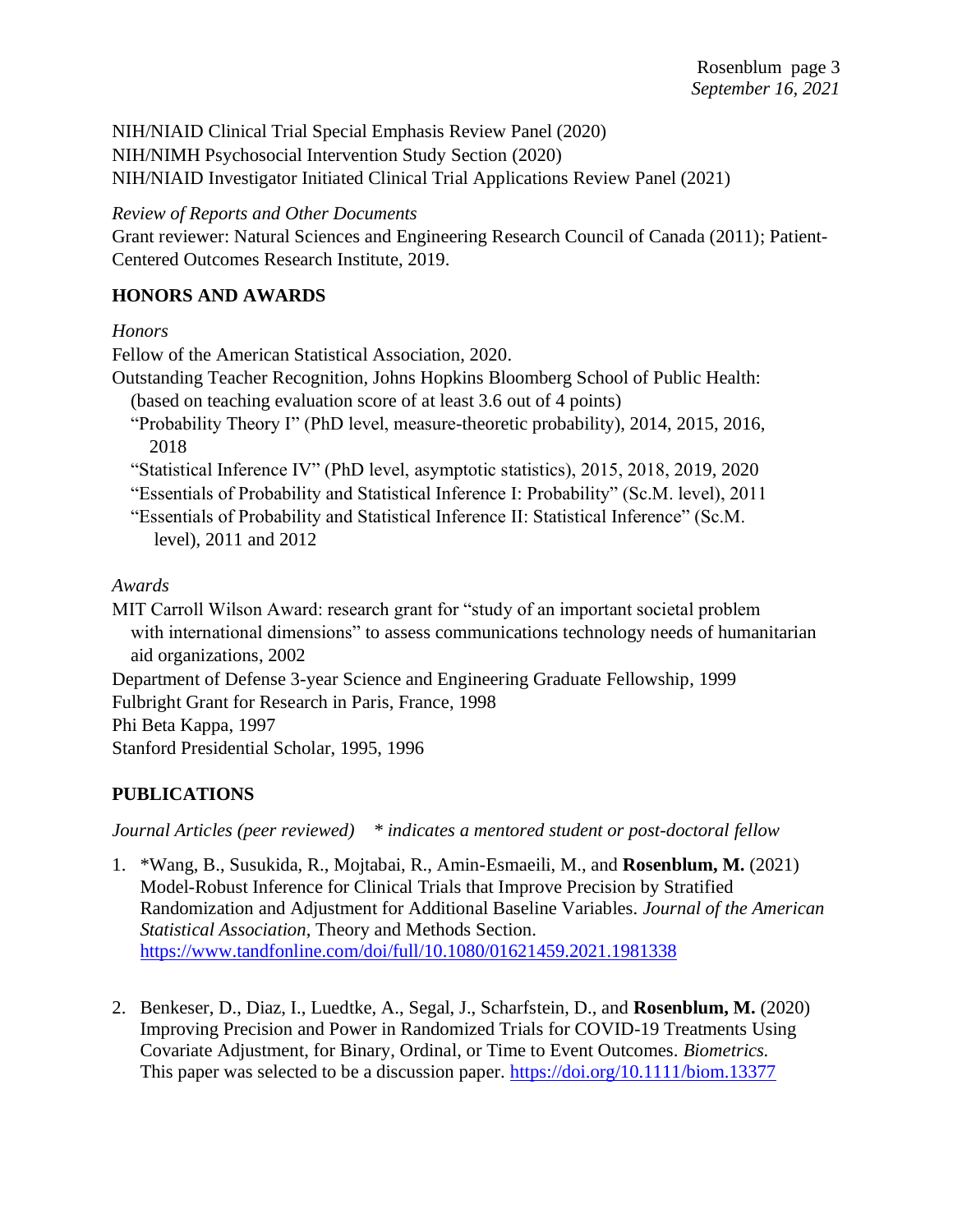- 3. Canto, M.I., Trindade, A.J., Abrams, J., **Rosenblum, M.,** Dumot, J., Corbett, F.S., Diehl,D., Chak, A., Khara, H., McKinley, M. Shin, E.J., Waxman, I., Infantolino, A., Tofani, C., Samarasena, J., Chang, K., Wang, B., Goldblum, J., Voltaggio, L., Montgomery, E., Lightdale, C.J., Shaheen, N.J. (2020) Multifocal Cryoballoon Ablation for Eradication of Barrett's Esophagus-Related Neoplasia: A Prospective Multicenter Clinical Trial. *American Journal of Gastroenterology*. 115, 1879-1890. <http://doi.org/10.14309/ajg.0000000000000822>
- 4. **Rosenblum, M.**, \*Fang, X., and Liu, H. (2020) Optimal, Two Stage, Adaptive Enrichment Designs for Randomized Trials Using Sparse Linear Programming. *Journal of the Royal Statistical Society, Series B.* 82, 749-772.<http://doi.org/10.1111/rssb.12366>
- 5. McGinty E.E., Stone E.M., Kennedy-Hendricks A., Bandara S., Murphy K.A., Stuart E.A., **Rosenblum M.**, Daumit G.L. (2020). Effects of Maryland's Affordable Care Act Medicaid Health Home Waiver on Quality of Cardiovascular Care among People with Serious Mental Illness*. Journal of General Internal Medicine.* <https://doi.org/10.1007/s11606-020-05690-9>
- 6. \*Steingrimsson, J.A., Betz, J., \*Qian, T., and **Rosenblum, M.** (2019) Optimized Adaptive Enrichment Designs for Three-Arm Trials: Learning which Subpopulations Benefit from Different Treatments. *Biostatistics.* <https://doi.org/10.1093/biostatistics/kxz030>
- 7. \*Huang, E. J., Fang, E. X., Hanley, D. F., and **Rosenblum, M.** (2019) Constructing a Confidence Interval for the Fraction Who Benefit from Treatment, Using Randomized Trial Data. *Biometrics.* 75(4), 1228-1239.<https://doi.org/10.1111/biom.13101>
- 8. Wu, A.W., Weston, C.M., Chidinma, A.I., \*Ruberman, C., Bone, L., Boonyasai, R., Hwang, S., Gentry, J., Purnell, L., Lu, Yanyan, Liang, S., and **Rosenblum, M.** (2019) The Baltimore Community-based Organizations Neighborhood Network: Enhancing Capacity Together (CONNECT) Cluster RCT. *American Journal of Preventive Medicine*. 57(2), e31-e41. <https://doi.org/10.1016/j.amepre.2019.03.013>
- 9. \*Wang, B., Ogburn, E., and **Rosenblum, M.** (2019) Analysis of Covariance (ANCOVA) in Randomized Trials: More Precision and Valid Confidence Intervals, Without Model Assumptions. *Biometrics*. 75(4), 1391-1400.<https://doi.org/10.1111/biom.13062>
- 10. Hanley, D. F., Thompson, R. E., **Rosenblum, M.,** Yenokyan, G., Lane K., McBee, N., Mayo S. W., Bistran-Hall, A. J., Gandhi, D. Mould, W. A., Ullman, N., Ali, H., Carhuapoma, J. R. Kase, C. S., Lees, K. R., Dawson, J., Wilson, A., Betz, J. F., Sugar, E., Hao, Y., Avadhani, R., Caron, J.-L., Harrigan, M. R., Carlson, A. P., Bulters, D., LeDoux, D. E., Huang, J., Cobb, C., Gupta, G., Kitagawa, R., Chicoine, M. R., Patel, H., Dodd, R., Camarata, P. J., Wolfe, S., Stadnik, A., Money, P. L., Mitchell, P., Sarabia, R., Harnof, S., Barzo, P., Unterberg, A., Teitelbaum, J. S., Wang, W., Anderson, C. S., Mendelow, A. D., Gregson, B., Janis, S., Vespa, P., Ziai, W., Zuccarello, M., Awad, I. A., for the MISTIE III Investigators. (2019) Efficacy and safety of minimally invasive surgery with thrombolysis in intracerebral haemorrhage evacuation (MISTIE III): a randomised, controlled, open-label, blinded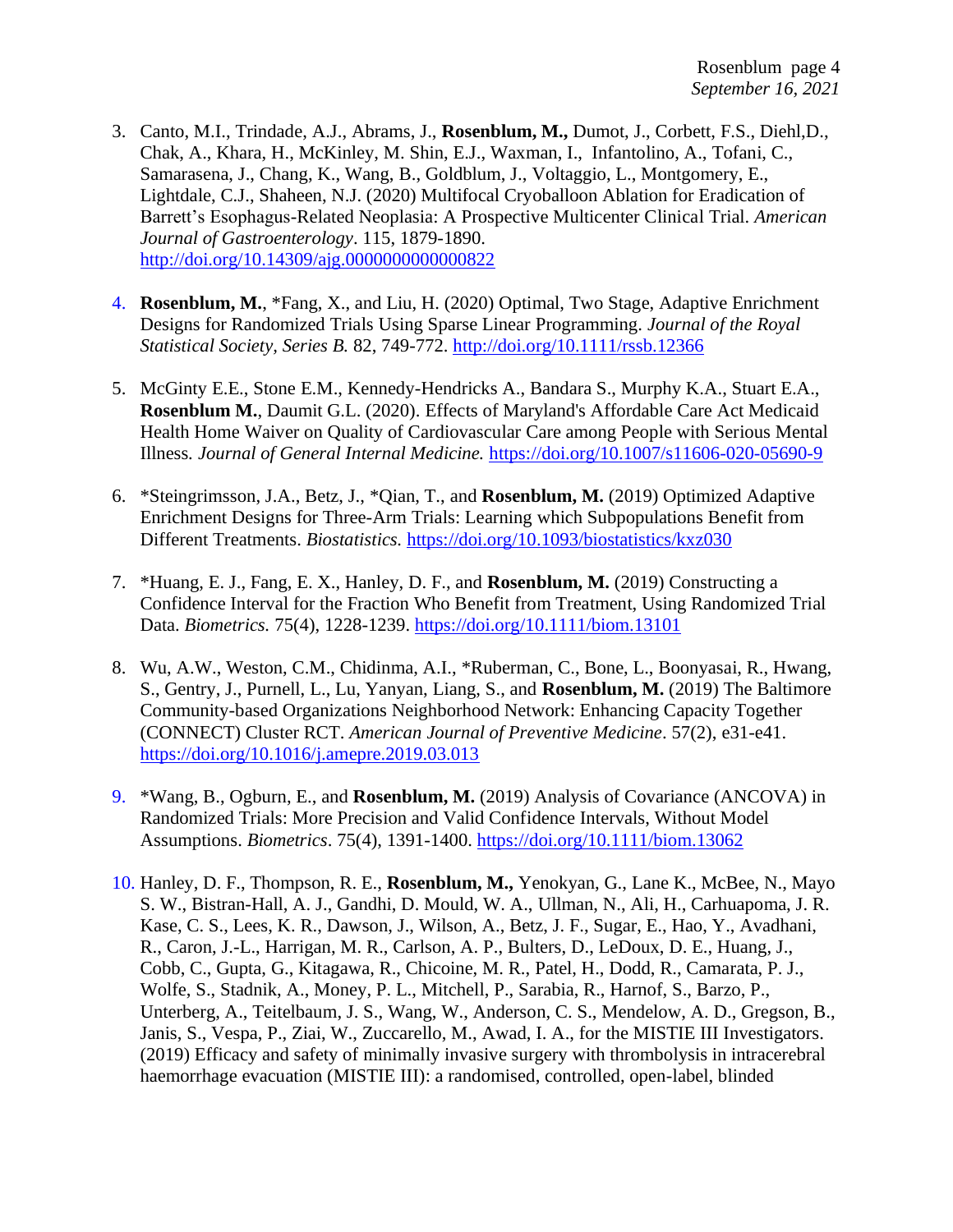endpoint phase 3 trial. *The Lancet*. 393, 1021-1032. [https://doi.org/10.1016/S0140-](https://doi.org/10.1016/S0140-6736(19)30195-3) [6736\(19\)30195-3](https://doi.org/10.1016/S0140-6736(19)30195-3)

- 11. **Rosenblum, M.**, Miller, P., Reist, B., Stuart, E., Thieme, M., and Louis, T. (2019) Adaptive Design in Surveys and Clinical Trials: Similarities, Differences, and Opportunities for Cross-Fertilization. *Journal of the Royal Statistical Society, Series A (Statistics in Society)*. 182, 963-982. <https://doi.org/10.1111/rssa.12438> Article selected for presentation at 2019 Royal Statistical Society International Conference.
- 12. \*Dıaz, I., Colantuoni, E., Hanley, D. F., and **Rosenblum, M.** (2019) Improved Precision in the Analysis of Randomized Trials with Survival Outcomes, without Assuming Proportional Hazards. *Lifetime Data Analysis.* 25, 439–468*.* <https://doi.org/10.1007/s10985-018-9428-5> with **Erratum**
- 13. Wu, A. W., Hwang, S., Weston, C. M., Ibe, C., Boonyasai, R. Bone, L., Basu, L., Lief, I. Gentry, J. Purnell, L., **Rosenblum, M.,** for the Baltimore CONNECT study team. (2018) Baltimore CONNECT: a randomized trial to build partnership between community organizations and a local health system. *Progress in Community Health Partnerships: Research, Education, and Action. Johns Hopkins University Press.* 12(3), 297-306. *Project MUSE*.<https://doi.org/10.1353/cpr.2018.0054>
- 14. Selim, M., Hanley, D., Broderick, J., Goldstein, J. N., Gregson, B. A., Falcione, G., Gonzales, N. R., Gurol, E., Kersten, J., Lewkowicz, H., Mendelow, A. D., Muehlschlegel, S., Neuman, R., Palesch, Y., **Rosenblum, M.,** Sheth, K. N., Singh, V., Ziai, W., Keep, R. F., Aronowski, J., Genstler, C., James, M. L., Ratan, R., Sansing, L., Youd, A., Xi, G., Zille, M., Anderson, C., Awad, I., Bastings, E., Bednar, M., Coon, A. L., Gottesman, R., Katz, B., Khan, S., Koenig, J., Koroshetz, W., Ling, S., Loftus, C., Lockhardt, J., Louis, T., Marler, J., Moy, C., Pena, C., Pollack, C., Omert, L., Shah, M., Shoamanesh, A., Singer, M., Steiner, T., Torbey, M., Tymianski, M., Wakhloo, A., Vespa, P., Zuccarello, M., Zheng, X. (2018) Basic and Translational Research in Intracerebral Hemorrhage. *Stroke.* 49(5), 1308-1314. <https://doi.org/10.1161/STROKEAHA.117.019539>
- 15. Selim, M., et al., (same author list as citation above). (2018). Unmet Needs and Challenges in Clinical Research of Intracerebral Hemorrhage. *Stroke,* 49(5), 1299-1307. <https://doi.org/10.1161/STROKEAHA.117.019541>
- 16. \*Fisher, A., **Rosenblum, M.** & for the Alzheimer's Disease Neuroimaging Initiative (2018) Stochastic Optimization of Adaptive Enrichment Designs for Two Subpopulations, *Journal of Biopharmaceutical Statistics*, 28(5), 966-982. <https://doi.org/10.1080/10543406.2018.1489401>
- 17. \*Qian, T., Colantuoni, E., Fisher, A., and **Rosenblum, M.** (2017) Sensitivity of Trial Performance to Delay Outcomes, Accrual Rates, and Prognostic Variables Based on a Simulated Randomized Trial with Adaptive Enrichment. *Contemporary Clinical Trials Communications.* 8, 39-48.<https://doi.org/10.1016/j.conctc.2017.08.003>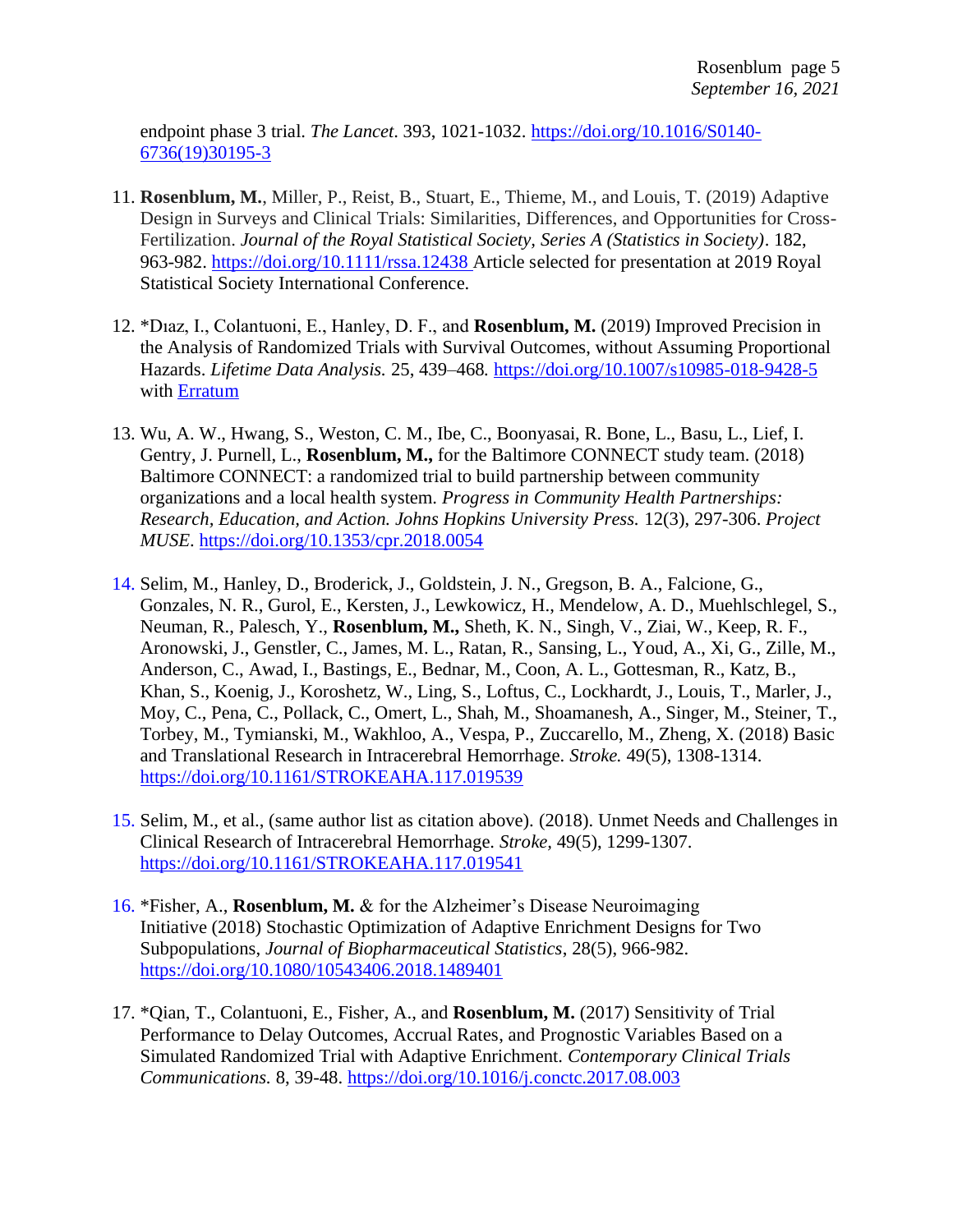- 18. **Rosenblum, M.,** and Hanley, D.F. (2017) Adaptive Enrichment Designs for Stroke Clinical Trials. *Stroke*. 48(7), 2021–2025.<https://doi.org/10.1161/STROKEAHA.116.015342>
- 19. \*Huang, E., Fang, E., Hanley, D., and **Rosenblum, M.,** (2017) Inequality in Treatment Benefits: Can We Determine If a New Treatment Benefits the Many or the Few? *Biostatistics*. 18(2), 308-324. <https://doi.org/10.1093/biostatistics/kxw049>
- 20. \*Steingrimsson, J. A., Hanley, D. F., and **Rosenblum, M.** (2017) Improving Precision by Adjusting for Baseline Variables in Randomized Trials with Binary Outcomes, without Regression Model Assumptions. *Contemporary Clinical Trials*. 54, 18-24. <http://dx.doi.org/10.1016/j.cct.2016.12.026>
- 21. Hanley, D.F., Lane, K., McBee, N., Ziai, W, Tuhrim, S., Lees, K.R., Dawson, J., Gandhi, D., Ullman, N., Mould, W.A., Mayo, S.W., Mendelow, A.D., Gregson, B., Butcher, K., Vespa, P., Wright, D.W., Kase, C.S., Carhuapoma, J.R., Keyl, P.M., Diener-West, M., Betz, J.F., Thompson, C., Sugar, E.A., Yenokyan, G., Janis, S., John, S., Harnof, S., Lopez, G., Aldrich, E.F., Harrigan, M.R., Ansari, S., Jallo, J., Caron, J-L., LeDoux, D., Adeoye, O., Zuccarello, M., Adams, H.P., **Rosenblum, M.,** Thompson, R.E., Awad, I.A., for the CLEAR III Investigators. (2017) Thrombolytic removal of intraventricular haemorrhage in treatment of severe stroke: results of the randomised, multicentre, multiregion, placebo-controlled CLEAR III trial. *The Lancet.* 389(10069) 603-611. [http://dx.doi.org/10.1016/S0140-](http://dx.doi.org/10.1016/S0140-6736(16)32410-2) [6736\(16\)32410-2](http://dx.doi.org/10.1016/S0140-6736(16)32410-2)
- 22. Hanley, D. F., Thompson, R. E., Muschelli, J., **Rosenblum, M.,** McBee, N., Lane, K., Bistran-Hall, A. J., Mayo, S. W., Keyl, P., Gandhi, D., Morgan, T. C., Ullman, N., Mould, W. A., Carhuapoma, J. R., Kase, C., Ziai, W., Thompson, C. B., Yenokyan, G., Huang, E., Broaddus, W. C., Graham, R. S., Aldrich, E. F., Dodd, R., Wijman, C., Caron, J-L., Huang, J., Camarata, P., Mendelow, A. D., Gregson, B., Janis, S., Vespa, P., Martin, N., Awad, I., Zuccarello, M., for the MISTIE II Investigators. (2016) Safety and efficacy of minimally invasive surgery plus alteplase in intracerebral haemorrhage evacuation (MISTIE): a randomized, controlled, open-label, phase 2 trial. *Lancet Neurology.* 15(12), 1228-1237. [http://dx.doi.org/10.1016/S1474-4422\(16\)30234-4](http://dx.doi.org/10.1016/S1474-4422(16)30234-4)
- 23. **Rosenblum, M.,** Thompson, R., \*Luber, B., Hanley, D. (2016) Group Sequential Designs with Prospectively Planned Rules for Subpopulation Enrichment. *Statistics in Medicine*. 35(21), 3776-3791.<https://doi.org/10.1002/sim.6957>
- 24. **Rosenblum, M.,** Qian, T., Du, Y., and Qiu, H., Fisher, A. (2016) Multiple Testing Procedures for Adaptive Enrichment Designs: Combining Group Sequential and Reallocation Approaches. *Biostatistics*. 17(4), 650-662.<https://doi.org/10.1093/biostatistics/kxw014>
- 25. \*Patil, P., Colantuoni, E., Leek, J. T., **Rosenblum, M.** (2016) Measuring the Contribution of Genomic Predictors to Improving Estimator Precision in Randomized trials. *Contemporary Clinical Trials Communications*. 3, 48-54.<http://dx.doi.org/10.1016/j.conctc.2016.03.001>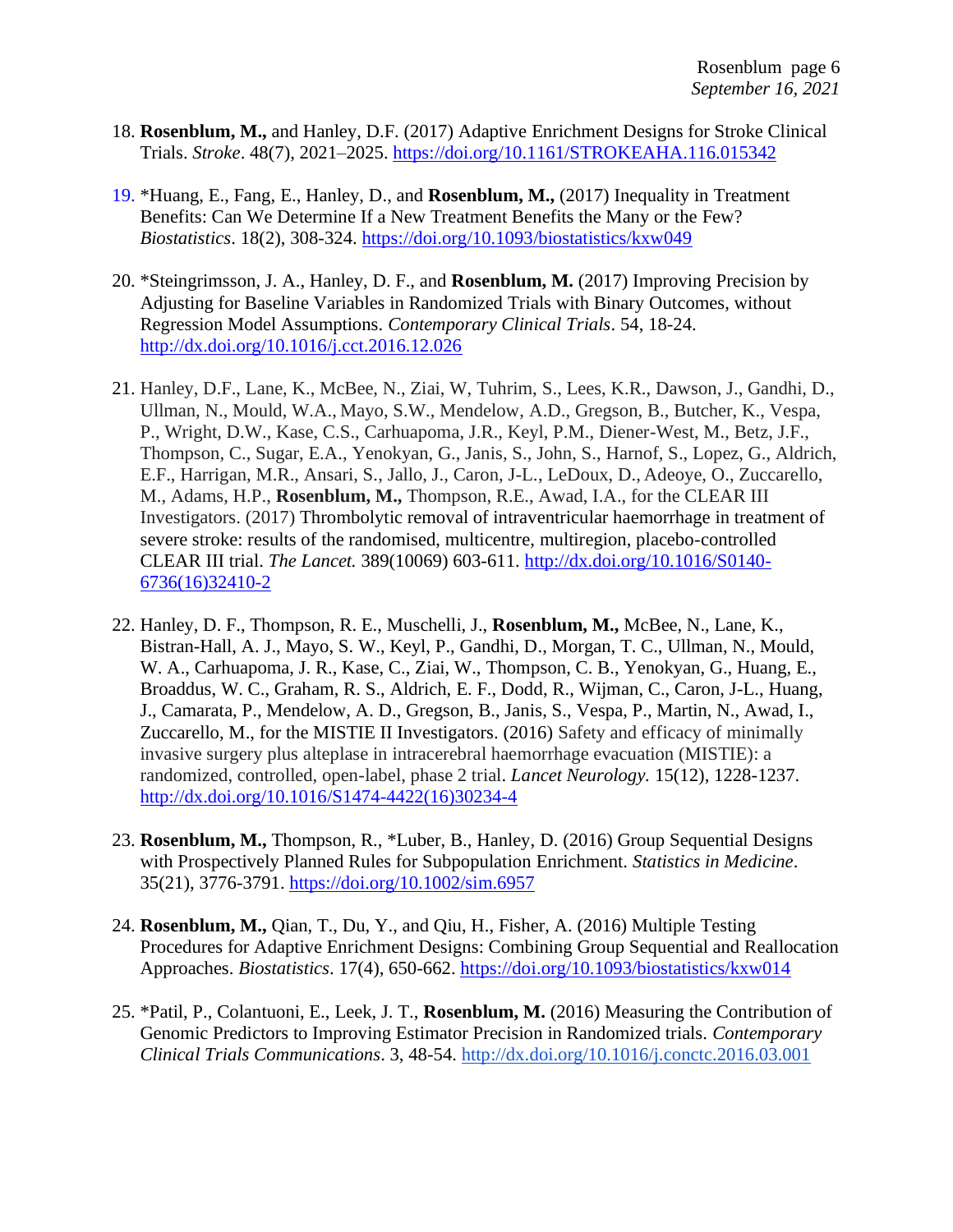- 26. \*Diaz, I., Colantuoni, E., **Rosenblum, M.** (2016) Enhanced Precision in the Analysis of Randomized Trials with Ordinal Outcomes. *Biometrics*. 72, 422-431. <https://doi.org/10.1111/biom.12450>
- 27. Webb, A., Ullman, N., Morgan, T., Muschelli, J., Kornbluth, J., Awad, I., Mayo, S., **Rosenblum, M.**, Ziai, W., Zuccarrello, M., Aldrich, F., John, S., Harnof, S., Lopez, G., Broaddus, W., Wijman, C., Vespa, P., Bullock, R., Haines, S., Cruz-Flores, S., Tuhrim, S., Hill, M., Narayan, R., Hanley, D., (2015) Accuracy of the ABC/2 score for intracerebral hemorrhage: Systematic review and analysis of MISTIE, CLEAR-IVH, CLEAR III. *Stroke*. 46(9), 2470-6.<https://doi.org/10.1161/STROKEAHA.114.007343>
- 28. \*Diaz, I. and **Rosenblum, M.** (2015) Targeted Maximum Likelihood Estimation Using Exponential Families. *International Journal of Biostatistics.* 11(2), 233-251. <https://doi.org/10.1515/ijb-2014-0039>
- 29. Colantuoni, E. and **Rosenblum, M.** (2015) Leveraging Prognostic Baseline Variables to Gain Precision in Randomized Trials. *Statistics in Medicine.* 34, 2602-2617. <https://doi.org/10.1002/sim.6507> with [Erratum](https://onlinelibrary.wiley.com/doi/epdf/10.1002/sim.7438)
- 30. **Rosenblum, M**. (2015), Adaptive Randomized Trial Designs that Cannot be Dominated by Any Standard Design at the Same Total Sample Size. *Biometrika.*  102(1), 191-202.<https://doi.org/10.1093/biomet/asu057>
- 31. Bolton, P., Bass, J., Zangana, G.A.S., Kamal, T., Murray, S., Kaysen, D., Lejuez, C.W., Lindgren, K., Pagoto, S., Murray, L. Skavenski, S., Amin, N., Ahmed, A., **Rosenblum, M.** (2014) A randomized controlled trial of mental health interventions for survivors of systemic violence in Kurdistan, Northern Iraq. *BMC Psychiatry*. 14(360). <https://doi.org/10.1186/s12888-014-0360-2>
- 32. **Rosenblum, M.** (2014), Uniformly Most Powerful Tests for Simultaneously Detecting a Treatment Effect in the Overall Population and at Least One Subpopulation. *Journal of Statistical Planning and Inference*. 155, 107-116.<https://doi.org/10.1016/j.jspi.2014.07.001>
- 33. **Rosenblum, M.,** Liu, H., and Yen, E.-H. (2014), Optimal Tests of Treatment Effects for the Overall Population and Two Subpopulations in Randomized Trials, using Sparse Linear Programming, *Journal of the American Statistical Association, Theory and Methods Section*. 109(507), 1216-1228*.* <https://doi.org/10.1080/01621459.2013.879063>
- 34. \*Rudolph, K., Diaz, I., **Rosenblum, M**., Stuart, E. A. (2014), Estimating population treatment effects from a survey sub-sample. *American Journal of Epidemiology,* 180(7), 737- 748.<https://doi.org/10.1093/aje/kwu197>
- 35. **Rosenblum, M.** (2013), Confidence Intervals for the Selected Population in Randomized Trials that Adapt the Population Enrolled. *Biometrical Journal,* 55(3), 322-340. <https://doi.org/10.1002/bimj.201200080>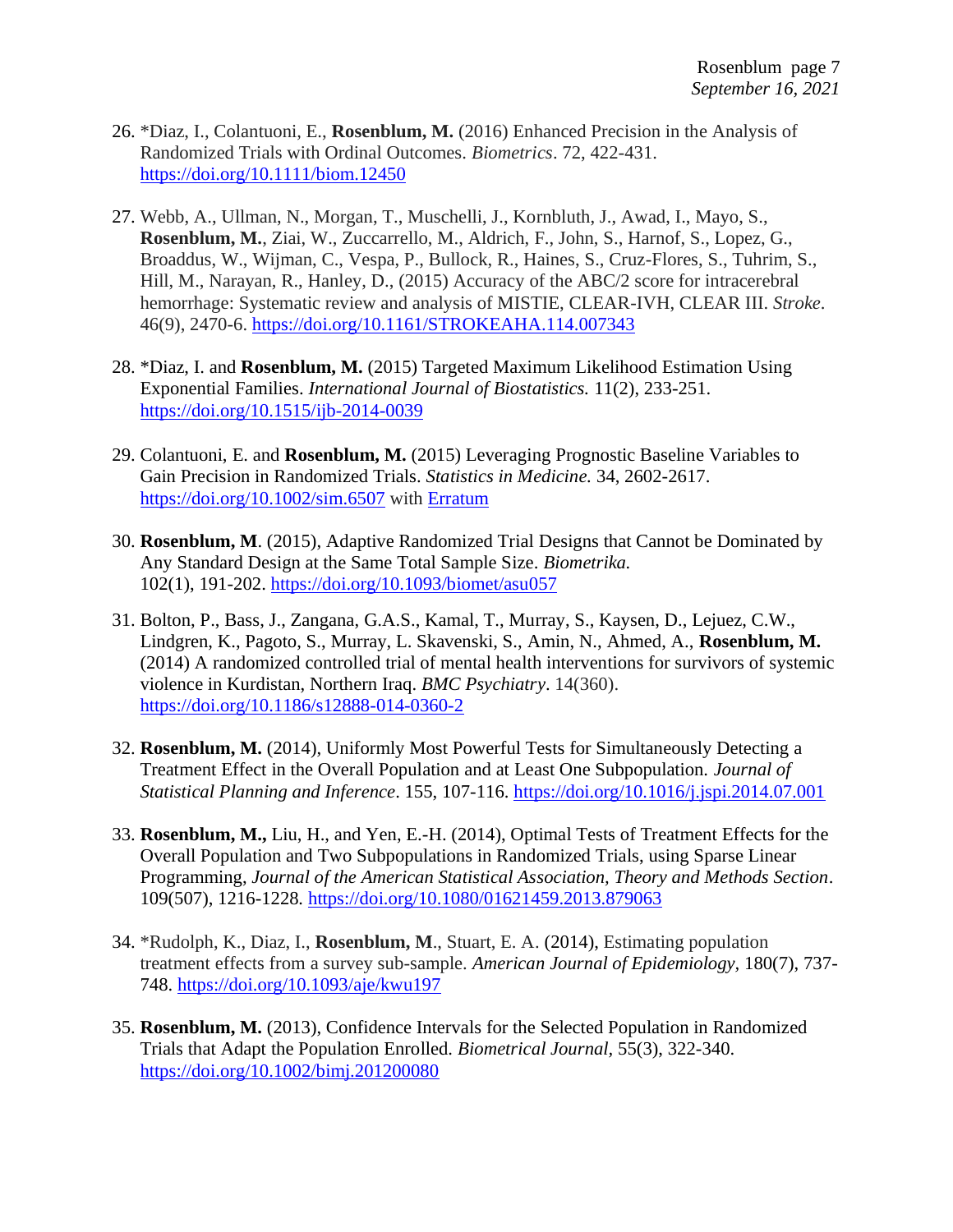- 36. **Rosenblum, M**. and van der Laan, M. J. (2011), [Optimizing Randomized Trial Designs to](http://people.csail.mit.edu/mrosenblum/Teaching/adaptive_designs_2011/opt_subpop_rosenblum.pdf)  [Distinguish which Subpopulations Benefit from Treatment.](http://people.csail.mit.edu/mrosenblum/Teaching/adaptive_designs_2011/opt_subpop_rosenblum.pdf) *Biometrika,* 98(4), 845–860. <https://doi.org/10.1093/biomet/asr055>
- **37. Rosenblum, M.** and van der Laan, M. J. (2010), [Targeted Maximum Likelihood Estimation](http://www.bepress.com/ijb/vol6/iss2/19)  [of the Parameter of a Marginal Structural Model.](http://www.bepress.com/ijb/vol6/iss2/19) *International Journal of Biostatistics,* 6(2). (with Erratum)<https://doi.org/10.2202/1557-4679.1238>
- **38. Rosenblum, M**. and van der Laan, M. J. (2010), [Simple, Efficient Estimators of Treatment](http://www.bepress.com/ijb/vol6/iss1/13/)  [Effects in Randomized Trials Using Generalized Linear Models to Leverage Baseline](http://www.bepress.com/ijb/vol6/iss1/13/)  [Variables.](http://www.bepress.com/ijb/vol6/iss1/13/) *International Journal of Biostatistics,* 6(1). [https://doi.org/10.2202/1557-](https://doi.org/10.2202/1557-4679.1138) [4679.1138](https://doi.org/10.2202/1557-4679.1138)
- 39. Shiboski S., **Rosenblum M.**, and Jewell N. P. (2010), The Impact of Secondary Condom Interventions on the Interpretation of Results from HIV Prevention Trials. *Statistical Communications in Infectious Diseases,* 2(1).<https://doi.org/10.2202/1948-4690.1003>
- 40. **Rosenblum M.**, Deeks S. G., van der Laan M. J., Bangsberg D. R. (2009), The Risk of Virologic [Failure Decreases with Duration of HIV Suppression, at Greater than 50%](http://www.plosone.org/article/info%3Adoi%2F10.1371%2Fjournal.pone.0007196#http://www.plosone.org/article/info%253Adoi%252F10.1371%252Fjournal.pone.0007196)  [Adherence to Antiretroviral Therapy.](http://www.plosone.org/article/info%3Adoi%2F10.1371%2Fjournal.pone.0007196#http://www.plosone.org/article/info%253Adoi%252F10.1371%252Fjournal.pone.0007196) *PLoS ONE,* 4(9), e7196. <https://doi.org/10.1371/journal.pone.0007196>
- 41. **Rosenblum M** and van der Laan M. J. (2009), Using Regression Models to Analyze Randomized Trials: Asymptotically Valid Hypothesis Tests Despite Incorrectly Specified Models. *Biometrics*, 65, 937-945.<https://doi.org/10.1111/j.1541-0420.2008.01177.x>
- 42. **Rosenblum M.**, Jewell N. P., van der Laan M. J., Shiboski S., van der Straten A., Padian N. (2009), Analyzing Direct Effects in Randomized Trials with Secondary Interventions: An Application to HIV Prevention Trials. *Journal of the Royal Statistical Society. Series A,* 172, 443-465.<https://doi.org/10.1111/j.1467-985X.2009.00585.x>
- 43. **Rosenblum M.** and van der Laan, M. J. (2009), Confidence Intervals for the Population Mean Tailored to Small Sample Sizes, with Applications to Survey Sampling. *International Journal of Biostatistics*, 5(1).<https://doi.org/10.2202/1557-4679.1118>
- 44. Padian N., van der Straten A., Ramjee G., Chipato T., de Bruyn D., Blanchard K., Shiboski S., Montgomery E., Fancher H., Cheng H., **Rosenblum M.**, van der Laan M., Jewell N., McIntyre J., and the MIRA team (2007), [Diaphragm and Lubricant Gel for Prevention of](http://www.thelancet.com/journals/lancet/article/PIIS0140673607609507/abstract)  [HIV Acquisition in Southern African Women: a Randomised Controlled Trial.](http://www.thelancet.com/journals/lancet/article/PIIS0140673607609507/abstract) *The Lancet*, 370(9583), 251-261. [https://doi.org/10.1016/S0140-6736\(07\)60950-7](https://doi.org/10.1016/S0140-6736(07)60950-7)
- 45. **Rosenblum M.**, Caramanis C., Goemans M. X., Tarokh V. (2006), [Approximating Fluid](http://people.csail.mit.edu/mrosenblum/papers/ieee_acm_paper.pdf)  [Schedules in Crossbar Packet-Switches and Banyan Networks.](http://people.csail.mit.edu/mrosenblum/papers/ieee_acm_paper.pdf) *IEEE/ACM Transactions on Networking,* 14, 1374-1387.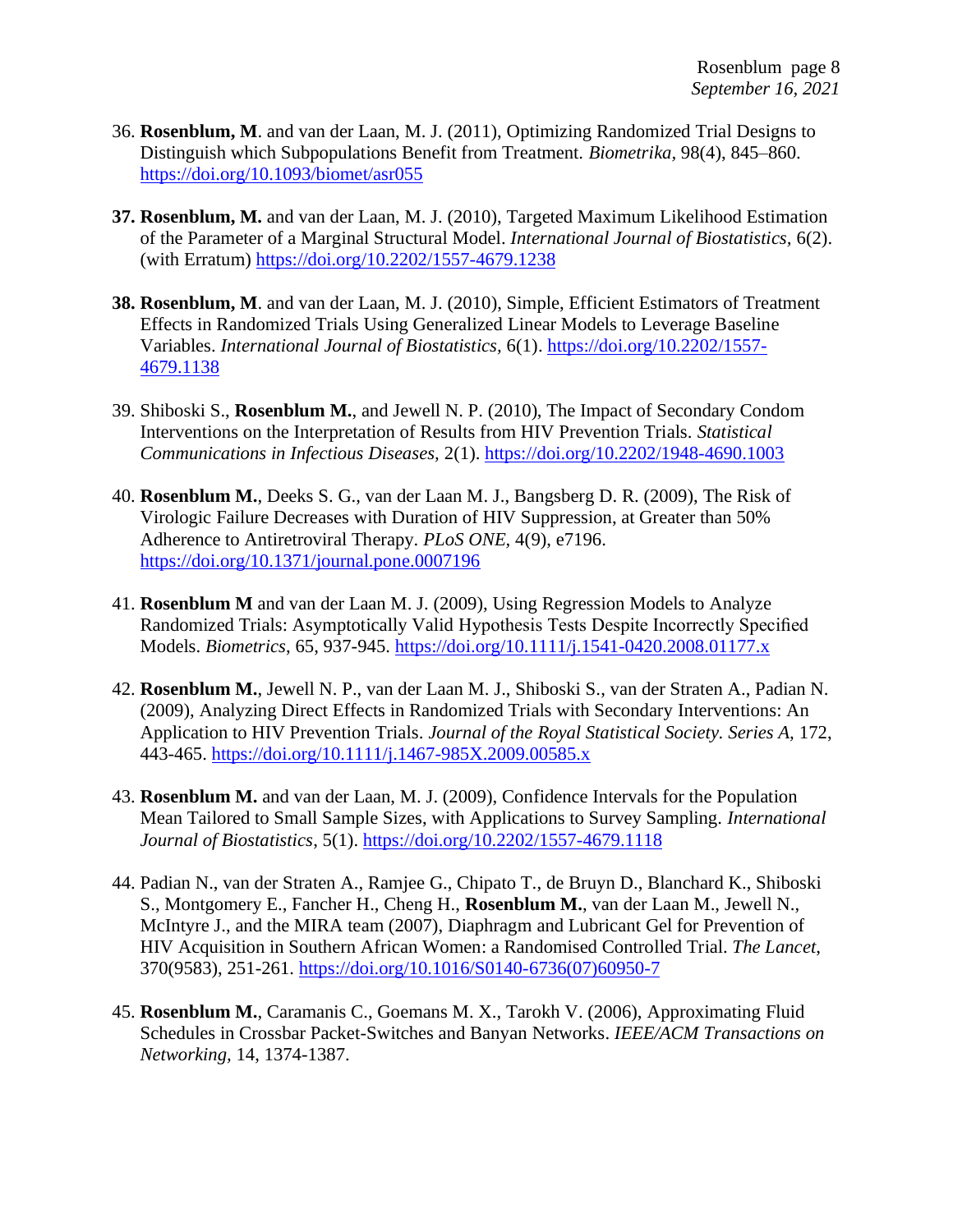- 46. Yim R., **Rosenblum M.**, and Tarokh V. (2005), Delay Bounds for Packetizing Time-Varying Fluid Policies with Speedup and Lookahead in Single Server Systems. *Proceedings of INFOCOM,* Miami, FL.
- 47. **Rosenblum M.**, Goemans M. X., and Tarokh V. (2004), [Universal Bounds on Buffer Size](http://people.csail.mit.edu/mrosenblum/papers/crossbar_final.pdf)  [for Packetizing Fluid Policies in Input Queued, Crossbar Switches.](http://people.csail.mit.edu/mrosenblum/papers/crossbar_final.pdf) *Proceedings of INFOCOM*, Hong Kong.
- 48. Caramanis C., **Rosenblum M.**, Goemans M. X., Tarokh V. (2004), [Scheduling Algorithms](http://people.csail.mit.edu/mrosenblum/papers/banyan_ciss_final.pdf)  [for Providing Flexible, Rate-Based, Quality of Service Guarantees for Packet-Switching in](http://people.csail.mit.edu/mrosenblum/papers/banyan_ciss_final.pdf)  [Banyan Networks.](http://people.csail.mit.edu/mrosenblum/papers/banyan_ciss_final.pdf) *Proceedings of the 38th Annual Conference on Information Sciences and Systems,* Princeton, NJ, 160-166.
- 49. **Rosenblum M.**, Yim R., Goemans M. X., Tarokh V. (2004), [Worst-Case Delay Bounds for](http://people.csail.mit.edu/mrosenblum/papers/delay.pdf)  [Packetizing Time-Varying Fluid Schedules for a Single Server in a Packet-Switched](http://people.csail.mit.edu/mrosenblum/papers/delay.pdf)  [Network.](http://people.csail.mit.edu/mrosenblum/papers/delay.pdf) *Proceedings of the 38th Annual Conference on Information Sciences and Systems,* Princeton, NJ, 1553-1559.
- 50. **Rosenblum, M.** (1994), A Derivation of the Law of Cosines Without Using the Pythagorean Theorem. *New England Mathematics Journal,* 27(1), 35-39*.*

#### *Chapters*

"Marginal Structural Models," and "Robust Analysis of RCTs Using Generalized Linear Models," in the book: van der Laan, M. J. and Rose, S. (2011) Targeted Learning, Causal Inference for Observational and Experimental Data. 1st Edition, Springer Series in Statistics.

*Articles, Editorials and Other Publications Not Peer Reviewed*

#### Commentaries:

- *1.* **Rosenblum, M.**, and Wang, B. (2021) Comment on FDA Draft Guidance for Industry (FDA-2019-D-0934): Adjusting for Covariates in Randomized Clinical Trials for Drugs and Biologics.<https://www.regulations.gov/comment/FDA-2019-D-0934-0040>
- *2.* \*Wang, B., Susukida, R., Mojtabai, R., Amin-Esmaeili, M., and Rosenblum, M. (2021) Comment: Inference after covariate-adaptive randomisation: aspects of methodology and theory, *Statistical Theory and Related Fields*, <https://doi.org/10.1080/24754269.2021.1905591>
- *3.* \*Wang, B., Ogburn, E., and **Rosenblum, M.** (2019) Rejoinder to "Robustness of ANCOVA in randomized trials with unequal randomization" by Jonathan W. Bartlett. *Biometrics*. <https://doi.org/10.1111/biom.13182>
- *4.* **Rosenblum, M.**, \*Wang B. (2019) The Critical Role of Statistical Analyses in Maximizing Power Gains from Covariate-Adaptive Trial Designs. *JAMA Network Open.* 2(4), e190789. [doi:10.1001/jamanetworkopen.2019.0789](https://jamanetwork.com/journals/jamanetworkopen/fullarticle/2730462)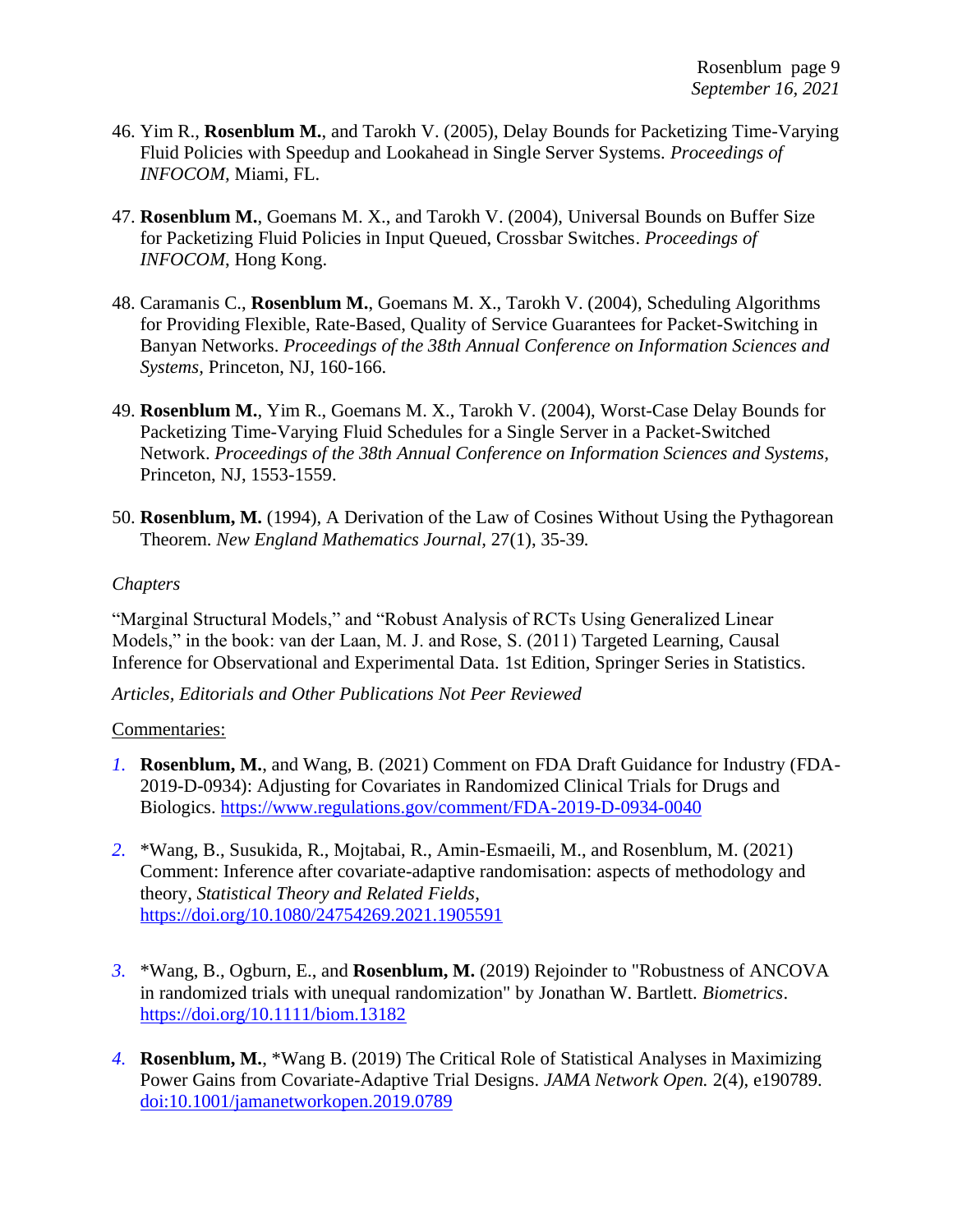- 5. **Rosenblum, M.** (2016) Comment: Personalized Dose Finding Using Outcome Weighted Learning. *Journal of the American Statistical Association.* 111(516)*,* 1541-1542. <http://dx.doi.org/10.1080/01621459.2016.1243481>
- 6. **Rosenblum, M.** and van der Laan, M. J. (2013), Rejoinder to "A Note on Using Regression Models to Analyze Randomized Trials: Asymptotically Valid Hypothesis Tests Despite Incorrectly Specified Models" *Biometrics*, 69, 290. [https://doi.org/10.1111/j.1541-](https://doi.org/10.1111/j.1541-0420.2012.01799.x) [0420.2012.01799.x](https://doi.org/10.1111/j.1541-0420.2012.01799.x)
- 7. Jewell, N.P., van der Straten, A., Montgomery, E.T., **Rosenblum, M.**, Padian, N., (2007) Diaphragms and Lubricant Gel for Prevention of HIV – Authors' reply. *The Lancet*, 370(9602), 1823-1824. [https://doi.org/10.1016/S0140-6736\(07\)61766-8](https://doi.org/10.1016/S0140-6736(07)61766-8)

### **PRACTICE ACTIVITIES**

#### *Practice-Related Reports*

In response to a request from the U.S. FDA to the Johns Hopkins Center for Excellence in Regulatory Science and Innovation, I led the writing of a report titled ["Improving Precision and](https://www.medrxiv.org/content/10.1101/2020.04.19.20069922v1)  [Power in Randomized Trials for COVID-19 Treatments Using Covariate Adjustment, for Ordinal](https://www.medrxiv.org/content/10.1101/2020.04.19.20069922v1)  [or Time to Event Outcomes"](https://www.medrxiv.org/content/10.1101/2020.04.19.20069922v1) (April, 2020). We simulated clinical trials based on data from hospitalized, COVID-19 positive patients; adjusting for baseline variables reduced the required sample size by an estimated 4-18%. We concluded that this statistical method could speed up many types of COVID-19 treatment trials. The subsequent [FDA guidance for Industry for COVID-19](https://www.fda.gov/regulatory-information/search-fda-guidance-documents/covid-19-developing-drugs-and-biological-products-treatment-or-prevention)  [treatment trials](https://www.fda.gov/regulatory-information/search-fda-guidance-documents/covid-19-developing-drugs-and-biological-products-treatment-or-prevention) (May, 2020) was informed by our report and echoed our main recommendation to use covariate adjustment to improve precision and power in COVID-19 treatment trials.

#### *Presentations to Policymakers, Communities, and Other Stakeholders*

I've taught short-courses (please see page 16) on my new statistical methods and software for optimizing randomized trial designs at the FDA, NIH, American Statistical Association Regulatory-Industry Workshop, Johns Hopkins Bloomberg School of Public Health and School of Medicine, the University of California Berkeley's Forum for Collaborative Research, the Belgian Statistical Society, and the University of Washington Summer Institute in Statistics for Clinical Research. I've also presented these at the Memorial Sloan Kettering Cancer Center and the Clinical Trials on Alzheimer's Disease Conference. Video recordings are here: [http://rosenblum.jhu.edu](http://rosenblum.jhu.edu/) 

### *Software and Other Product Development*

Through grants funded by the FDA and PCORI, I developed trial planning software for adaptive designs, available here: [http://rosenblum.jhu.edu](http://rosenblum.jhu.edu/) The software is free and open-source, and has a graphical user-interface that allows it to be used by a wide audience. The software is intended for clinical investigators (assisted by a statistician) who are planning a confirmatory trial where it's suspected that a subpopulation may benefit more than the overall population. The software optimizes the performance of adaptive designs and compares them to standard designs.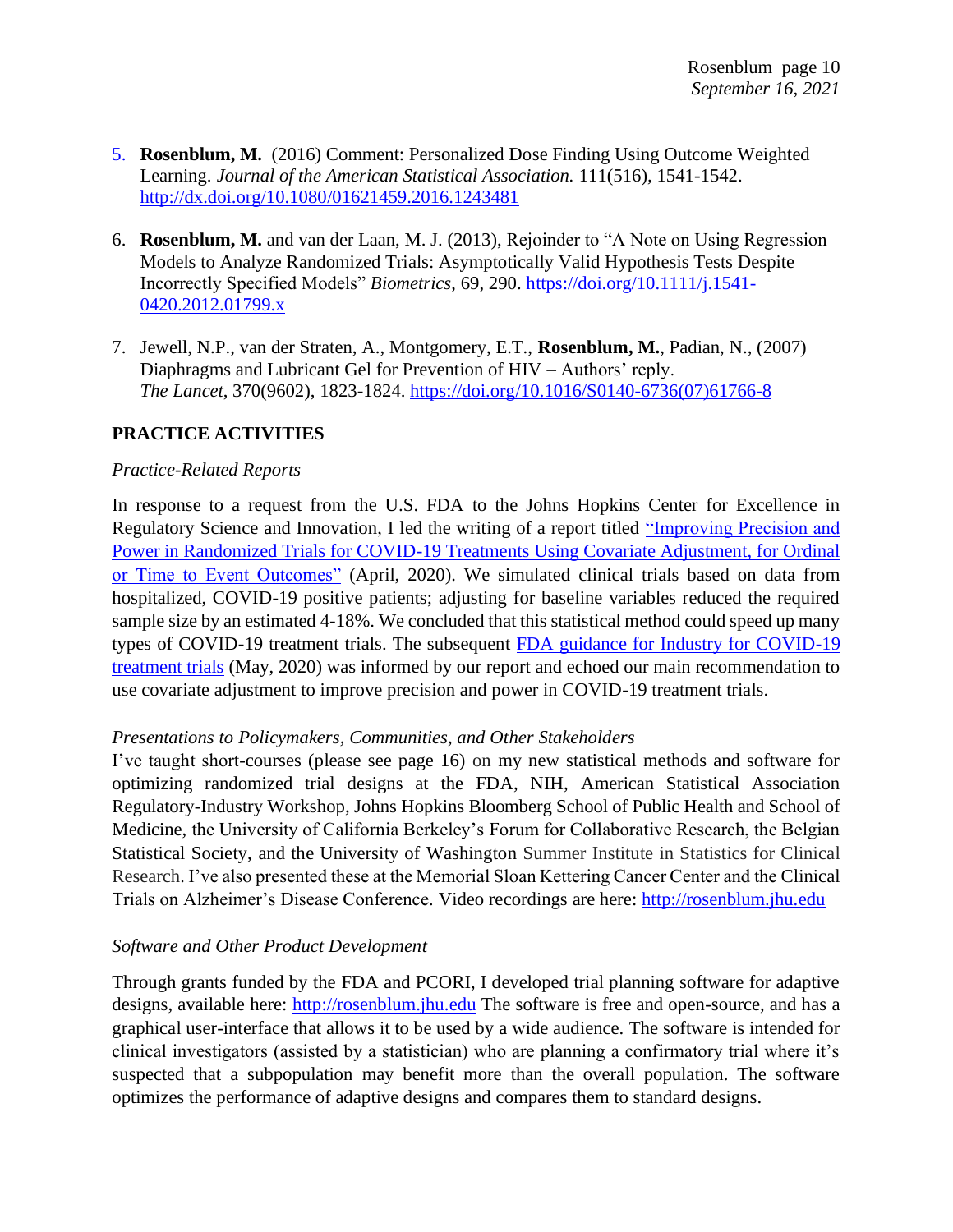#### *Other Practice Activities*

#### Data Safety and Monitoring Board (DSMB) participation:

- 1. Pilot Effectiveness Trial: Adaptation and Pilot Test of a Universal School-Based Suicide Prevention Program (PI: Wilcox, JHBSPH) 2021-2023.
- 2. Phase 3 trial: STOP-C Study: a randomized trial to evaluate the impact of tailored HCV treatment adherence support on treatment outcomes in HIV/HCV coinfected and HCV monoinfected people who inject drugs in India (PI: Mehta and Solomon, JHBSPH) 2020-2023.
- 3. Phase 2 adaptive trial: Wa'Kan Ye'Zah: Enhancing Caregivers' and Children's Well-being Through an Evidence-based and Culturally Informed Prevention Intervention (PI: Brockie, Johns Hopkins Center for American Indian Health) 2021-2025.
- 4. Phase 3 clinical trial "TREAT 1.0: Treating Parents to Reduce NICU Transmission of *Staphylococcus aureus"* (PI: Milstone, Johns Hopkins School of Medicine) 2014-2018.
- 5. Phase 3 clinical trial called TREAT 2.0: Treating Parents to Reduce NICU Transmission of *Staphylococcus aureus* (PI: Milstone, Johns Hopkins School of Medicine) 2021-2023.
- 6. Mechanistic Associations between Intra-Myocardial Fat Deposition and Ventricular Tachycardia in Ischemic Cardiomyopathy (PI: Nazarian and Trayanova), 2018-present.

Innovative trial designs applied in research collaborations: A major focus on my research is developing innovative statistical methods for randomized trial design and analysis. I have implemented my new methods through collaborations with Johns Hopkins researchers, where I constructed novel experimental designs to address their research questions. These methods contributed to seven successful grant proposals by Johns Hopkins (JHU) clinical investigators (funded by NINDS, NICHD, NIA, NIAID, Gates Foundation, and PCORI) described below.

| <b>JHU</b>     | <b>Title/Summary of Grants</b>    | <b>Extramural</b>         | My                |
|----------------|-----------------------------------|---------------------------|-------------------|
| Principal      |                                   | <b>Support (total</b>     | contribution      |
| Investigator   |                                   | funding)                  |                   |
| Daniel Hanley, | 1.500 patient Phase 3 Trial:      | National Institute of     | Implemented       |
| Professor of   | Clot Lysis, Evaluating            | Neurological              | innovative        |
| Neurological   | <b>Accelerated Resolution of</b>  | Disorders and             | adaptive trial    |
| Surgery, Johns | Intraventricular Hemorrhage       | Stroke (NINDS),           | design and new    |
| Hopkins        | 2.500 patient Phase 3 trial:      | with funding for          | analysis method,  |
| School of      | <b>Minimally Invasive Surgery</b> | each trial:               | leading to        |
| Medicine       | Plus rt-PA for Intracerebral      | \$21,573,567 and          | precision gains.  |
| (SOM)          | Hemorrhage Evacuation             | \$13,349,659, resp.       |                   |
| Albert Wu,     | Community Engagement to           | <b>Funded by Patient</b>  | Proposed,         |
| Professor,     | <b>Improve Quality of Care</b>    | <b>Centered Outcomes</b>  | designed, and     |
| <b>JHBSPH</b>  | and Patient Outcomes (East        | <b>Research Institute</b> | analyzed cluster  |
|                | Baltimore)                        | (PCORI) \$503,120         | randomized trial. |
| Craig W.       | Pharmacostatistical               | <b>Funded by Gates</b>    | Modeling to       |
| Hendrix,       | Modeling and Simulation of        | Foundation.               | inform future     |
| Professor, SOM | <b>Randomized PrEP Trials</b>     | \$509,427                 | trial designs     |
| Craig W.       | Experimental design to test       | <b>National Institute</b> | Contributed to    |
| Hendrix,       | the impact of Depo-Provera        | for Children's            | experimental      |
| Professor,     | on HIV susceptibility and         | Health and Human          | design.           |
| SOM            | pre-exposure prophylaxis.         |                           |                   |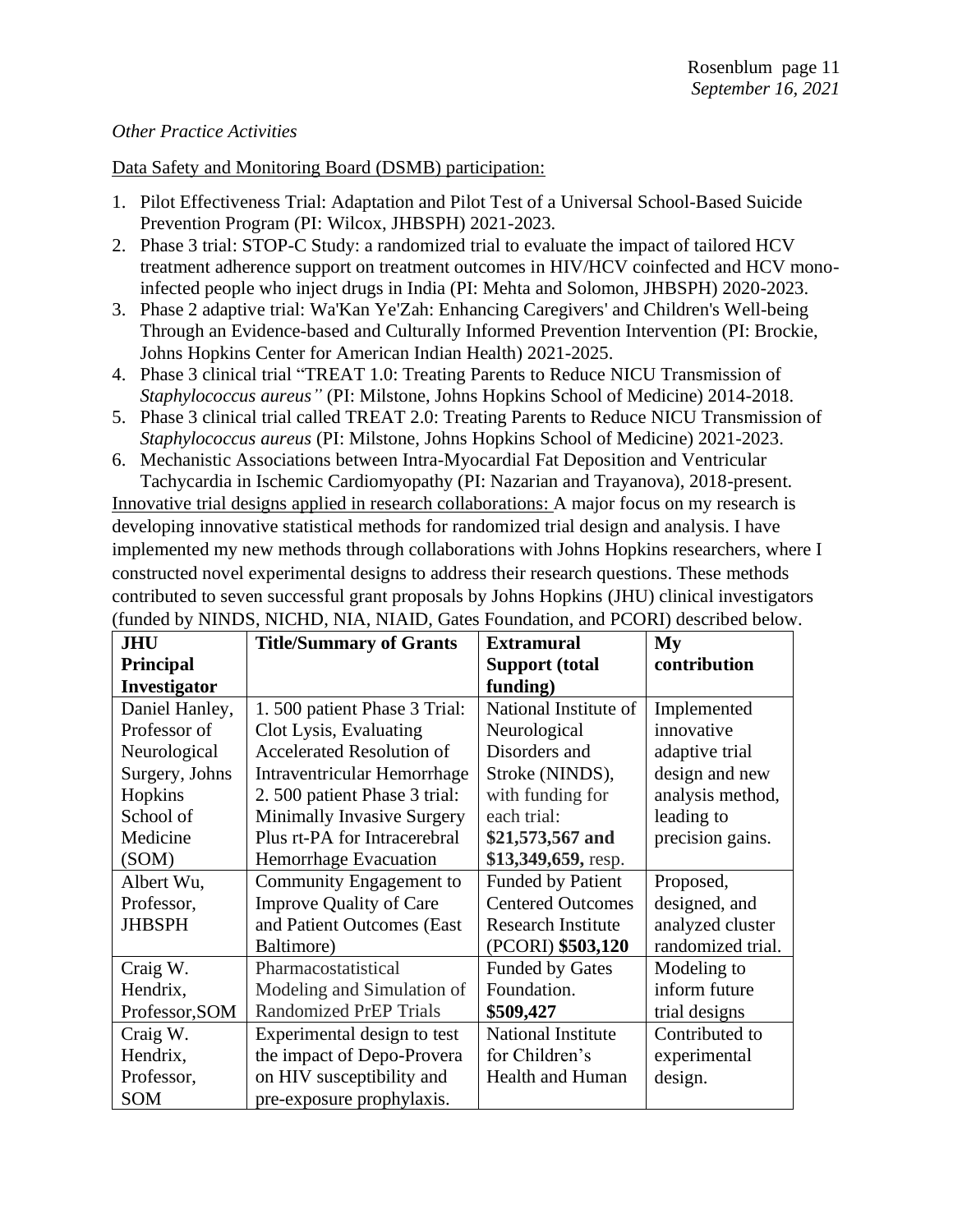|                                                                                          |                                                                                                                     | Development<br>(NICHD)\$328,895                                               |                                                                         |
|------------------------------------------------------------------------------------------|---------------------------------------------------------------------------------------------------------------------|-------------------------------------------------------------------------------|-------------------------------------------------------------------------|
| Larry Appel,<br>Professor,<br><b>SOM</b>                                                 | Vitamin D Supplements to<br>Prevent Falls in Older<br><b>Adults: A Dose-Response</b><br>Trial                       | <b>National Institute</b><br>on Aging (NIA).<br>\$9,599,289                   | Contributed to<br>adaptive design<br>to learn optimal<br>Vitamin D dose |
| Marilyn Albert,<br>Prof., SOM,<br>and Michela<br>Gallagher,<br>Professor of<br>Neurology | Phase II/III trial for Slowing<br>Progression in Mild<br><b>Cognitive Impairment</b>                                | <b>National Institute</b><br>on Aging (NIA).<br>\$985,241                     | Developed trial<br>design and wrote<br>statistical<br>analysis plan     |
| Mark<br>Marzinke,<br>Professor,<br><b>SOM</b>                                            | <b>Improving PrEP Protection</b><br>of Transgender Women<br>through Mechanistic<br>Pharmacokinetic<br>Understanding | National Institute of<br>Allergy and<br><b>Infectious Diseases</b><br>(NIAID) | Contributed to<br>trial design; will<br>analyze data                    |

# **PART II**

# **TEACHING**

*Academic Advisees* \* indicates my role as co-advisor

# Biostatistics PhD Students

Graduated:

| Bingkai Wang                          | Ph.D. Biostatistics Ph.D.                                                         | 2021 |
|---------------------------------------|-----------------------------------------------------------------------------------|------|
|                                       | Statistical Methods for Analyzing Randomized Trials and Brain Imaging Data        |      |
|                                       | Current Position: Postdoc in Statistics at University of Pennsylvania             |      |
| Yuchen Yang* Ph.D. Biostatistics      |                                                                                   | 2020 |
| measurements                          | Analyzing benefit-risk data in the presence of a primary endpoint and secondary   |      |
|                                       | Current Position: Postdoc in Biostatistics at University of Pennsylvania          |      |
| <b>Emily Huang</b>                    | Ph.D. Biostatistics                                                               | 2019 |
|                                       | Statistical Methods for the Fraction Who Benefit Using a Randomized Trial         |      |
|                                       | Current Position: Assistant Professor at Wake Forest University                   |      |
| Claire Ruberman                       | Ph.D. Biostatistics                                                               | 2018 |
|                                       | Statistical Methods in the Analysis of Randomized Control Trials: Applications to |      |
|                                       | Pre-Exposure Prophylaxis for HIV Prevention and a Community Engagement            |      |
| <b>Intervention in East Baltimore</b> |                                                                                   |      |
|                                       |                                                                                   |      |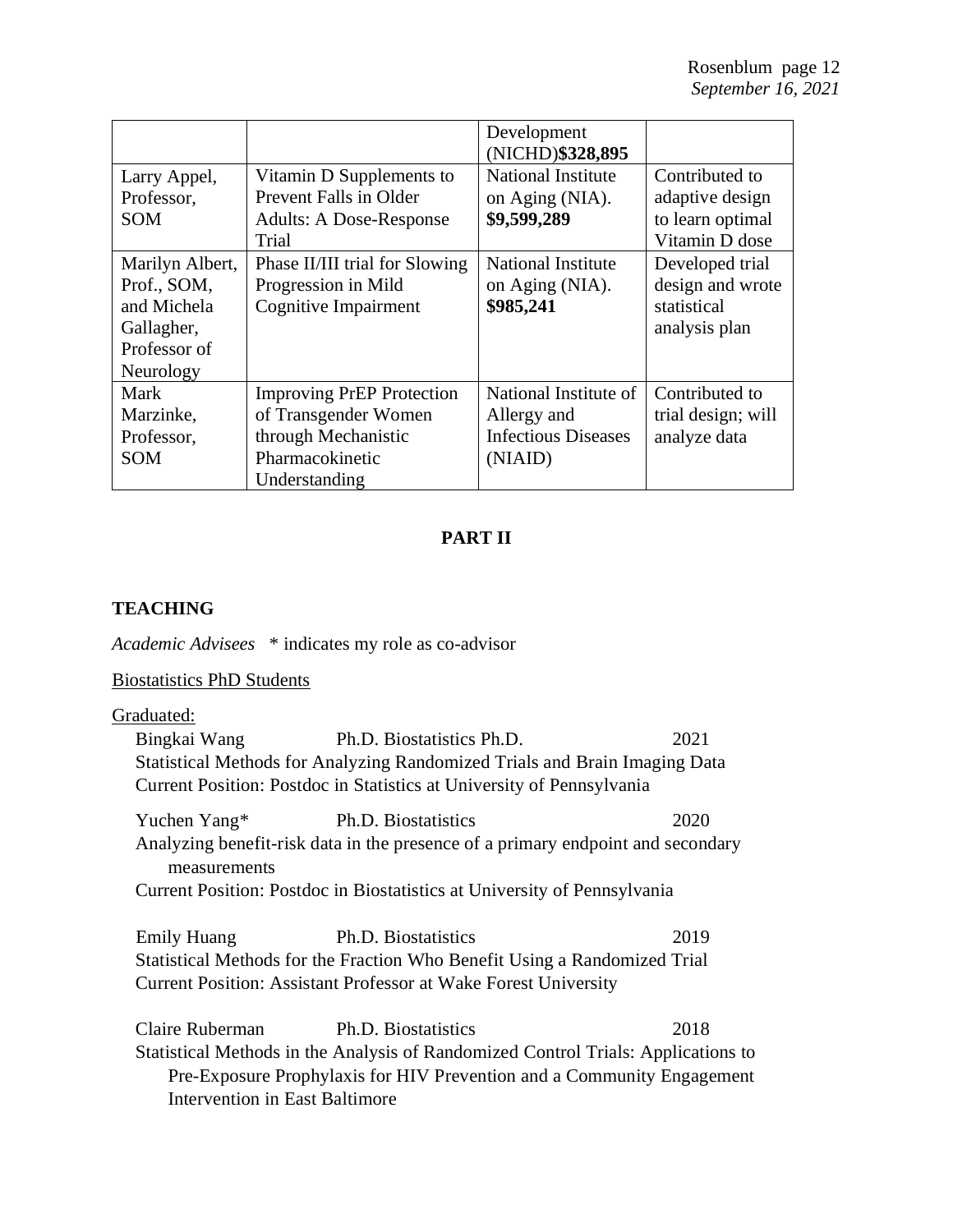# Current Position: FDA biostatistician

| Yu Du                                                                                                    | Ph.D. Biostatistics                        |              | 2018                       |
|----------------------------------------------------------------------------------------------------------|--------------------------------------------|--------------|----------------------------|
| <b>Statistical Methods in Clinical Trial Design</b>                                                      |                                            |              |                            |
| Current Position: Clinical Trial Statistician for Diabetes Group at Eli Lilly                            |                                            |              |                            |
| Tianchen Qian*                                                                                           | Ph.D. Biostatistics                        |              | 2017                       |
| Semiparametric Estimation in Observational Studies and Randomized Trials                                 |                                            |              |                            |
| Current Position: Assistant Professor, U.C. Irvine Department of Statistics                              |                                            |              |                            |
|                                                                                                          |                                            |              |                            |
| <b>Biostatistics ScM Students</b>                                                                        |                                            |              |                            |
| Current:                                                                                                 |                                            |              |                            |
| Melody Dehghan*                                                                                          | Biostatistics Sc.M. candidate              |              | 2020-present               |
| Graduated:                                                                                               |                                            |              |                            |
| <b>Brandon Luber</b>                                                                                     | Sc.M. Biostatistics                        |              | 2012                       |
| Response-Adaptive Two-Stage Enrichment Design: A Simulation Study                                        |                                            |              |                            |
| <b>Current Position: Senior Biostatistician at PRA Health Sciences</b>                                   |                                            |              |                            |
| Po-Han Chen                                                                                              | Sc.M. Biostatistics                        |              | 2011                       |
| Leveraging Baseline Information to Improve Inference in Adaptive Randomized                              |                                            |              |                            |
| <b>Experiments with Small Sample Size</b>                                                                |                                            |              |                            |
| Current Position: Statistician at Ethicon, Inc. (Medical Device Company)                                 |                                            |              |                            |
| <b>MPH Advisees</b>                                                                                      |                                            |              |                            |
| <u>Current:</u>                                                                                          |                                            |              |                            |
| Daniel Kim,                                                                                              | MPH student                                | 2020-present |                            |
| Kenichiro Fujii                                                                                          | MPH student                                | 2020-present |                            |
| Graduated:                                                                                               |                                            |              |                            |
| Xue Jia                                                                                                  | MPH completed 2019 Now at Cleveland Clinic |              |                            |
| Capstone: Comparing Several Covariate Adjustment Strategies in Randomized Trials<br>with Binary Outcomes |                                            |              |                            |
| Theresa Wadhwani                                                                                         | MPH completed 2014                         |              | Now at Booz Allen Hamilton |
|                                                                                                          |                                            |              |                            |
| Post-doctoral fellows:                                                                                   |                                            |              |                            |
| <u>Current:</u><br>Kelly Van Lancker, Biostatistics                                                      |                                            |              | $2021$ -present            |
|                                                                                                          |                                            |              |                            |
| Graduated:                                                                                               |                                            |              |                            |
| Roy Adams, Computer Science postdoctoral researcher (co-advisor)                                         |                                            |              | 2019-2021                  |
| Current Position: Assistant Professor, Johns Hopkins School of Medicine                                  |                                            |              |                            |
| Jon Steingrimsson, Biostatistics                                                                         |                                            |              | 2015-2017                  |
| Current Position: Assistant Professor of Biostatistics, Brown School of Public Health                    |                                            |              |                            |
|                                                                                                          |                                            |              |                            |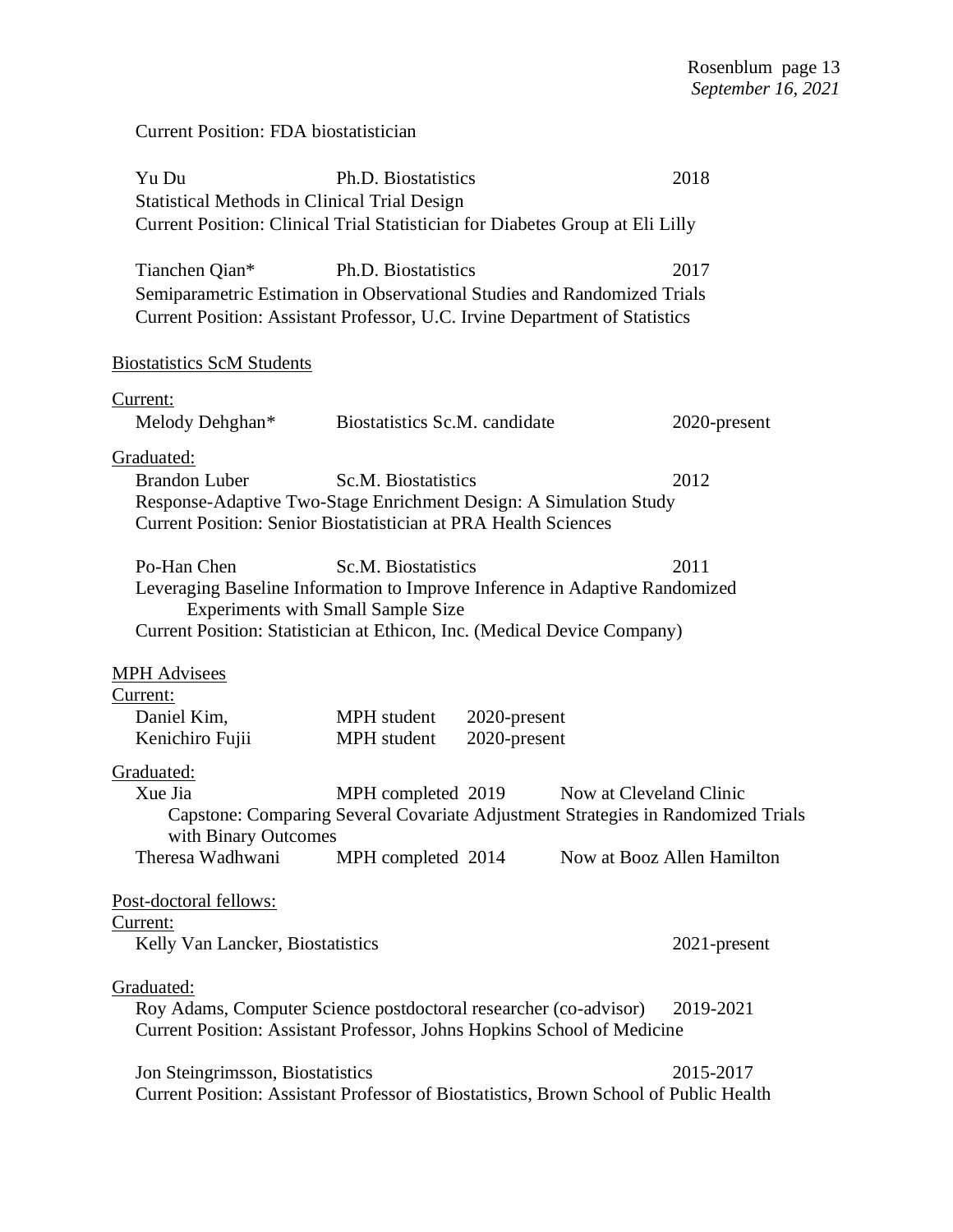| Ivan Diaz, Biostatistics                                                             |                                                                                      | 2013-2015        |  |
|--------------------------------------------------------------------------------------|--------------------------------------------------------------------------------------|------------------|--|
| Current Position: Assistant Professor of Biostatistics, Dept. of Healthcare Policy & |                                                                                      |                  |  |
|                                                                                      | Research, Weill Cornell Medical College                                              |                  |  |
|                                                                                      |                                                                                      |                  |  |
|                                                                                      | Sherri Rose, NSF Postdoctoral Fellow in Biostatistics                                | 2011-2013        |  |
|                                                                                      | Current Position: Associate Professor of Health Care Policy (Biostatistics) at       |                  |  |
| <b>Stanford University</b>                                                           |                                                                                      |                  |  |
|                                                                                      |                                                                                      |                  |  |
| <b>Master's Thesis Reader</b>                                                        |                                                                                      |                  |  |
| Melody Dehghan                                                                       | Sc.M. Biostatistics                                                                  | 2021             |  |
| <b>Yuying Yan</b>                                                                    | Sc.M. Biostatistics                                                                  | 2021             |  |
| Su Jin Lim                                                                           | Sc.M. Biostatistics                                                                  | 2018             |  |
| <b>Brandon Luber</b>                                                                 | Sc.M. Biostatistics                                                                  | 2012             |  |
| Peter Rebeiro                                                                        | Sc.M. Epidemiology                                                                   | 2012             |  |
| Sobharani Rayapudi                                                                   | Sc.M. Epidemiology                                                                   | 2011             |  |
| Po-Han Chen                                                                          | Sc.M. Biostatistics                                                                  | 2011             |  |
| Maria Abraham                                                                        | Sc.M. Biostatistics                                                                  | 2010             |  |
|                                                                                      |                                                                                      |                  |  |
| <b>Preliminary Oral Exam Participation</b>                                           |                                                                                      |                  |  |
| <b>Bohao Tang</b>                                                                    | Ph.D. candidate in Biostatistics                                                     | 2020             |  |
| Rohit Bhattacharya                                                                   | Ph.D. candidate in Computer Science                                                  | 2020             |  |
| Huan Chen                                                                            | Ph.D. candidate in Biostatistics                                                     | 2020 (alternate) |  |
| <b>Bonnie Smith</b>                                                                  | Ph.D. candidate in Biostatistics                                                     | 2019 (alternate) |  |
| Qifang Bi                                                                            | Ph.D. candidate in Epidemiology                                                      | 2018             |  |
| Bingkai Wang                                                                         | Ph.D. candidate in Biostatistics                                                     | 2018             |  |
| Yuchen Yang                                                                          | Ph.D. candidate in Biostatistics                                                     | 2018             |  |
| Prosenjit Kundu                                                                      | Ph.D. candidate in Biostatistics                                                     | 2018             |  |
| Katharine Henry                                                                      | Ph.D. candidate in Computer Science                                                  | 2018             |  |
| Joyce Qian                                                                           | Ph.D. candidate in Epidemiology                                                      | 2018             |  |
|                                                                                      | Sonal Parasrampuria Ph.D. candidate in Health Policy and Management 2018 (alternate) |                  |  |
| Lamar Hunt                                                                           | Ph.D. candidate in Biostatistics                                                     | 2017 (alternate) |  |
| Aozhou Wu                                                                            | Ph.D. candidate in Epidemiology                                                      | 2017 (alternate) |  |
| Yu Du                                                                                | Ph.D. candidate in Biostatistics                                                     | 2016             |  |
| Claire Ruberman                                                                      | Ph.D. candidate in Biostatistics                                                     | 2016             |  |
| Youjin Lee                                                                           | Ph.D. candidate in Biostatistics                                                     | 2016 (alternate) |  |
| Tara McAlexander                                                                     | Ph.D. candidate in Environmental Health Sciences                                     | 2016 (alternate) |  |
| Nicole Fusco                                                                         | Ph.D. candidate in Epidemiology                                                      | 2016 (alternate) |  |
| Jim Aizire                                                                           | Ph.D. candidate in Epidemiology                                                      | 2016 (alternate) |  |
| <b>Emily Huang</b>                                                                   | Ph.D. candidate in Biostatistics                                                     | 2015             |  |
| Tianchen Qian                                                                        | Ph.D. candidate in Biostatistics                                                     | 2015             |  |
| Mariam Fofana                                                                        | Ph.D. candidate in Epidemiology                                                      | 2014             |  |
| Tuo Zhao                                                                             | Ph.D. candidate in Computer Science                                                  | 2014             |  |
| <b>Prasad Patil</b>                                                                  | Ph.D. candidate in Biostatistics                                                     | 2014             |  |
| Derek Ng                                                                             | Ph.D. candidate in Epidemiology                                                      | 2013 (alternate) |  |
| Peter Rebeiro                                                                        | Ph.D. candidate in Epidemiology                                                      | 2013 (alternate) |  |
|                                                                                      |                                                                                      |                  |  |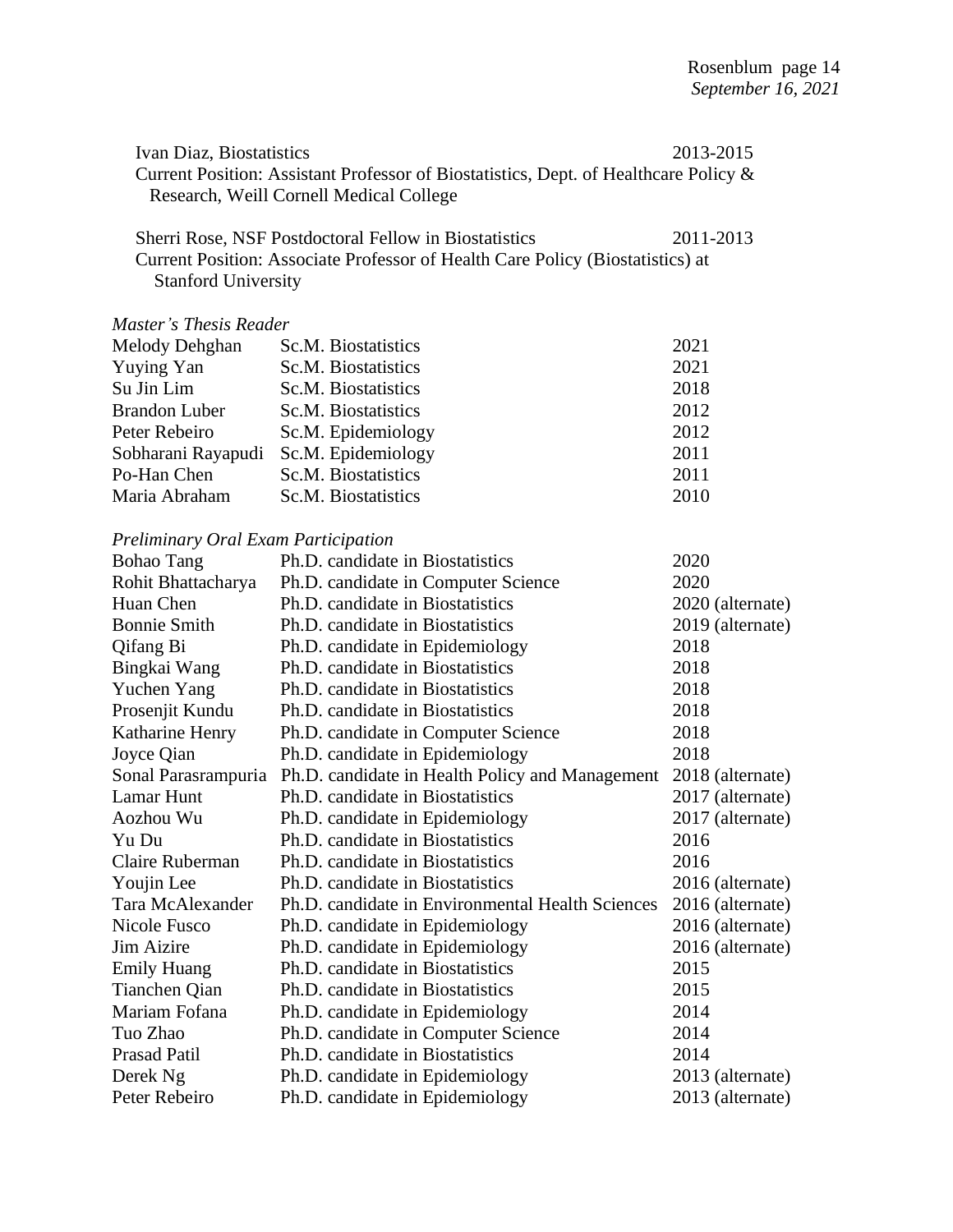| Alison Turnbull           | Ph.D. candidate in Epidemiology                                        | 2011 (alternate) |
|---------------------------|------------------------------------------------------------------------|------------------|
| Shanshan Li               | Ph.D. candidate in Biostatistics                                       | 2011 (alternate) |
| Samuel Galvagno           | Ph.D. candidate, Graduate Training Program in Clin. Investigation 2010 |                  |
| Fang Tian                 | Ph.D. candidate in Epidemiology                                        | 2010             |
| Robbin Stephens           | Ph.D. candidate in Mental Health                                       | 2010             |
| Nicholas Wada             | Ph.D. candidate in Epidemiology                                        | 2010             |
| George Wu                 | Ph.D. candidate in Biostatistics                                       | 2010             |
| David Hanna               | Ph.D. candidate in Epidemiology                                        | 2010 (alternate) |
|                           |                                                                        |                  |
| Doctoral Thesis Committee |                                                                        |                  |

# (identical list as Final Oral Exam Participation below except for the following:) Bonnie Smith Ph.D. candidate in Biostatistics 2020-present *Final Oral Exam Participation*

| т та ота емин ганиранон |                                                                         |                  |
|-------------------------|-------------------------------------------------------------------------|------------------|
| Jiajun Wen              | Ph.D. Epidemiology                                                      | 2021             |
| Bingkai Wang            | Ph.D. Biostatistics                                                     | 2021             |
| Yuchen Yang             | Ph.D. Biostatistics                                                     | 2020             |
| Lamar Hunt              | Ph.D. Biostatistics                                                     | 2020 (alternate) |
| Harlan Pittell          | Ph.D. Health Policy and Management                                      | 2020 (alternate) |
| Jonathan Levin          | Ph.D. Health Policy and Management                                      | 2020 (alternate) |
| Claire Ruberman         | Ph.D. Biostatistics                                                     | 2018             |
| Yu Du                   | Ph.D. Biostatistics                                                     | 2018             |
| Youjin Lee              | Ph.D. Biostatistics                                                     | 2018 (alternate) |
| <b>Ryan Andrews</b>     | Ph.D. Mental Health                                                     | 2018 (alternate) |
| Tianchen Qian           | Ph.D. Biostatistics                                                     | 2017             |
| <b>Emily Huang</b>      | Ph.D. Biostatistics                                                     | 2017             |
| Tuo Zhao                | Ph.D. Computer Science                                                  | 2016             |
| Yi Lu                   | Ph.D. Biostatistics                                                     | 2016             |
| Prasad Patil            | Ph.D. Biostatistics                                                     | 2016             |
| <b>Aaron Fisher</b>     | Ph.D. Biostatistics                                                     | 2016             |
| Rebecca Campbell        | Ph.D. International Health                                              | 2016             |
|                         | Parichoy Pal Choudhury Ph.D. Biostatistics                              | 2016 (alternate) |
| <b>Maxwell Barffour</b> | Ph.D. International Health                                              | 2014 (alternate) |
| Shilpa Viswanathan      | Ph.D. Epidemiology                                                      | 2014 (alternate) |
| Peter Rebeiro           | Ph.D. Epidemiology                                                      | 2014 (alternate) |
| <b>Brandon Luber</b>    | Sc.M. Biostatistics                                                     | 2012             |
| Samuel Galvagno         | Ph.D. Graduate Training Program in Clin. Investigation 2011 (alternate) |                  |
| Adrienne Shapiro        | Ph.D. Epidemiology                                                      | 2011             |
| Chuka Anude             | Ph.D. Epidemiology                                                      | 2011 (alternate) |
| Nick Reich              | Ph.D. Biostatistics                                                     | 2010 (alternate) |
|                         |                                                                         |                  |

*Classroom Instruction* (My role is primary instructor unless indicated otherwise.)

Teaching at Johns Hopkins Bloomberg School of Public Health: \* Indicates excellence in teaching recognition.

\*140.734: Statistical Theory IV. (Ph.D. level, Asymptotic Statistics)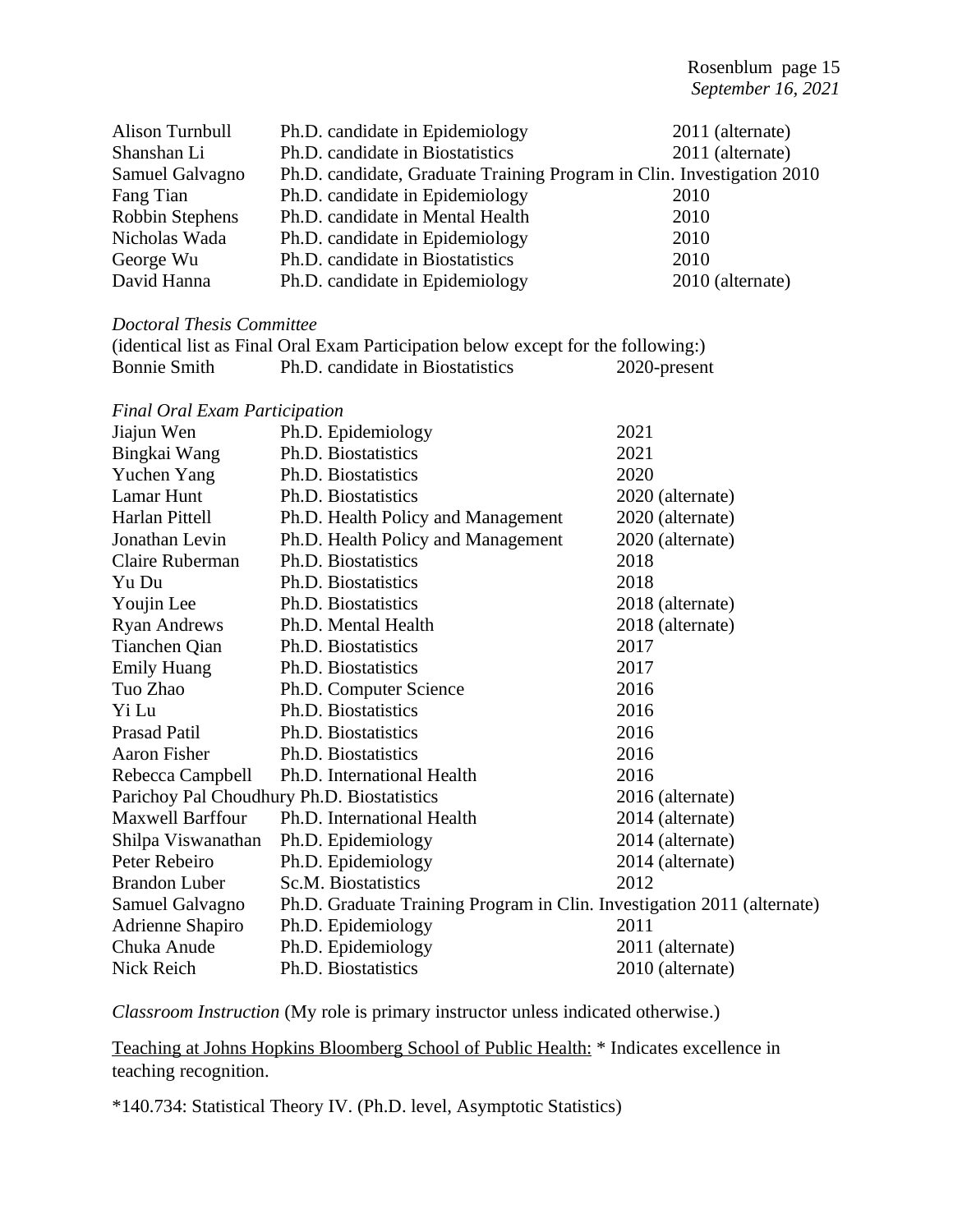Enrollment in years 2014-2021 was 7, 11, 10, 10, 9, 10, 5 respectively.

- \*140.721: Probability Theory I. (Ph.D. level, Measure Theoretic Probability) Enrollment in years 2014-2019 was 7, 10, 13, 12, 10, 9, respectively.
- Biostatistics 140.850: Adaptive Designs in Clinical Trials Enrollment in years 2010, 2011, 2019 was 7, 8, 4, respectively.
- \*Biostatistics 140.646: Essentials of Probability and Statistical Inference I: Probability Enrollment in years 2010-2013 was 31, 26, 12, 17, respectively.
- \*Biostatistics 140.647: Essentials of Probability and Statistical Inference II: Statistical Inference Enrollment in years 2011-2013 was 21, 11, 16, respectively.

Biostatistics 140.655: Experimental and Non-experimental Designs for Estimating Causal Effects.

Enrollment in years 2010-2014 was 16, 12, 13, 8, respectively.

Teaching at University of California, Berkeley, 2007-2008: Statistics 20: Introduction to Probability and Statistics. Enrollment: 80 Statistics 131A: Statistical Inferences for Social and Life Scientists. Enrollment: 61

### *Other Teaching*

#### Short Courses:

- 1. "Adaptive Enrichment Trial Designs: Statistical Methods, Trial Optimization Software, and Case Studies", Instructor of half-day course, 6th Seattle Symposium in Biostatistics, November 15, 2020. (165 participants)
- 2. "Adaptive Enrichment Trial Designs: Statistical Methods, Trial Optimization Software, and Case Studies", Instructor of half-day course, ASA Biopharmaceutical Section Regulatory-Industry Statistics Workshop, September 12, 2018. (79 participants)
- 3. "Adaptive Enrichment Trial Designs: Statistical Methods, Trial Optimization Software, and Case Studies", Instructor of Webinar for the Biopharmaceutical Section of the American Statistical Association, May 15, 2017. (131 participants)
- 4. "Adaptive Enrichment Trial Designs: Statistical Methods, Trial Optimization Software, and Four Case Studies", Instructor of half-day course, U.S. Food and Drug Administration (FDA), Silver Spring, MD, November 20, 2017. Course materials and video recording available at http://rosenblum.jhu.edu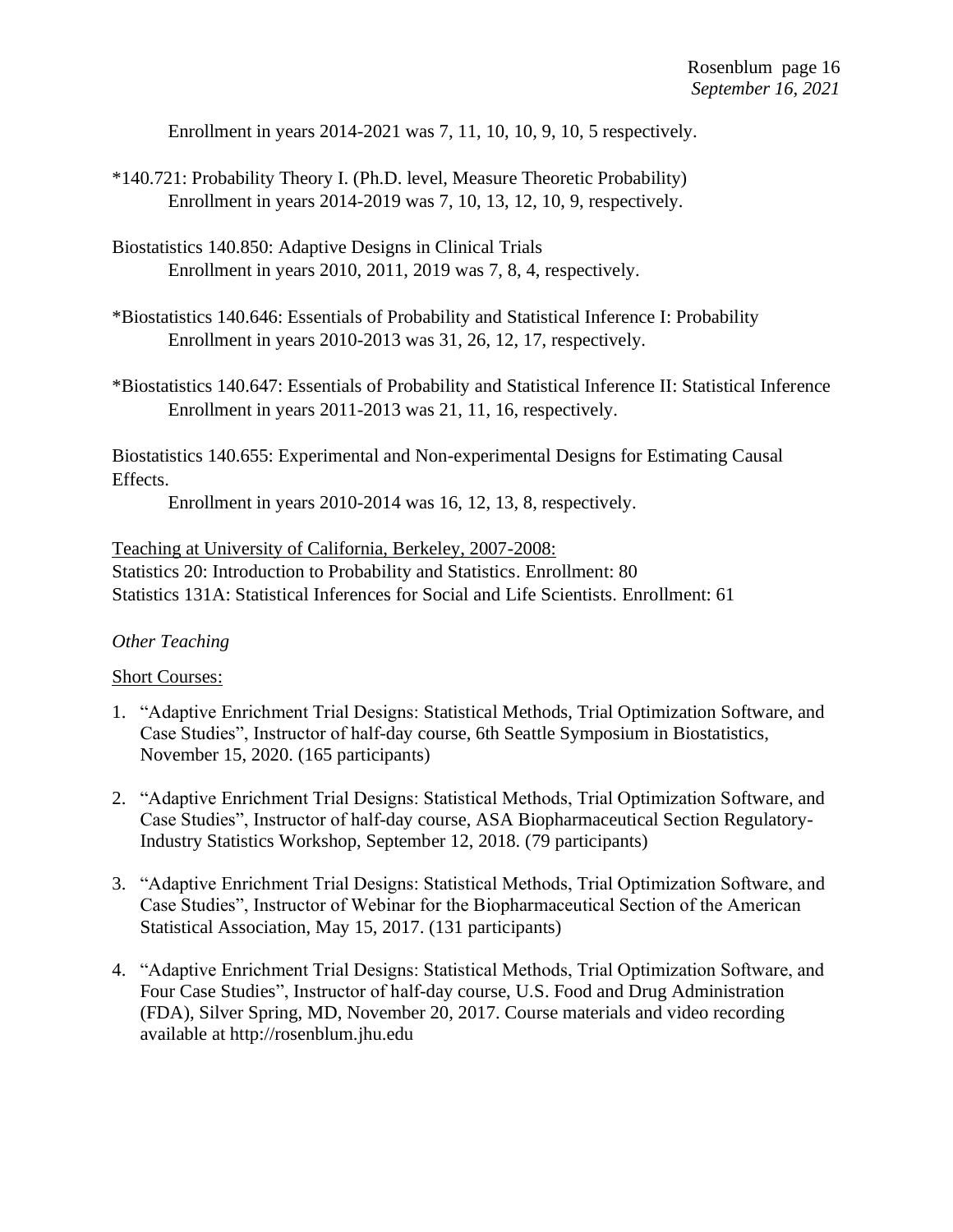- 5. "Adaptive Enrichment Designs for Confirmatory Randomized Trials: Statistical Methods and Software Tools", Instructor of half-day course, Institute for Clinical and Translational Research, Johns Hopkins University, August 30, 2017. (127 registered participants)
- 6. "Adaptive Enrichment Designs for Confirmatory Randomized Trials: Statistical Methods and Software Tools", Instructor of half-day course, University of California Berkeley's Forum for Collaborative Research in Washington, D.C., June 13, 2017.
- 7. "Doubly Robust Estimators, with Focus on Targeted Maximum Likelihood Estimation", Causal Inference Methods for PCOR using Observational Data, National Institutes of Health, Bethesda, MD, February 27-28, 2017.
- 8. "Adaptive Enrichment Designs for Confirmatory Randomized Trials: Methods and Software," Instructor of 1 day course, Graduate Summer Institute for Epidemiology and Biostatistics, JHBSPH, Baltimore, MD, June 21, 2016.
- 9. "Adaptive Enrichment Designs: Methods and Software," Instructor of 2.5 hour workshop, 23rd Annual Meeting of Belgian Statistical Society, Antwerp, Belgium, October 16, 2015.
- 10. "Adaptive Enrichment Designs: Methods and Software," Instructor of 1-day course, Summer Institute in Statistics for Clinical and Epidemiological Research (SISCER). University of Washington, Seattle, WA, June 27, 2014; July 2, 2015; July 28, 2016, July 8-9, 2021.
- 11. "New Statistical Methods for Adaptive Randomized Trial Designs," Instructor of half-day course at the U.S. FDA, White Oak, MD, June 26, 2013.

#### Guest Lectures:

R3 Graduate Science Program, Causation Course, JHBSPH, 2019, 2020*.*

Outcomes and Effectiveness Research (Part of Science of Clinical Investigation Training Program): "Causal Inference and Adaptive Trial Designs", JHBSPH, 2020, 2021.

Center for American Indian Health, JHBSPH, "Adaptive Randomized Trial Designs", 2011.

Experimental and Non-experimental Designs for Estimating Causal Effects (140.655): "Covariate Adjustment in Randomized Trials", JHBSPH, 2021.

Instructor at Johns Hopkins Center for Talented Youth (CTY): Introduction to the Theoretical Foundations of Computer Science*.* Summer 1997.

### **RESEARCH GRANT PARTICIPATON**

Ongoing Research Support

Bill and Melinda Gates Foundation 2/24/2021-2/23/2023 \$358,476 direct costs

### PI: **Rosenblum, M.**

Statistical methods and open-source software for improving efficiency of randomized trials, especially trials initiated by investigators in low and middle income countries.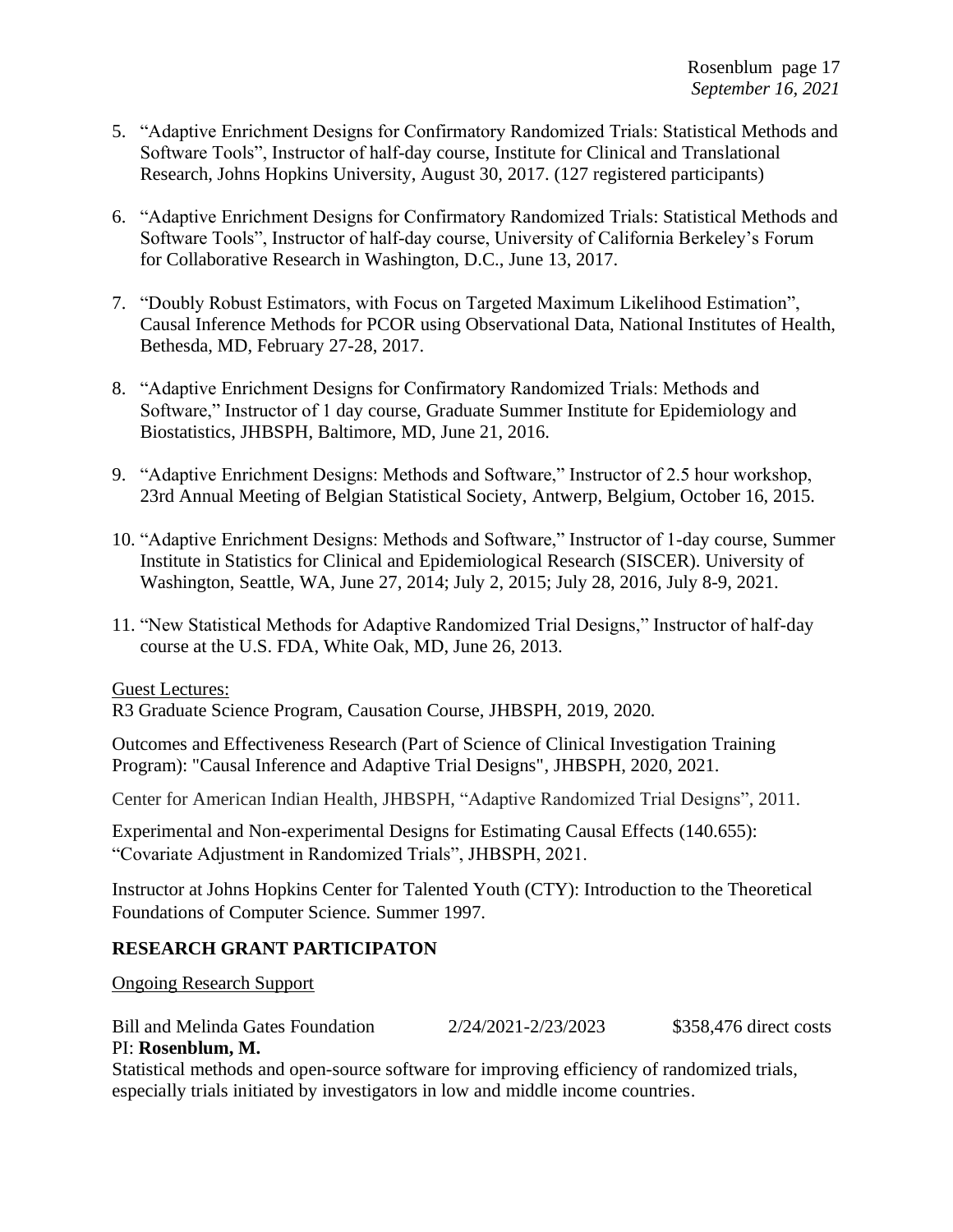In many randomized clinical trials, there is potential to improve efficiency by appropriately adjusting for key baseline variables in the statistical analysis (called covariate adjustment). Despite regulators such as the FDA recommending covariate adjustment, it remains highly underutilized leading to inefficient trials in many disease areas. A key reason for this underutilization is that covariate adjustment is incompatible with group sequential designs (i.e., designs with interim analyses where a trial can be stopped early), which are commonly used in confirmatory trials. We propose a new statistical method to solve this problem, so that covariate adjustment can be easily combined with group sequential designs, leading to faster, more efficient trials without sacrificing validity or power. The method will be implemented in easy-to-use, validated, open-source (free) software. **We will conduct trainings in the methods and software for 50 clinical investigators and clinical trial statisticians in 10 low and middle income countries** through collaboration with the Sub-Saharan Africa Consortium for Advanced Biostatistics, which aims to improve biostatistical capacity according to needs identified by African institutions. **We will incorporate our statistical method into 5 trials funded by the Bill and Melinda Gates Foundation.**

Burroughs Wellcome Fund (BWF) Innovation in Regulatory Science Award

PI: **Rosenblum, M.** 9/1/2017-8/31/2022 \$500,000 direct costs Statistical Methods and Automated Software Tool for Stress-Testing Adaptive Clinical Trial Designs

We will develop new methods and software to systematically probe trial designs to find and fix weaknesses before the trial is conducted. We will also develop new designs that are robust to violations of an investigator's initial assumptions. The potential impact is preventing some trial failures due to design flaws. The new methods, software, and trial designs could help clinical investigators who are designing trials, and regulators such as the FDA and EMA. Our software will be demonstrated in clinical applications using data from 3 trials in the areas of HIV prevention, cardiac resynchronization devices, and a cryogenic device for treating Barrett's esophagus. I lead the project team which includes an Assistant Professor, a PhD student, and a software developer.

U01FD005942 (Alexander, C.) 09/15/16 – 08/31/23

Johns Hopkins Center of Excellence in Regulatory Science and Innovation

This is a partnership between the FDA and Johns Hopkins University that will produce innovative training and scientific exchange focused on strategically important areas of FDA regulation. I lead a project titled "Statistical methods to improve precision and reduce the required sample size in many phase 2 and 3 clinical trials, including COVID-19 trials, by covariate adjustment", whose goal is to show how to appropriately adjust for prognostic baseline variables when outcomes are binary or time-to-event, in order to improve precision and power in randomized trials. The demonstrations consist of case studies, using completed trial data sets across the following 10 disease areas: stroke, Alzheimer's disease, heart failure, depression, schizophrenia, substance use disorder, autism, bipolar disorder, attention deficit hyperactivity disorder, anxiety disorder. The goal is to make these methods widely accessible and understandable to investigators across many disease areas, so that they can be implemented in future trials; dissemination will be through an online tutorial.

UL1TR003098 (Ford) 06/01/19 - 04/30/24

FDA \$990,566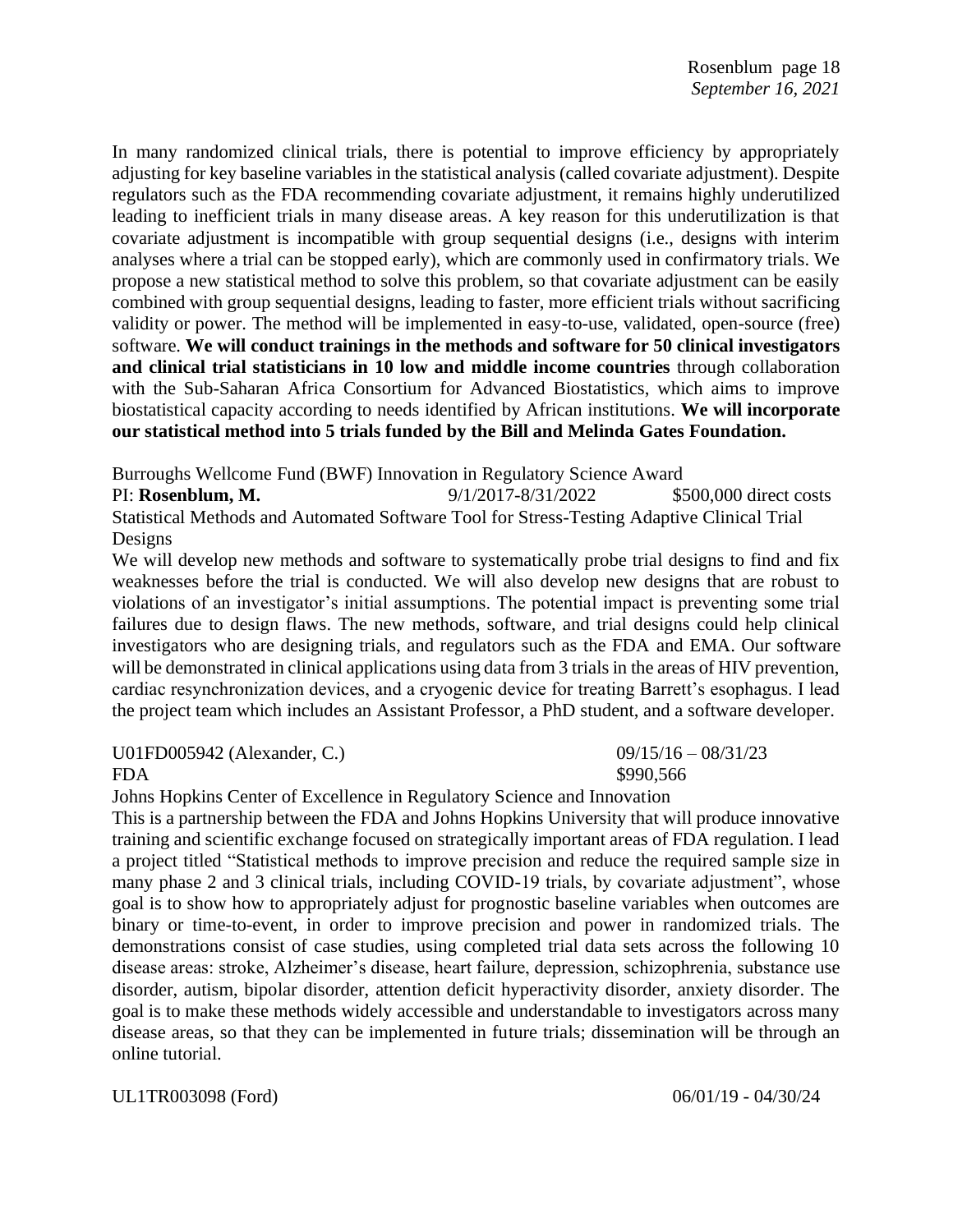#### NIH/NCATS

Institutional Clinical and Translational Science Award

The purpose of this application is to enhance both the process and benefits of clinical and translational research by bringing together the diverse resources of the Johns Hopkins Medical Institutions (JHMI) and creating a new model for carrying out scientific research. Role: Co-Investigator in the Biostatistics Core.

R01AG048349 (Albert, Gallagher, Co-PIs) 09/15/15-05/31/20

NIH/NIA

Phase II/III trial for Slowing Progression in Mild Cognitive Impairment

A multi-center, randomized, placebo-controlled trial in amnestic mild cognitive impairment (aMCI). The trial will complement other trials using amyloid therapies in asymptomatic patients, thus adding a novel treatment approach in a symptomatic stage of disease. The proposed clinical trial will be the first Phase IIB study to target the condition of hyperactivity, which characterizes the clinical stage of aMCI. I optimized the primary analysis by selecting baseline covariates to adjust for, using previous trial data from the same population.

NSF 1418590 (S. Saria) (under no cost extension) 09/01/2014-08/31/19 Collaborative Research: Modeling Disease Trajectories in Patients with Complex, Multiphenotypic Conditions

The goal is to develop statistical and computational tools for characterizing disease progression in patients with complex, multiphenotypic conditions. Data contained in clinical registries are unstructured, from diverse sources and contain varying types of noise; therefore, these are challenging to use. We will demonstrate approaches for tackling these challenges. Our methods will be employed towards early prediction of risk for individual patients which can then be incorporated at the point of care or for clinical trial recruitment to make more informed choices regarding treatment plans. My role is to estimate the causal effect of dynamic treatment regimes based on electronic health record (EHR) data.

#### R01AI145675 (Marzinke) 07/01/19-06/30/24

NIH/NIAID

Improving PrEP Protection of Transgender Women through Mechanistic Pharmacokinetic Understanding

The specific aims of this project are, (i) Evaluate the two-way PK-PD interaction of Gender Affirming Hormone Therapy (GAHT) on TDF/FTC PrEP in Transgender Women (TGW), and (ii) to compare the likelihood of HIV protection during daily PrEP dosing and the IPERGAY (4 dose) PrEP regimen, both with and without GAHT. My role is to analyze the trial data.

U24TR001609 NIH/NCATS PI: Daniel Hanley 07/01/16-06/30/23

CTSA Network – Trial Innovation Centers (U24)

Johns Hopkins University and Tufts University (with Harvard Clinical Research Institute and MIT) are collaborating to improve the science of randomized clinical trials. The scientific purpose is to demonstrate that innovations in trial design, execution, and evaluation will get more treatments to more patients more quickly. My role is statistical consultant on adaptive trial designs, including a phase 2/3 Alzheimer's disease drug trial.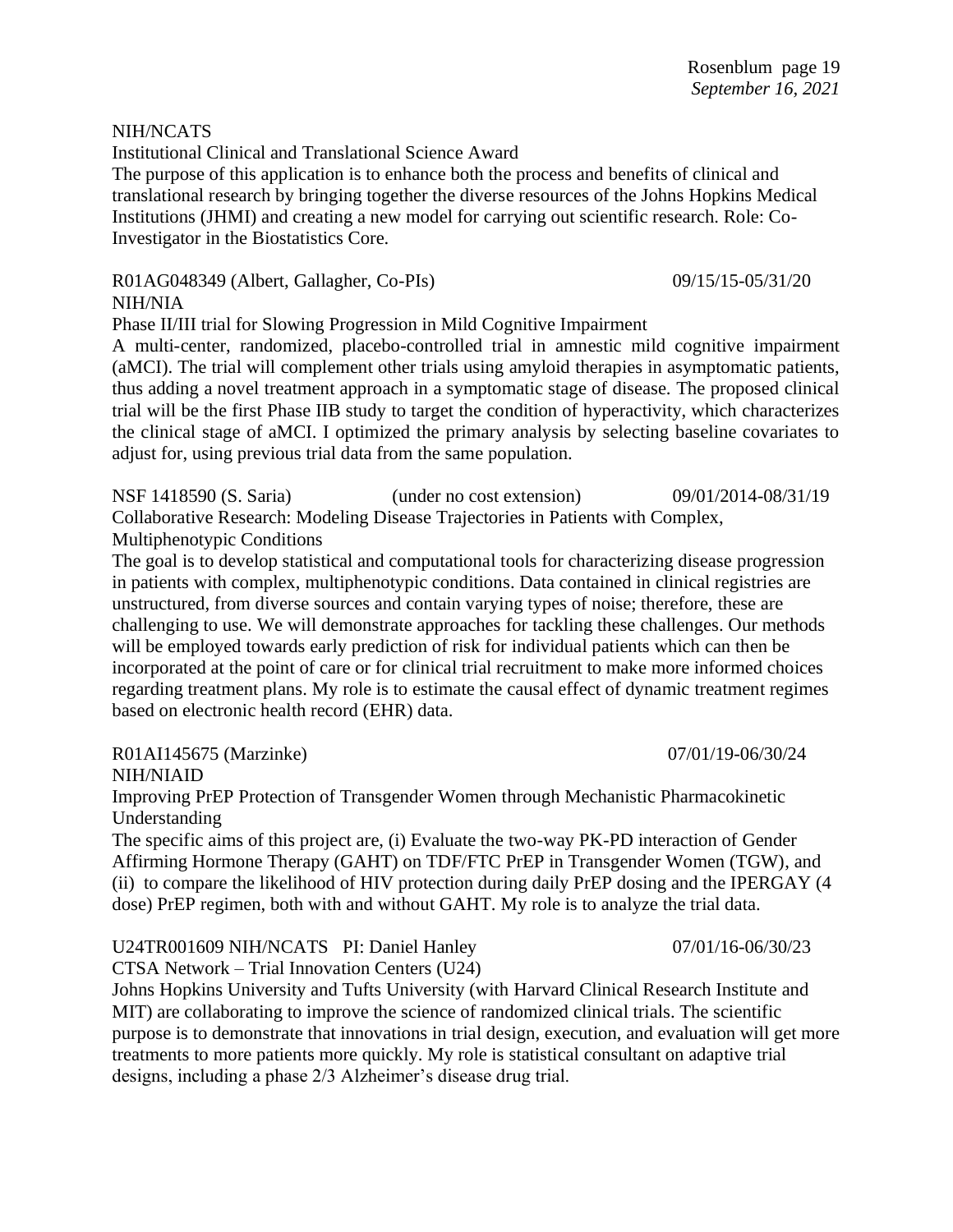#### Completed Research Support:

### U.S. Food and Drug Administration (FDA) 9/30/2014-12/31/2017

PI: **Rosenblum, M.**  $$399,568$  direct costs

New Design and Analysis Tools for Randomized Trials, with Clinical Applications in Stroke, Cardiac Resynchronization Therapy, Alzheimer's Disease, and HIV Prevention.

We demonstrated the practical advantages and limitations of new adaptive trial designs across a variety of clinical settings including the following: new surgical interventions for stroke, new medical devices for cardiac resynchronization therapy, treatments to slow the progression of Alzheimer's disease, and pre-exposure prophylaxis for preventing HIV infection. For each application, we have established collaborations with clinical investigators at Johns Hopkins. These investigators identified clinically important questions about whether certain subpopulations (e.g., defined by age, sex, or disease severity) benefit from new treatments. We constructed new adaptive designs tailored to answer these questions and then conducted extensive simulation studies comparing them to standard designs. As PI, I led a team including a senior-level biostatistician, an Associate Scientist, a postdoc, and a Ph.D. student. I am responsible for all aspects of this project.

Patient-Centered Outcomes Research Institute (PCORI) 3/1/2014-2/28/2017

#### PI: **Rosenblum, M.**  $$727.311$  direct costs

Innovative Randomized Trial Designs to Generate Stronger Evidence about Subpopulation Benefits and Harms.

The aim of this project is to develop new statistical methodology and an open-source, free software tool enabling investigators to construct new adaptive enrichment designs tailored to answer their specific research questions. It will automatically compare a wide variety of designs and recommend those with the best performance, tailored to the user's research goals, study population, and logistical constraints. This will be the first software package to provide this critical feature, which has the potential to make the advantages of adaptive designs much more widely available for use in practice. The resulting improved designs will efficiently generate crucial, subpopulation-specific information directly relevant to decisions of patients, clinicians, and regulators. As PI, my role is to lead a team including a senior-level biostatistician, postdoc, two Ph.D. students, and a software developer. I am responsible for all aspects of this project.

1RO1AI110371-01 (Hendrix, C.) 07/01/13 – 06/30/19 NIH/NIAID

Effect of Depo-Provera (MPA) on HIV susceptibility, immune activation, and PrEP PK This study prospectively examines the impact of hormonal contraception, particularly injectable medroxyprogesterone acetate (MPA), on HIV acquisition and immune mediators. Using a cervical explant HIV challenge model, we assess the interactions among MPA, Pre-exposure Prophylaxis (TFV/FTC), immune mediators, and antiviral effect. My role is lead statistician for the study design and analysis.

U01NS080856 (Thompson, R) 09/15/13 – 07/31/19 NIH/NINDS

Minimally-Invasive Surgery Plus t-PA for Intracerebral Hemorrhage Evacuation (MISTIE) III MISTIE III is an innovative, phase 3 neurosurgical trial that addresses multiple unmet needs of patients and the research community, striving for an effective treatment to save lives and improve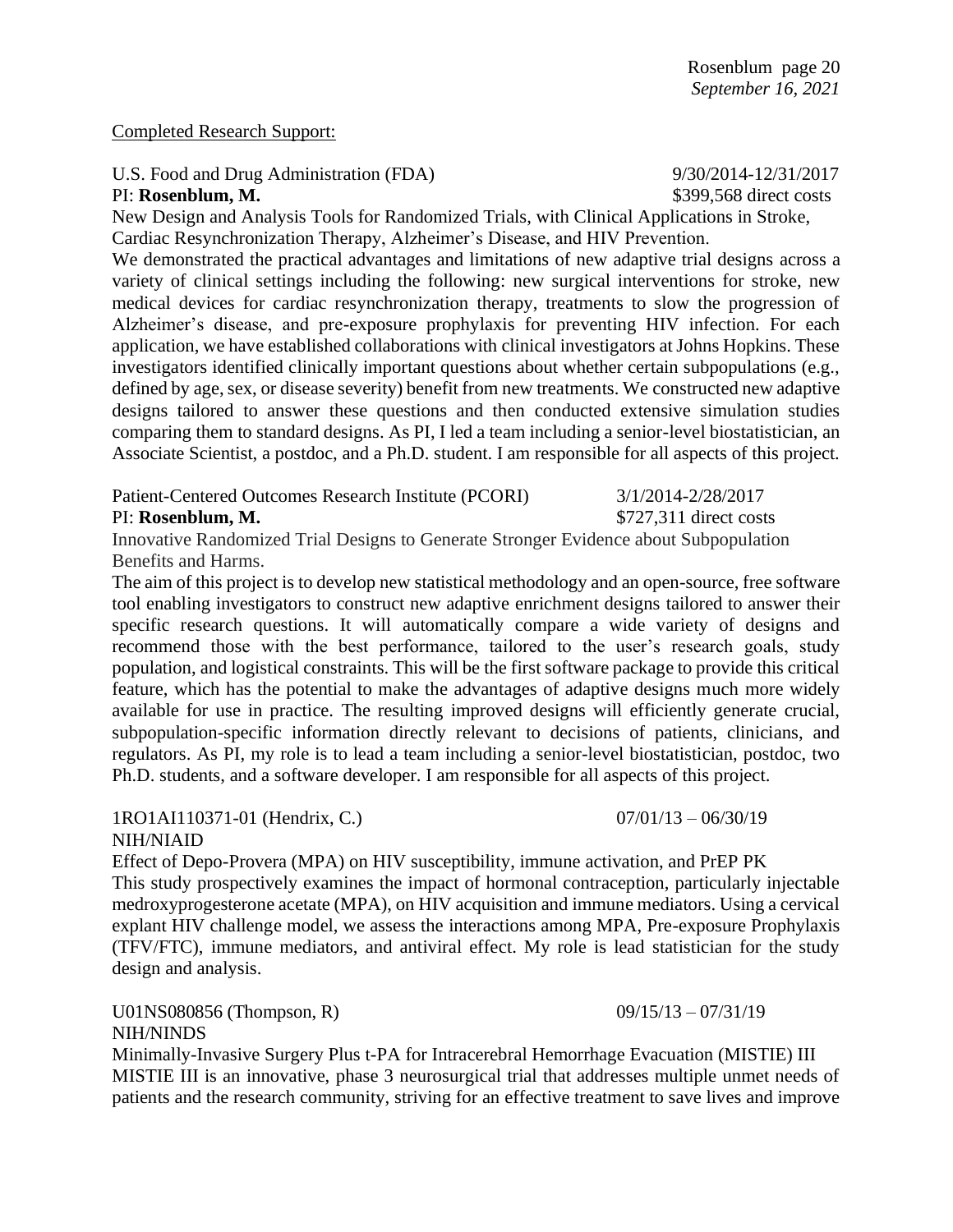recovery to independence after intracerebral hemorrhage (ICH). It aims to establish whether minimally invasive, catheter based, clot size reduction is associated with clinically significant functional benefits in the long term outcome of the ICH patient. My role was to lead development of the covariate adaptive randomized trial design, and to select/implement the method used in the primary analysis of this trial.

#### P50 AG005146 (Albert) 04/01/15-03/31/20

NIH/NIA, Johns Hopkins Alzheimer's Disease Research Center

To provide administrative, clinical, statistical, neuropathological and educational support for research concerning Alzheimer's disease and related disorders at Johns Hopkins University School of Medicine. I proposed a pilot project that was selected for funding by the Johns Hopkins Alzheimer's Disease Research Center. I evaluated the strengths and weaknesses of a new statistical method for improving power in Alzheimer's disease clinical trials.

#### 4UL1TR001079-04 (Ford) 08/01/16-04/30/18

# NIH/NCATS

Institute for Clinical and Translational Research

This project is focused, through collaboration among methodologists at four CTSA hubs, on enhancing network capacity by disseminating state-of-the-art methods and tools for the design and analysis of randomized clinical trials. My role was to develop open-source software for the primary analysis in phase 2 or 3 randomized trials, which leverages baseline covariates to improve the precision and power in trials with repeated measures outcomes.

#### Gates Foundation (Hendrix, C.)  $4/11/14 - 4/10/16$

Pharmacostatistical Modeling and Simulation of Randomized Clinical PrEP Trials

We propose development of a comprehensive model describing concentration-response relationships, adherence, and other influential variables in tenofovir-based pre-exposure prophylaxis (PrEP) to guide clinical management of PrEP in a variety of at risk populations globally and to guide clinical trial design for the next generation of PrEP agents. I led a team including a postdoc and Ph.D. student to develop a causal model to embed in clinical trial simulation software for planning future trials of pre-exposure prophylaxis (PrEP) for HIV prevention.

CD-12-11-4948 (Wu, A.) 07/01/13-06/30/16

PCORI Pilot Projects

Reverse Innovation & Community Engagement to Improve Quality of Care & Patient Outcomes. The goals of this project are to improve the health of East Baltimore residents by enhancing communication and co-developing a community engagement partnership between Johns Hopkins hospitals and clinics, community based organizations (CBO's) and residents of the five surrounding zip codes. My role was to design the cluster randomized trial for this project, in which 22 CBO's are randomized to intervention or control, and to do the main data analysis at the end of the trial.

1P30AI094189 - 01A1 (Chaisson) 9/1/13 - 3/31/15 Johns Hopkins Center for AIDS Research (CFAR) CFAR Scholar Grant for Faculty Development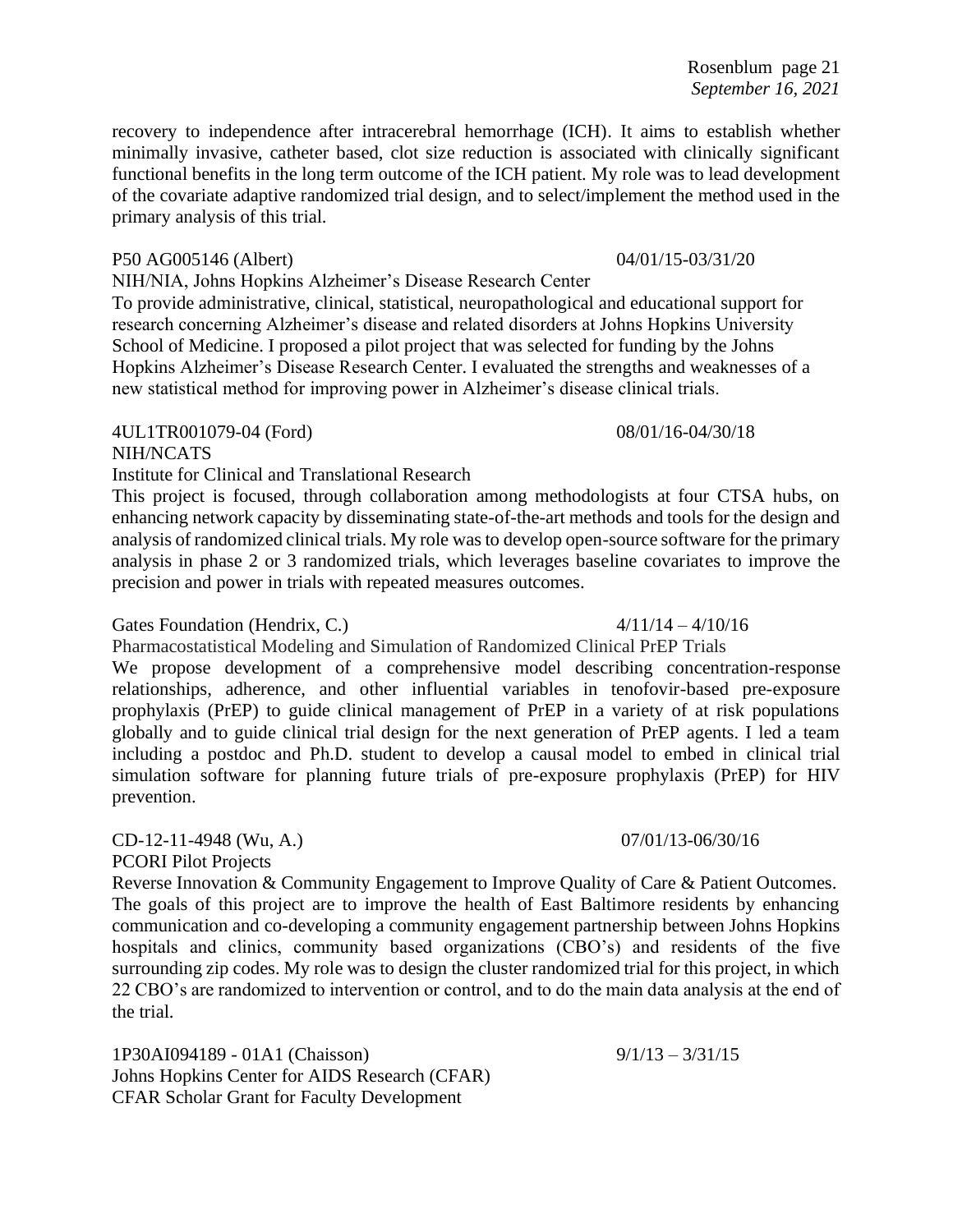Rosenblum page 22 *September 16, 2021*

The purpose of the overall grant is to establish a CFAR at Johns Hopkins, to support the recruitment and training of new investigators in HIV/AIDS, promote trans-disciplinary collaboration and to address the Baltimore HIV epidemic. My faculty development grant from CFAR was to estimate the minimum dosing frequency needed for high level (e.g. 90%) protection against HIV for three populations: heterosexual men, heterosexual women, and injection drug users. We applied targeted maximum likelihood estimation to this problem, to address timedependent confounding.

#### HHSF223201000072C (Segal, J.) 09/20/10 – 09/19/13

U.S. FDA, Partnership in Applied Comparative Effectiveness Science (PACES)

The major goal of this project is to improve health outcomes by developing and disseminating evidence-based information and a patient-centered outcomes research (PCOR) scientific framework to patients, clinicians, and other decision makers, responding to their expressed needs, about which interventions are the most effective for patients under specific circumstances. I led a team of 4 Ph.D. students and a statistical programmer to develop open-source software that implements new adaptive designs.

3U01AI069918-04S1 (Gange, S.) 09/22/09 – 08/31/14 NIH/NIAID

North American AIDS Cohorts Collaboration on Research and Design (NA-ACCORD) The purpose if this research is to determine the incidence of, risk factors for, and cause-specific mortality from major cardiovascular disease (myocardial infarction and stroke), chronic kidney disease, and non-AIDS-defining malignancies in HIV-infected persons in North America. My role was to apply newly developed causal inference methods to estimate the effect of different rules for when to start anti-retroviral therapy, using data from NA-ACCORD.

P30MH086043 (Ialongo, N.) 07/01/09 – 02/28/14 NIH/NIMH

Center for Prevention & Early Intervention

The mission of the Center is to improve preventive and treatment interventions by bridging epidemiologic, intervention, and services research through the development of a research structure and research strategies capable of evaluating the effectiveness of evidence based interventions. My role is developing improved trial designs and analysis methods for cohort studies. I have applied these methods in a statistical analysis of a randomized controlled trial of mental health interventions survivors of torture and related trauma in Kurdistan, Northern Iraq, led by Paul Bolton and Judith Bass (JHBSPH).

5 T32 MH-19105-19 (Kegeles, S.) 7/1/07-6/30/09 NIH/NIMH Ruth L. Kirschstein National Research Service Award (NRSA), U.C. San Francisco Role: Postdoctoral Trainee in AIDS Prevention Studies

R01 GM67233 (van der Laan, M.J.) 9/1/06-6/30/07 NIH/NIAID Role: Postdoctoral Researcher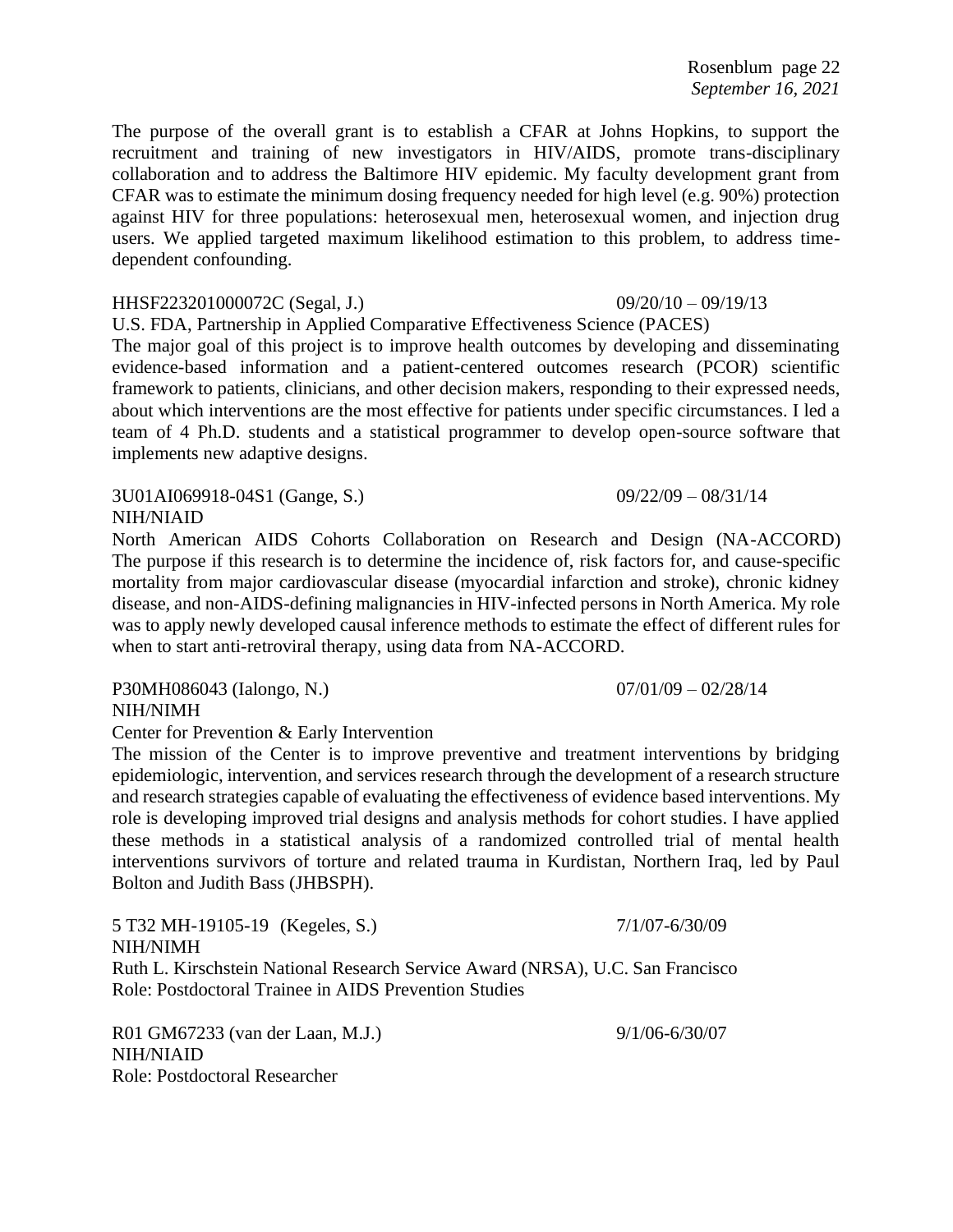#### **ACADEMIC SERVICE**

| Department of Biostatistics                                                               |
|-------------------------------------------------------------------------------------------|
| 2010-present Co-leader of Causal Inference Working Group                                  |
| 2010-present Johns Hopkins Biostatistics Center: Consultant and Steering Committee Member |
| 2020-present Inclusion, Diversity, Anti-Racism, and Equity (IDARE) Leader                 |
| 2020-present Graduate Student Program Co-chair                                            |
| 2020-present Admissions Committee                                                         |
| Planning Committee, Biostatistics Events for JHBSPH Centennial                            |
| Planning Committee for Annual Retreat                                                     |
| Seminar Coordinator                                                                       |
|                                                                                           |

*Johns Hopkins Bloomberg School of Public Health:*

|           | 2021-present Committee on Equity, Diversity and Civility                                    |
|-----------|---------------------------------------------------------------------------------------------|
| 2021      | Search Committee for Health Policy and Management Department Chair                          |
|           | 2020-present Inclusion, Diversity, Anti-Racism, and Equity (IDARE) Strategic Plan Committee |
|           | 2020-present Search Committee for Executive Vice Dean for Finance and Administration        |
|           | 2018-present Search Committee for Health Policy and Management Faculty Position             |
|           | 2016-present Conflict of Interest Committee                                                 |
|           | 2016-present Technology Transfer Committee                                                  |
|           | 2010-present Affiliate of the Johns Hopkins Center for Clinical Trials                      |
| 2009-2014 | Affiliate of the Johns Hopkins Center for Prevention and Early Intervention                 |
| 2012-2013 | Steering Committee, Prevention Core of Center for AIDS Research                             |
|           |                                                                                             |

*Johns Hopkins University:*

2013-2015 Co-chair, Johns Hopkins InHealth (Individualized Health) Methodology Steering Committee

# **PRESENTATIONS \*both in-person and virtual**

*Scientific Meetings* (Oral presentations at Invited Sessions)

- 1. "Improving Precision and Power in Randomized Trials for COVID-19 Treatments Using Covariate Adjustment, for Binary, Ordinal, or Time to Event Outcomes", Lightning Talk at the University of California, San Francisco-Stanford 2021 Innovations in Regulatory Science Summit (virtual), January 10, 2021.
- 2. "Improving Precision and Power in Randomized Trials for COVID-19 Treatments Using Covariate Adjustment, for Binary, Ordinal, or Time to Event Outcomes", 6th Seattle Symposium in Biostatistics (virtual), November 22, 2020.
- 3. "Improving Precision and Power in Randomized Trials for COVID-19 Treatments Using Covariate Adjustment, for Binary, Ordinal, or Time to Event Outcomes", Society for Clinical Trials Annual Meeting (virtual), September 30, 2020.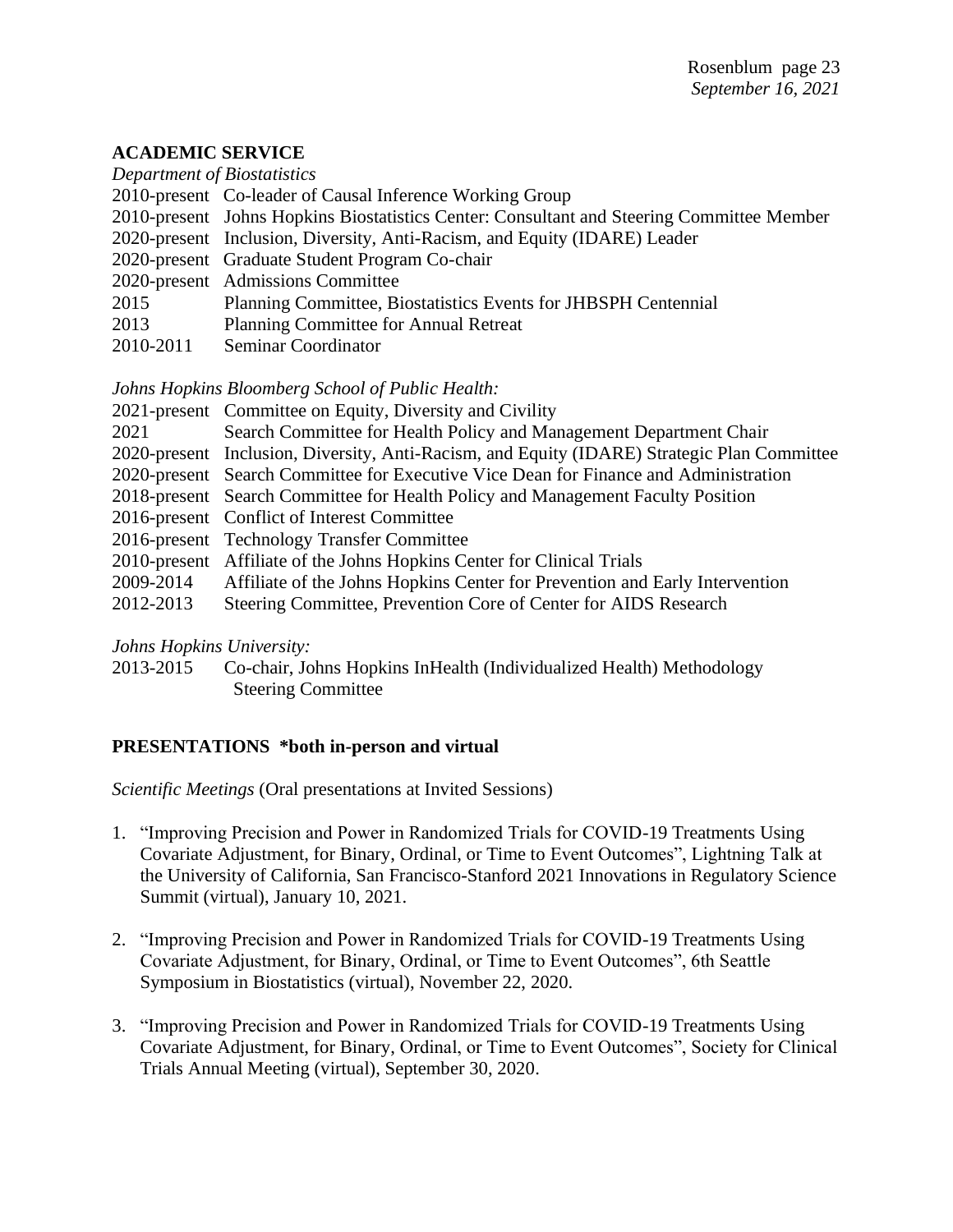- 4. "Improving Precision and Power in Randomized Trials for COVID-19 Treatments Using Covariate Adjustment, for Binary, Ordinal, or Time to Event Outcomes", American Statistical Association (ASA) Biopharmaceutical Section Regulatory-Industry Statistics Workshop (virtual), Bethesda, MD, September 23, 2020.
- 5. "Machine Learning Versus Standard Methods for Covariate Adjustment: Performance Comparison Using Completed Randomized Trial Data Sets", International Biometric Society, Eastern North American Region (ENAR), virtual, March 24, 2020.
- 6. "Adaptive Enrichment Designs for Estimating Treatment Effects in the Overall Population and Subpopulations", Workshop on Subset Analysis in Clinical Studies, National Institute of Arthritis and Musculoskeletal and Skin Diseases (NIAMS), virtual, March 11, 2020.
- 7. "Adaptive Design in Surveys and Clinical Trials: Similarities, Differences, and Opportunities for Cross-Fertilization", Causal Inference Program Opening Workshop, Statistical and Applied Mathematical Sciences Institute (SAMSI), Duke University, Durham, NC, December 11, 2019.
- 8. "Adaptive Design in Surveys and Clinical Trials: Similarities, Differences, and Opportunities for Cross-Fertilization", Royal Statistical Society, Belfast, Northern Ireland, September 3, 2019.
- 9. "Estimating the Protective Effect of Longitudinal Drug Concentration in Pre-Exposure Prophylaxis for HIV Prevention", International Biometric Society, Western North American Region (WNAR), Portland, OR, June 26, 2019.
- 10. "Methods for Adaptive Clinical Trials", Big Data & Innovative Trial Design for Global Nutrition Research Session at the American Society for Nutrition Annual Meeting, Baltimore, MD, June 8, 2019.
- 11. "Methods and Open-Source Software for Optimizing Adaptive Enrichment Designs", 12th Annual FDA/AdvaMed Medical Devices & Diagnostics Statistical Issues Conference, Washington, D.C., April 25, 2019.
- 12. "Randomized Trial Designs that Adapt Enrollment Criteria Based on Accruing Data: Optimality vs Flexibility Tradeoff", ASA Biopharmaceutical Section Regulatory-Industry Statistics Workshop, Washington, D.C., September 14, 2018.
- 13. "Randomized Trial Designs that Adapt Enrollment Criteria Based on Accruing Data: Optimality vs Flexibility Tradeoff", Joint Statistical Meetings (JSM), Vancouver, Canada, July 30, 2018.
- 14. "Estimating the Protective Effect of Longitudinal Drug Concentration in Pre-Exposure Prophylaxis for HIV Prevention", Workshop on Discovery of Causal Structure in High Dimensions, Centre de Recherches Mathematiques, Univ. Montreal, Canada, June 27, 2018.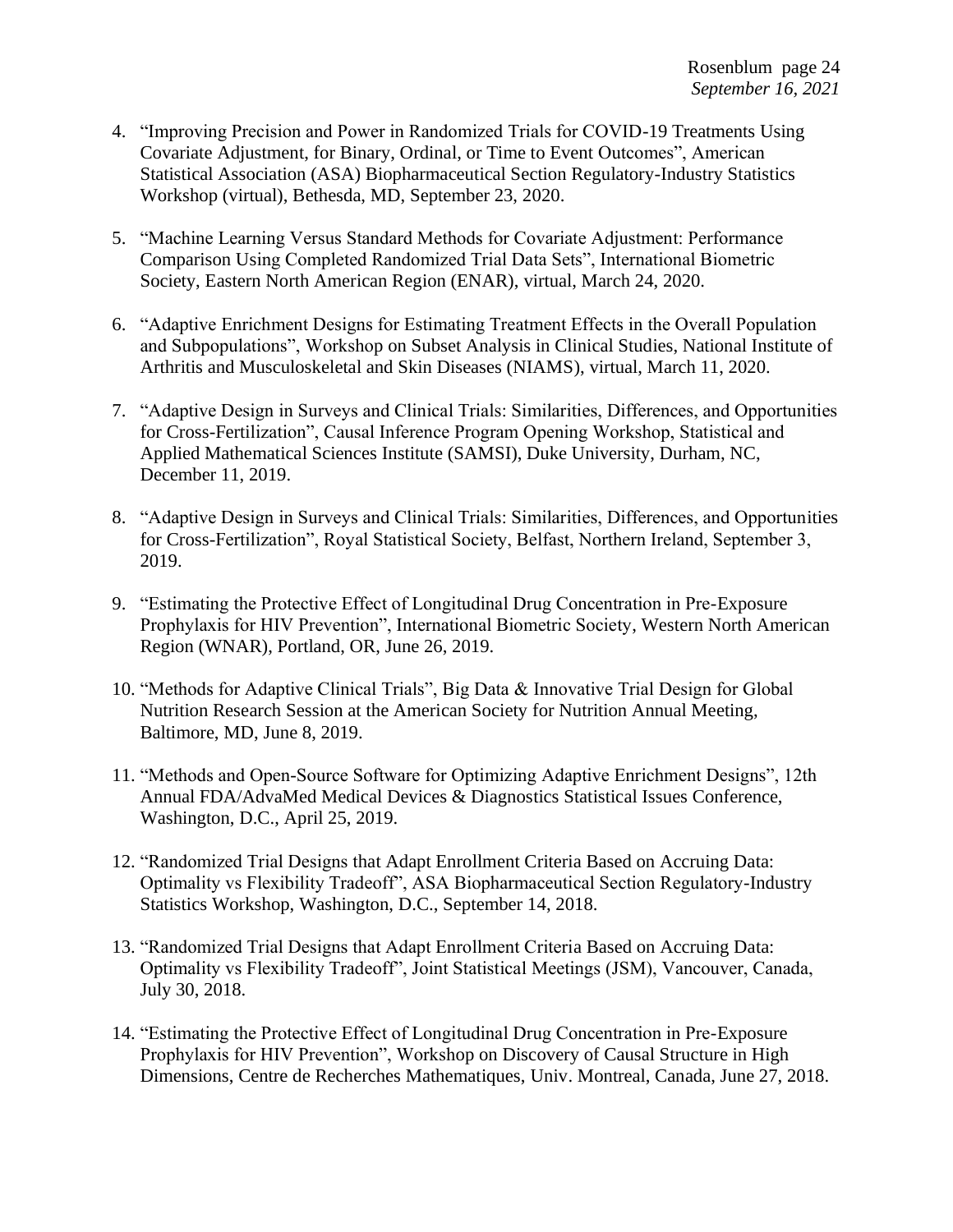- 15. "Case Studies of Precision Gains from Adjusting for Prognostic Baseline Variables in Randomized Trials", Translational Science, Washington, D.C., April 21, 2018.
- 16. "Adaptive Enrichment Trial Designs: Statistical Methods, Trial Optimization Software, and Case Studies", International Biometric Society, Eastern North American Region (ENAR), Atlanta, GA, March 26, 2018.
- 17. "An Optimized Adaptive Enrichment Design for Multi-Arm Trials", Joint Statistical Meetings (JSM), Baltimore, MD, July 30, 2017.
- 18. "Leveraging Prognostic Baseline Variables to Gain Precision in Randomized Trials", Association of Clinical and Translational Statisticians (ACTS) Annual Meeting, Baltimore, MD, July 29, 2017.
- 19. "Adaptive Randomized Trial Designs to Generate Stronger Evidence about Subpopulation Benefits and Harms", 6th World Intracranial Hemorrhage Conference, Baltimore, MD, May 3, 2017.
- 20. "Leveraging Prognostic Baseline Variables to Gain Precision in Randomized Trials", Translational Science, Washington, D.C., April 20, 2017.
- 21. "Adaptive Enrichment Trial Design to Learn which Subpopulations Benefit from Treatments, Based on Apoe4 Carrier Status," 9th Clinical Trials on Alzheimer's Disease (CTAD) Conference, San Diego, CA, December 8, 2016.
- 22. "Optimizing Adaptive Enrichment Designs, and Challenges in Using Data to Construct Realistic Simulations to Evaluate Design Performance," Second Seattle Symposium on Health Care Data Analytics, Seattle, WA, October 24, 2016.
- 23. Discussant: "Personalized Dose Finding Using Outcome Weighted Learning", Joint Statistical Meetings (JSM), Chicago, IL, August 2, 2016.
- 24. "New Developments of Bayesian Methods for Causal Inference", Discussant, Eastern North American Region (ENAR) International Biometric Society, Austin, TX, March 8, 2016.
- 25. "Optimal Two-Stage Adaptive Enrichment Designs, using Sparse Linear Programming", Duke-Industry Statistics Symposium, Duke University, Durham, NC, October 23, 2015.
- 26. "Optimal Tests of Treatment Effects for the Overall Population and Two Subpopulations in Randomized Trials, using Sparse Linear Programming", Keynote Speaker, 23rd Annual Meeting of Belgian Statistical Society, Antwerp, Belgium, October 16, 2015.
- 27. "Optimal Two-Stage Adaptive Enrichment Designs, using Sparse Linear Programming", American Statistical Association Biopharmaceutical FDA-Industry Workshop, Washington, D.C., September 17, 2015.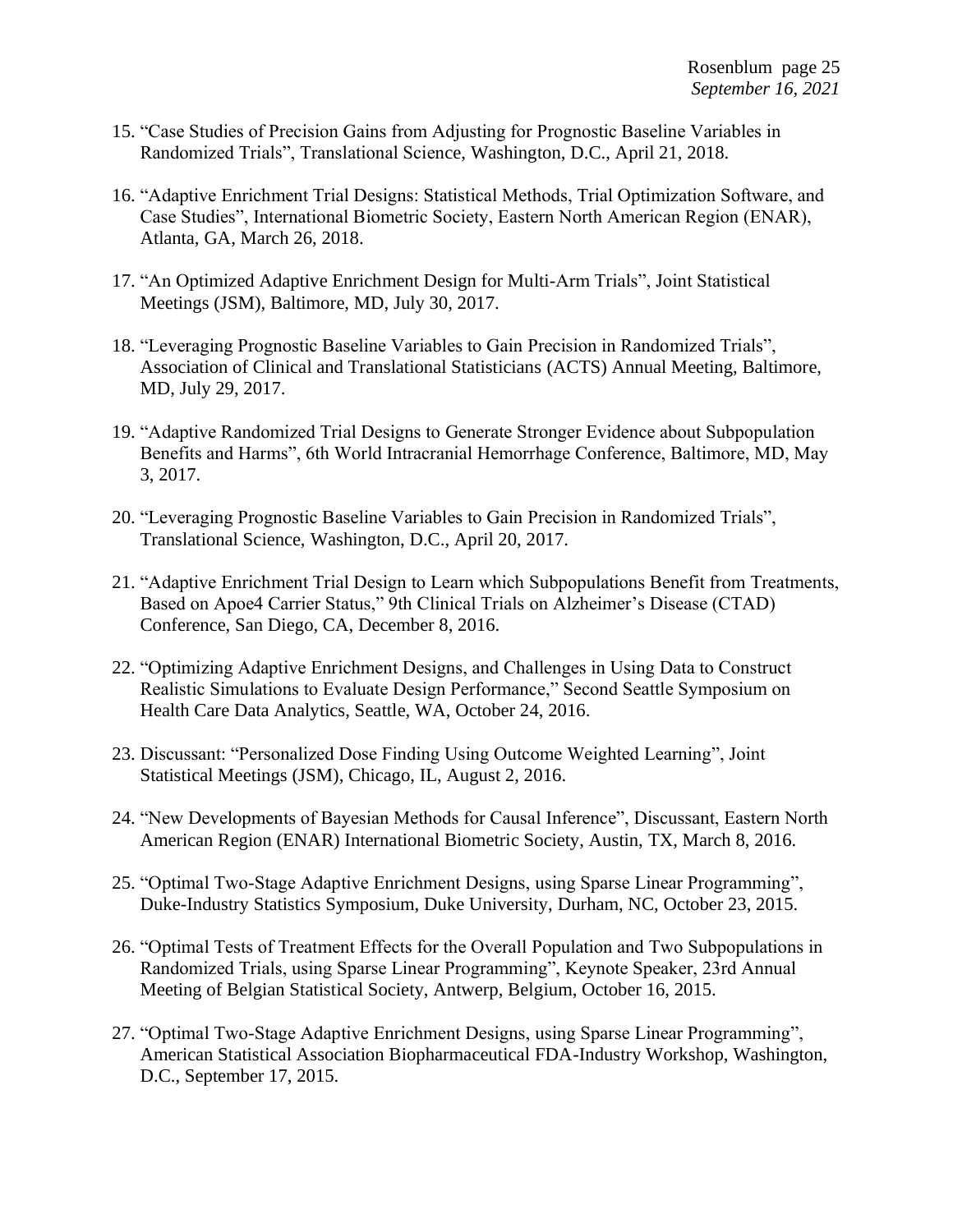- 28. "Optimal Two-Stage Adaptive Enrichment Designs, using Sparse Linear Programming", International Chinese Statistical Association (ICSA) Applied Statistics Symposium and 13th Graybill Conference, Colorado State University, Fort Collins, CO, June 15, 2015.
- 29. "Optimal Two-Stage Adaptive Enrichment Designs, using Sparse Linear Programming", MacMillan-CSAP Workshop on Quantitative Research Methods, Yale University, New Haven, CT, March 26, 2015.
- 30. "Optimal Two-Stage Adaptive Enrichment Designs, using Sparse Linear Programming", Eastern North American Region (ENAR) International Biometric Society, Miami, FL, March 16, 2015.
- 31. "Optimal Two-Stage Adaptive Enrichment Designs, using Sparse Linear Programming", Innovative Methods Program for Advancing Clinical Trials (IMPACT) Symposium, jointly sponsored by University of North Carolina at Chapel Hill, Duke University and North Carolina State University, Cary, NC, November 20, 2014.
- 32. "Optimal Tests of Treatment Effects for the Overall Population and Two Subpopulations in Randomized Trials, using Sparse Linear Programming", Atlantic Causal Inference Conference, Brown University School of Public Health, Providence, RI, May 15, 2014.
- 33. "Optimal Tests of Treatment Effects for the Overall Population and Two Subpopulations in Randomized Trials, using Sparse Linear Programming", FDA/DIA Statistics Symposium, Bethesda, MD, April 8, 2014.
- 34. "Optimal Tests of Treatment Effects for the Overall Population and Two Subpopulations in Randomized Trials, using Sparse Linear Programming", Eastern North American Region (ENAR) International Biometric Society, Baltimore, MD, March 17, 2014.
- 35. "Confidence Intervals for the Population Mean, Tailored to Small Sample Sizes, with Applications to Survey Sampling" Alan Ross Symposium on Sampling, Johns Hopkins Bloomberg School of Public Health, Baltimore, MD, March 15, 2014.
- 36. "Optimal Tests of Treatment Effects for the Overall Population and Two Subpopulations in Randomized Trials, using Sparse Linear Programming," ICSA 2013 Applied Statistics Symposium/ISBS International Symposium on Biopharmaceutical Statistics Joint Meeting, Bethesda, MD, June 9, 2013.
- 37. "Estimating the Minimum Dosing Frequency of Pre-Exposure Prophylaxis Needed to Provide a High Level of Protection Against HIV Infection," Johns Hopkins University Center for AIDS Research Annual Meeting, Baltimore, MD, June 7, 2013
- 38. "Optimal Clinical Trial Designs for Estimating Treatment Effects in HIV Subpopulations," Partnership in Applied Comparative Effectiveness Science (PACES), FDA, White Oak, MD, December 7, 2012.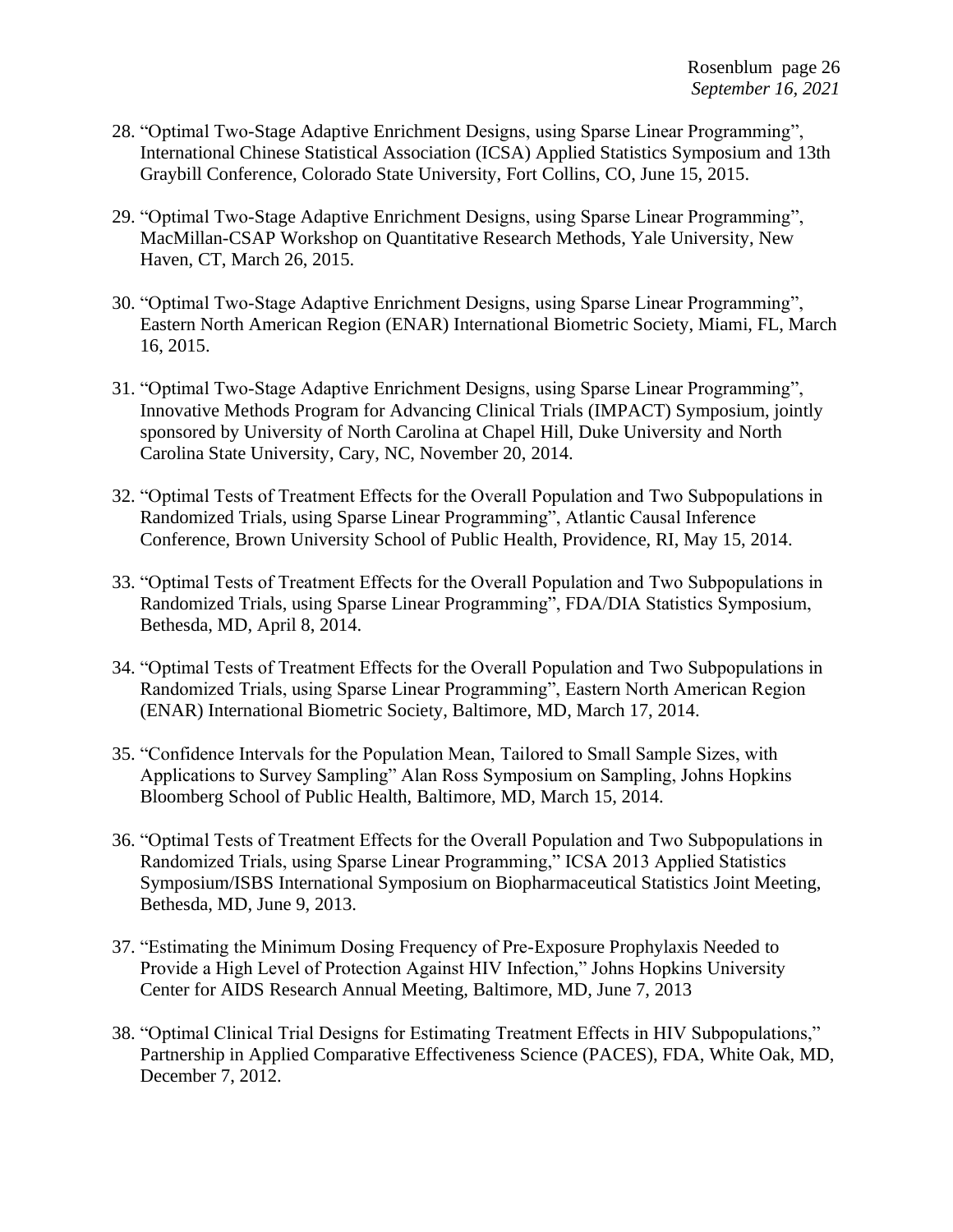- 39. "Estimation and Confidence Intervals in Randomized Trials That Adapt Enrollment Criteria," Joint Statistical Meetings (JSM) Social Statistics Section, San Diego, CA, August 1, 2012.
- 40. "Consonant Multiple Testing Procedures for Subpopulation Treatment Effects in Randomized Trials," Western North American Region (WNAR)/Institute of Mathematical Statistics (IMS) and Graybill Conference, Fort Collins, CO, June 18, 2012.
- 41. "Determining which Subpopulations Benefit from a Vaccine, Using Adaptive Designs", Eastern North American Region (ENAR) International Biometric Society, Washington, D.C., April 3, 2012.
- 42. "Brief Overview of Adaptive Designs" The National Institute of Diabetes and Digestive and Kidney Diseases (NIDDK) Conference on Reducing the Impact of Chronic Kidney Disease, Opportunities for Randomized Clinical Trials, Bethesda, MD, July 19, 2011.
- 43. Invited Discussant: "Causal Inference and its Applications in Drug Development," International Chinese Statistical Association (ICSA) 20th Applied Statistics Symposium, New York City, NY, June 28, 2011.
- 44. "Optimizing Randomized Trial Designs to Distinguish which Subpopulations Benefit from Treatment," Recent Advances in Statistics and Causal Analysis. INSERM, Bordeaux, France, June 8, 2011.
- 45. "Targeted Maximum Likelihood Estimation for Dynamic Treatment Regimes", Eastern North American Region (ENAR) International Biometric Society, Miami, March 21, 2011.
- 46. "Practical Implications of Adaptive Design," Emerging Issues in Clinical Trials for New Anti-retroviral (ARV) Development, Forum for Collaborative HIV Research, Washington D.C., September 30, 2010.
- 47. "Adaptive Randomized Trial Designs for PrEP: Trials that Adapt the Population Sampled based on Interim Data," PrEP Trial Design Optimization Workshop, The Bill and Melinda Gates Foundation. Seattle, WA. June 2, 2010.
- 48. "Adaptive Designs for Observational Studies: Changing the Population Sampled Based on Interim Data," Atlantic Causal Inference Conference, New York University (NYU), New York. May 21, 2010.
- 49. "Optimizing Group Sequential Designs that Allow with Changes to Population Sampled Based on Interim Data" The 57th Session of the International Statistical Institute, Durban, South Africa, August 21, 2009.
- 50. "Targeted Maximum Likelihood Estimation of the Parameter of a Marginal Structural Model," Causal Inference in Statistics and the Quantitative Sciences Workshop. Banff, Canada, March 7, 2009.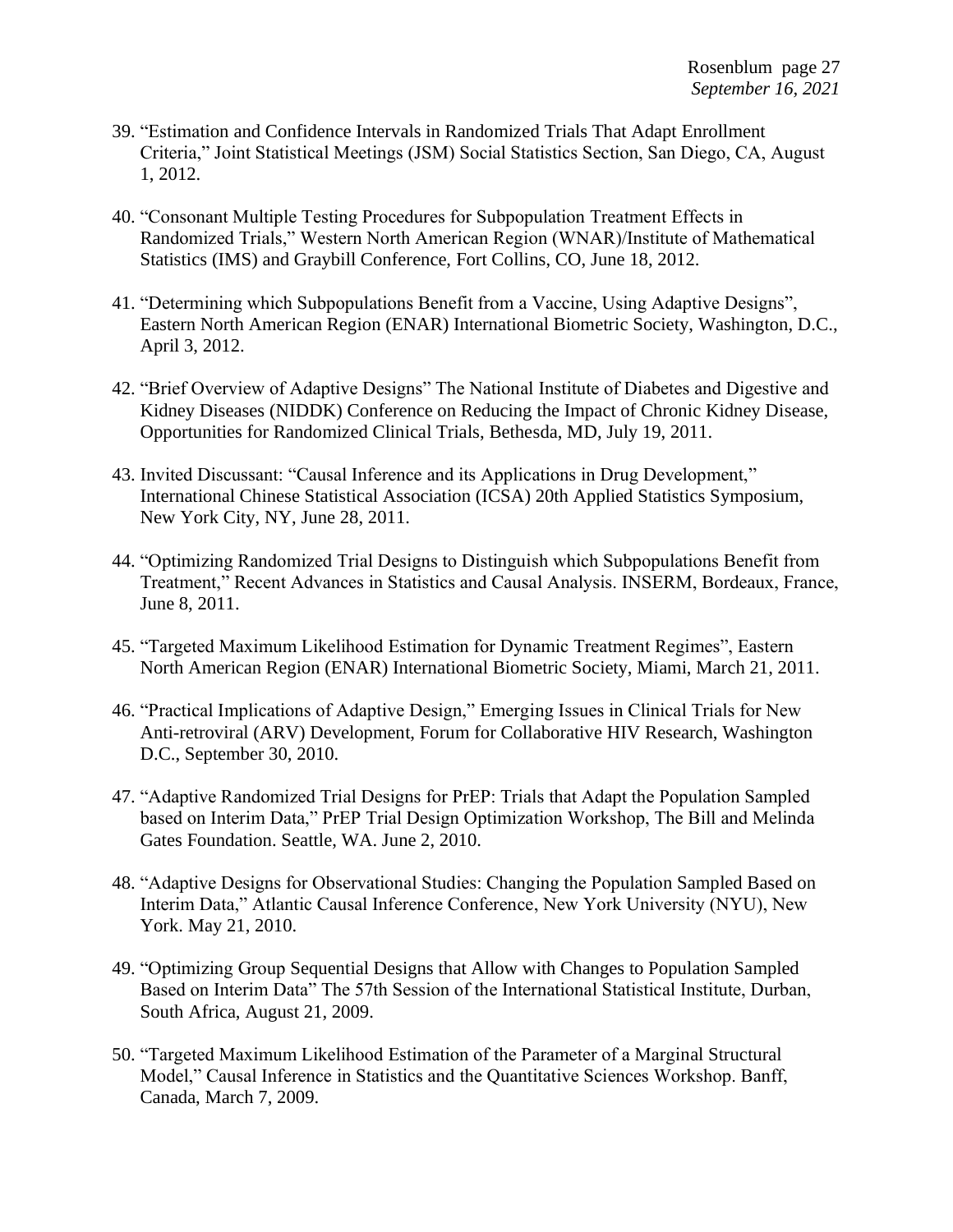- 51. "Estimating the Effects of New HIV Intervention Methods using Causal Inference Techniques—the MIRA trial." 7th World Congress on Probability and Statistics, Singapore. July 16, 2008.
- 52. "Intention-to-Treat Analyses of 2-Armed Randomized Controlled Trials: Can We Improve on the Gold Standard?" Panelist. Society for Epidemiological Research (SER), Chicago, Illinois. June 26, 2008.
- 53. "Multihop, Long-Distance 802.11 Networks." Technology and Infrastructure for Emerging Regions Workshop. University of California, Berkeley. October 29, 2005.
- 54. "Universal Bounds on Buffer Size for Packetizing Fluid Policies in Input Queued, Crossbar Switches." INFOCOM, Hong Kong. 2004.
- 55. "Worst-Case Delay Bounds for Packetizing Time-Varying Fluid Schedules for a Single Server in a Packet-Switched Network." 38th Annual Conference on Information Sciences and Systems, Princeton, NJ. 2004.

*Scientific Meetings* (Oral presentations at Contributed Sessions)

- 1. "Leveraging Prognostic Baseline Variables to Gain Precision and Reduce Sample Size in Randomized Trials," U.S. Food and Drug Administration, White Oak, MD, October 24, 2019.
- 2. "Assumptions Required to Estimate Different Parameters from Randomized Trial Data in the Presence of Intercurrent Events", Speaker, Joint Statistical Meetings (JSM), Denver, CO, July 31, 2019.
- 3. "Multiple testing procedures for adaptive enrichment designs: combining group sequential and reallocation approaches", Joint Statistical Meetings (JSM), Chicago, IL, August 4, 2016.
- 4. "Confidence Intervals in Group Sequential Designs that Allow Changes to the Population Sampled Based on Interim Data," Multiple Comparison Procedures, Washington, D.C., August 31, 2011.
- 5. "The Use of Targeted Maximum Likelihood in Randomized Evaluations in Public Policy and Public Health" Society for Prevention Research, Washington, D.C., June 3, 2011.

#### *Invited Seminars*

1. "Improving Precision in Estimating Marginal Treatment Effects in Randomized Trials: Covariate Adjustment using Nonlinear Models for Binary, Ordinal, and Time-to-Event Outcomes", Center for Drug Evaluation and Research (CDER), U.S. Food and Drug Administration (FDA) (virtual) July 12, 2021.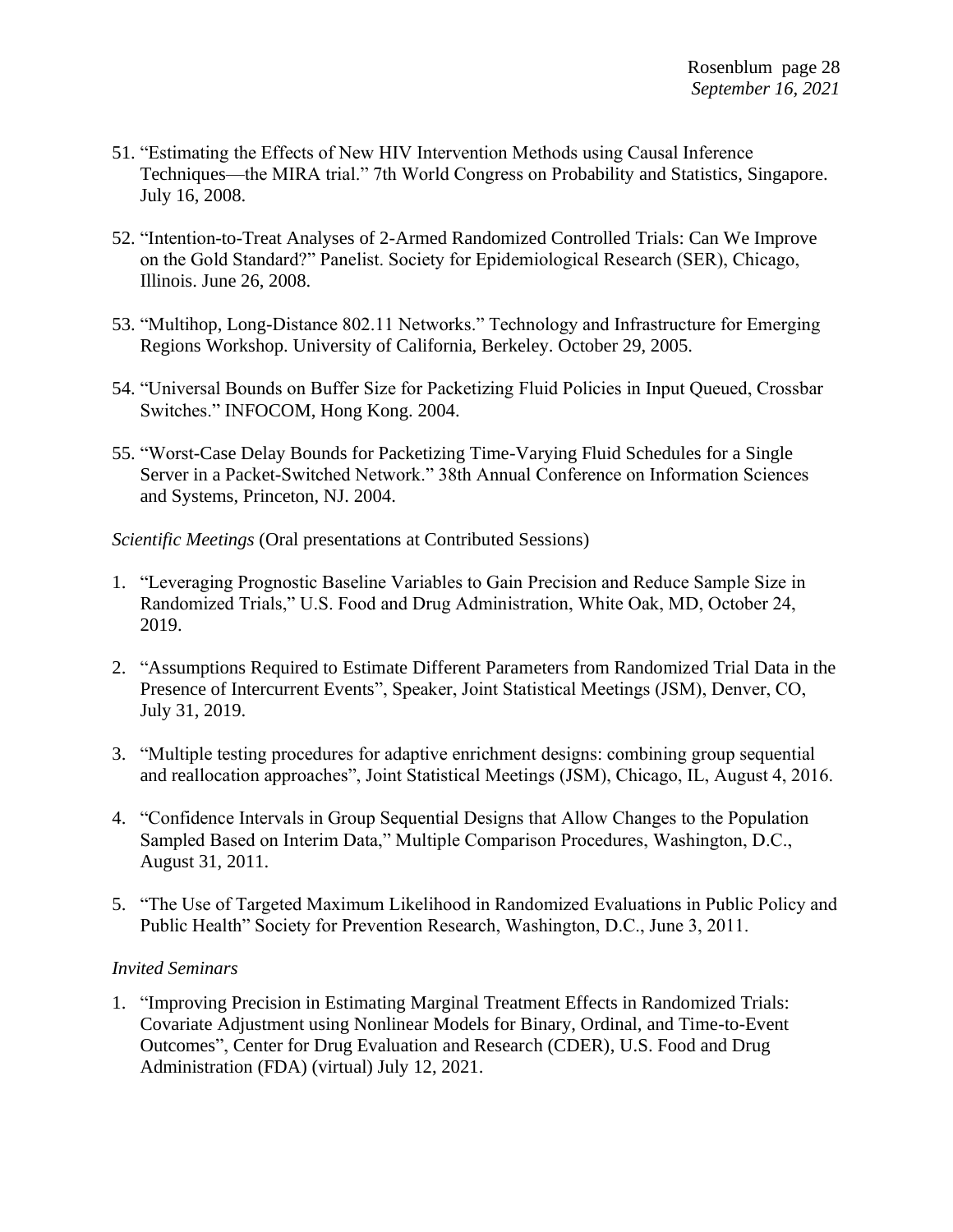- 2. "Improving Precision and Power in Randomized Trials for COVID-19 Treatments Using Covariate Adjustment, for Binary, Ordinal, or Time to Event Outcomes", Biometric Research Program, Division of Cancer Treatment and Diagnosis, National Cancer Institute (NCI) (virtual). April 13, 2021.
- 3. "Improving Precision and Power in Randomized Trials for COVID-19 Treatments Using Covariate Adjustment, for Binary, Ordinal, or Time to Event Outcomes", Yale University Biostatistics Department & Center for Methods in Implementation and Prevention Science Seminar (virtual), April 6, 2021.
- 4. "Improving Precision and Power in Randomized Trials for COVID-19 Treatments Using Covariate Adjustment, for Binary, Ordinal, or Time to Event Outcomes", University of Michigan Statistics Department Seminar (virtual), October 16, 2020.
- 5. "Optimal Two-Stage Adaptive Enrichment Designs, using Sparse Linear Programming", University of California, Berkeley, Biostatistics Department Seminar, Berkeley, CA, July 15, 2019.
- 6. "Optimal Two-Stage Adaptive Enrichment Designs, using Sparse Linear Programming", Department of Biostatistics, Boston University School of Public Health, Boston, MA, February 5, 2019.
- 7. "Optimal Two-Stage Adaptive Enrichment Designs, using Sparse Linear Programming", Department of Biostatistics, Harvard School of Public Health, Boston, MA, January 30, 2019.
- 8. "Adaptive Enrichment Trial Designs: Statistical Methods, Trial Optimization Software, and Case Studies", Math and Statistics Department Seminar, University of Maryland, Baltimore County, Baltimore, MD, September 21, 2018
- 9. "Leveraging Prognostic Baseline Variables to Gain Precision in Randomized Trials", Victorian Centre for Biostatistics, Department of Epidemiology and Preventive Medicine, School of Public Health and Preventive Medicine, Monash University, Melbourne, Australia, January 12, 2017.
- 10. "Improving Precision by Adjusting for Prognostic Baseline Variables in Randomized Trials with Binary Outcomes, without Regression Model Assumptions", Department of Statistics, University of Colombo, Sri Lanka, January 17, 2017.
- 11. "Leveraging Prognostic Baseline Variables to Gain Precision in Randomized Trials," Joint Seminar hosted by Department of Veterans Affairs Hines Cooperative Studies Program (responsible for large multicenter clinical trials) and Department of Epidemiology and Biostatistics, University of Illinois at Chicago, IL, August 5, 2016.
- 12. "Optimal Tests of Treatment Effects for the Overall Population and Two Subpopulations in Randomized Trials, using Sparse Linear Programming", Seminar Department of Stochastic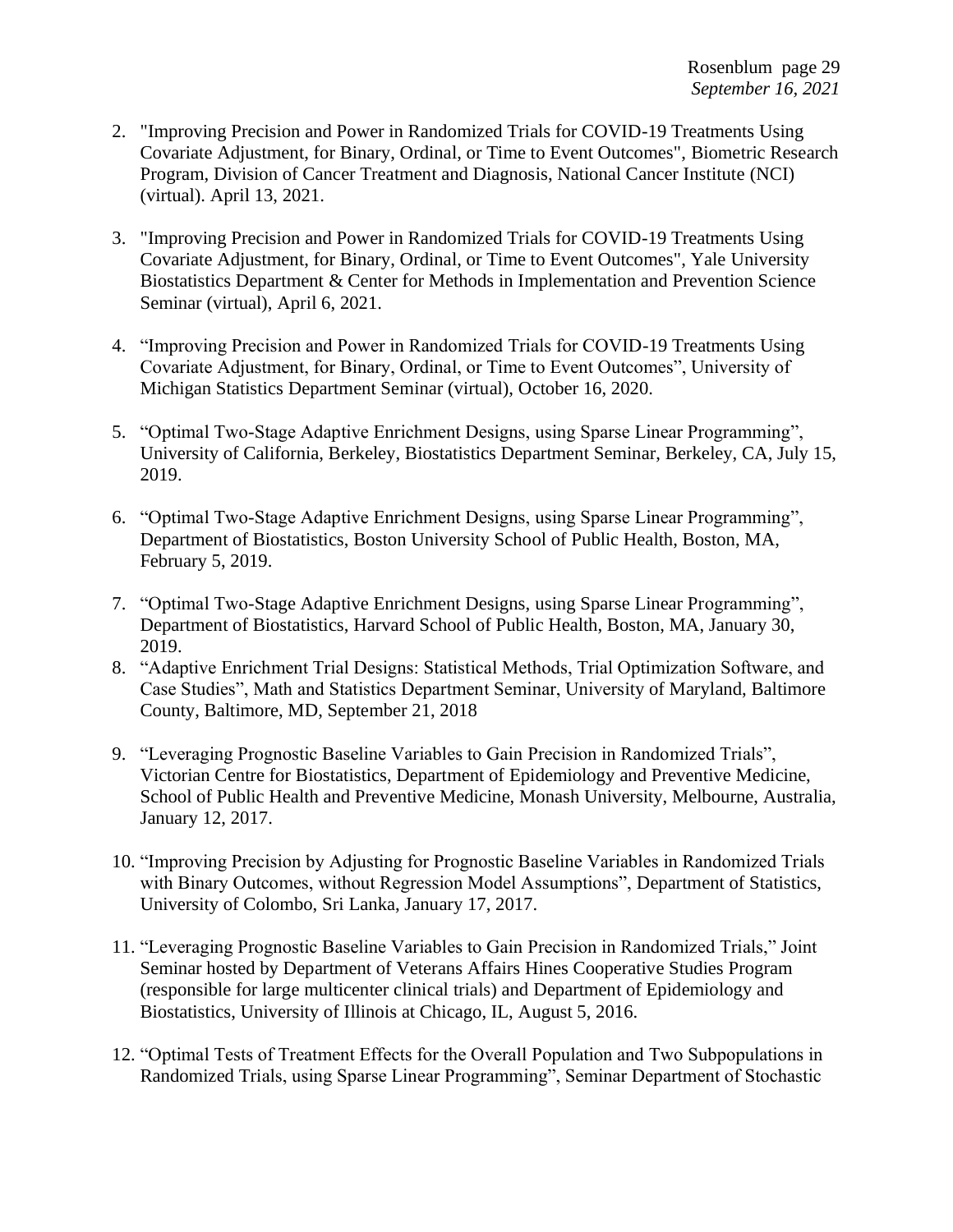Modeling (MODAL'X), University of Paris West Nanterre La Defense, France, May 30, 2016.

- 13. "Innovative RCT Designs: Identifying Patients who Benefit from New Treatments", Biostatistics, Epidemiology, and Data Management (BEAD) Core Seminar, Johns Hopkins Bayview Medical Center, Baltimore, MD, April 20, 2016.
- 14. "Optimal Two-Stage Adaptive Enrichment Designs, using Sparse Linear Programming", Department of Biostatistics and Computational Biology Colloquium, University of Rochester Medical Center, Rochester, NY, December 3, 2015.
- 15. "Introduction to Causal Inference Methods for Observational Studies", Math and Statistics Department, Dalhousie University, Halifax, Nova Scotia, Canada, November 2, 2015.
- 16. "Adaptive Enrichment Designs for Delayed Endpoints, and Prototype Software Tool for Design", FDA Statistical Association (FDASA) Seminar, U.S. Food and Drug Administration, White Oak, MD, October 26, 2015.
- 17. "Optimal Two-Stage Adaptive Enrichment Designs, using Sparse Linear Programming", Department of Statistics, Informatics, and Applications, University of Florence, Italy, July 27, 2015.
- 18. "Introduction to Adaptive Designs", Math and Statistics Department, Dalhousie University, Halifax, Nova Scotia, Canada, June 4, 2015.
- 19. "Optimal Two-Stage Adaptive Enrichment Designs, using Sparse Linear Programming", Math and Statistics Department Seminar, American University, Washington, D.C., April 21, 2015.
- 20. "Optimal Two-Stage Adaptive Enrichment Designs, using Sparse Linear Programming", Math and Statistics Department Seminar, University of Maryland, Baltimore County, Baltimore, MD, April 10, 2015.
- 21. "Optimal Two-Stage Adaptive Enrichment Designs, using Sparse Linear Programming", Epidemiology and Biostatistics Department Seminar, Memorial Sloan Kettering Cancer Center, New York City, NY, April 8, 2015.
- 22. "Optimal Two-Stage Adaptive Enrichment Designs, using Sparse Linear Programming." Math and Statistics Department Seminar, Dalhousie University, Halifax, Nova Scotia, Canada, March 2, 2015.
- 23. "Optimal Two-Stage Adaptive Enrichment Designs, using Sparse Linear Programming", Biostatistics Department Seminar, University of Washington, Seattle, WA, January 22, 2015.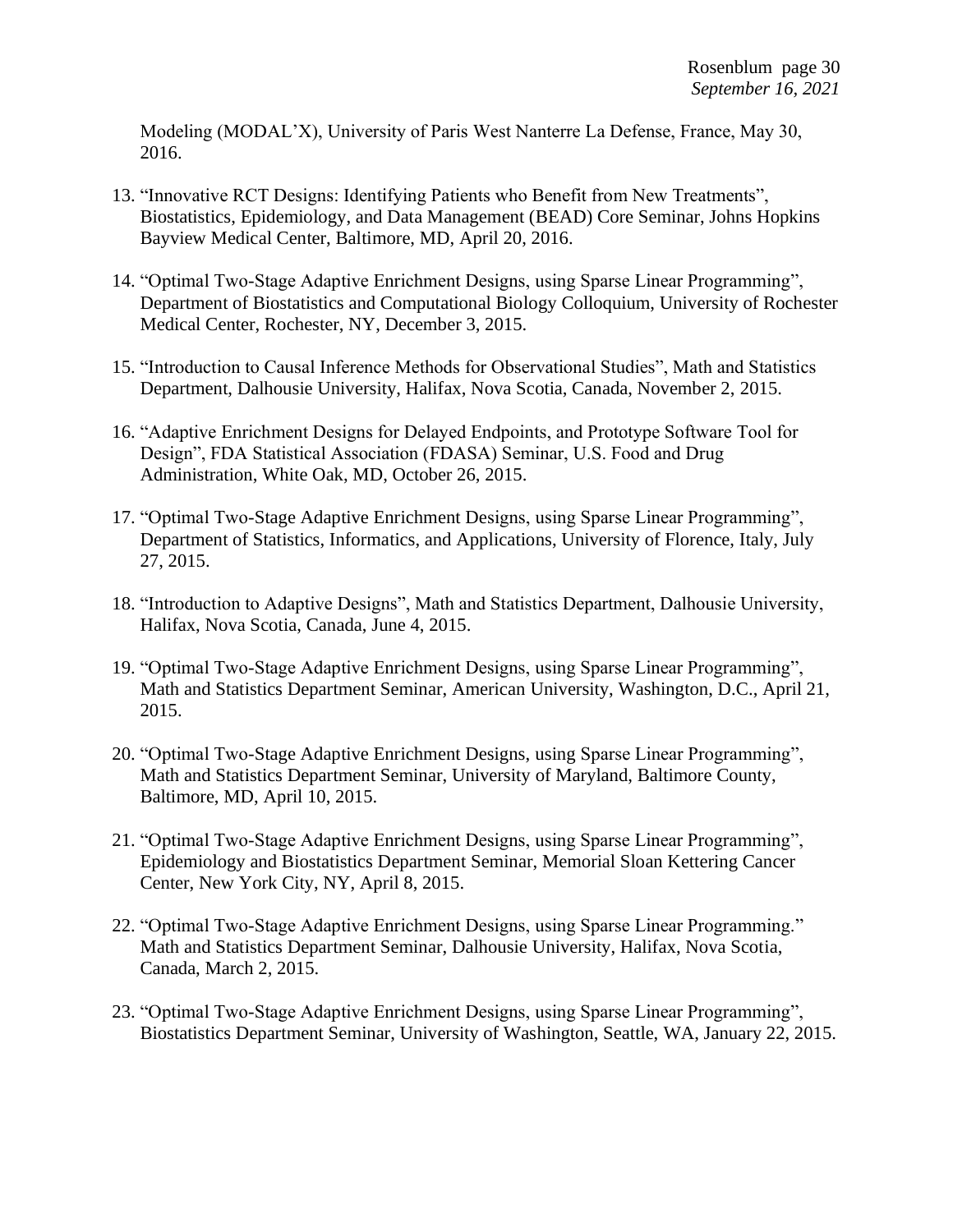- 24. "Optimal Tests of Treatment Effects for the Overall Population and Two Subpopulations in Randomized Trials, using Sparse Linear Programming", Harvard University, Biostatistics Department Seminar, Boston, MA, September 25, 2014.
- 25. "Optimal Tests of Treatment Effects for the Overall Population and Two Subpopulations in Randomized Trials, using Sparse Linear Programming", Columbia University, Biostatistics Department Seminar, New York City, NY, September 11, 2014.
- 26. "Optimal Tests of Treatment Effects for the Overall Population and Two Subpopulations in Randomized Trials, using Sparse Linear Programming", University of California, San Francisco, Epidemiology and Biostatistics Department Seminar, San Francisco, CA, August 28, 2014.
- 27. "Optimal Tests of Treatment Effects for the Overall Population and Two Subpopulations in Randomized Trials, using Sparse Linear Programming", University of California, Berkeley, Biostatistics Department Seminar, Berkeley, CA, August 27, 2014.
- 28. "Leveraging Prognostic Baseline Variables to Gain Precision in Randomized Trials," Math and Statistics Department Seminar, Dalhousie University, Halifax, Nova Scotia, Canada, August 20, 2014.
- 29. "Optimal Tests of Treatment Effects for the Overall Population and Two Subpopulations in Randomized Trials, using Sparse Linear Programming", Stanford Statistics Department Seminar, Stanford, CA, June 3, 2014.
- 30. "Optimal Tests of Treatment Effects for the Overall Population and Two Subpopulations in Randomized Trials, using Sparse Linear Programming", Math and Statistics Department Seminar, Dalhousie University, Halifax, Nova Scotia, Canada, April 3, 2014.
- 31. "Optimal Tests of Treatment Effects for the Overall Population and Two Subpopulations in Randomized Trials, using Sparse Linear Programming", Biostatistics Department Seminar, University of Minnesota, Minneapolis, MN, March 23, 2014.
- 32. "Optimal Tests of Treatment Effects for the Overall Population and Two Subpopulations in Randomized Trials, using Sparse Linear Programming", Indian Statistical Institute, Kolkata, India, January 21, 2014.
- 33. "Statistical Challenges in the Design and Analysis of Randomized Trials for Learning which Populations Benefit from Different Treatments" Center for Clinical Trials Seminar, Johns Hopkins University, Baltimore, MD, December 4, 2013.
- 34. "Some Statistical Ideas for Speeding Translation of Genomic Biomarkers to the Clinic," (Joint talk with Dr. Jeff Leek), Research Program in Quantitative Sciences Seminar, Division of Oncology Biostatistics/Bioinformatics, Kimmel Cancer Center, Johns Hopkins School of Medicine, Baltimore, MD, December 19, 2013.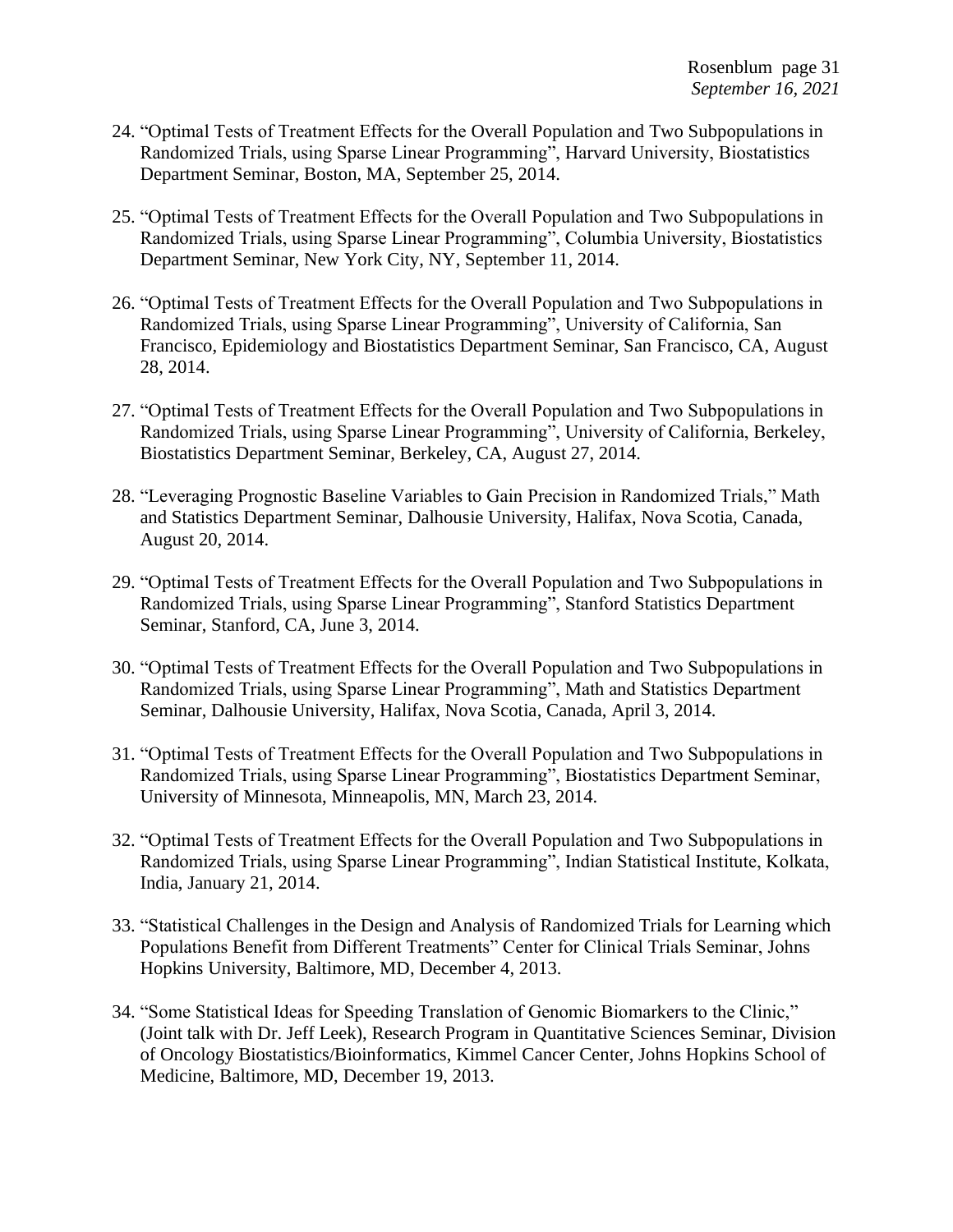- 35. "Optimal Tests of Treatment Effects for the Overall Population and Two Subpopulations in Randomized Trials, using Sparse Linear Programming", Biostatistics Research Branch Seminar Series, NIH/NIAID, Bethesda, MD, November 5, 2013.
- 36. "Statistical Challenges in Individualized Health", Johns Hopkins Institute for Computational Medicine, Baltimore, MD, October 30, 2013.
- 37. "Optimal Tests of Treatment Effects for the Overall Population and Two Subpopulations in Randomized Trials, using Sparse Linear Programming", Department of Biostatistics Seminar, University of North Carolina, Chapel Hill, October 23, 2013.
- 38. "Optimal Tests of Treatment Effects for the Overall Population and Two Subpopulations in Randomized Trials, using Sparse Linear Programming", Department of Biostatistics Seminar, University of Pennsylvania, Philadelphia, September 24, 2013.
- 39. "Optimal Clinical Trial Designs for Estimating Treatment Effects in Subpopulations," Welch Center for Prevention, Epidemiology and Clinical Research, Johns Hopkins University, Baltimore, MD, October 3, 2012.
- 40. "Optimal Confidence Intervals and Multiple Testing Procedures for Enrichment Clinical Trial Designs," Center for Devices and Radiological Health (CDRH), FDA, White Oak, MD, August 29, 2012.
- 41. "Improved Statistical Methods for Randomized Trials and Observational Studies," Center for Medical Technology Policy, Baltimore, MD, June 12, 2012.
- 42. "Targeted Maximum Likelihood Estimation for Dynamic Treatment Regimes," Workshop on Personalized Medicine, Harvard School of Public Health, Cambridge, MA, May 15, 2012.
- 43. "Optimal Confidence Intervals for Enrichment Clinical Trial Designs", Harvard University Biostatistics Department Causal Inference Seminar, May 2, 2012
- 44. "Confidence Intervals in Group Sequential Designs that Allow Changes to the Population Sampled Based on Interim Data," Brown University Center for Statistical Science, Providence, RI, March 26, 2012.
- 45. "Confidence Intervals in Group Sequential Designs that Allow Changes to the Population Sampled Based on Interim Data," Cornell University, Department of Statistical Science, February 22, 2012.
- 46. "Confidence Intervals in Group Sequential Designs that Allow Changes to the Population Sampled Based on Interim Data," Vanderbilt University, Department of Biostatistics, February 8, 2012.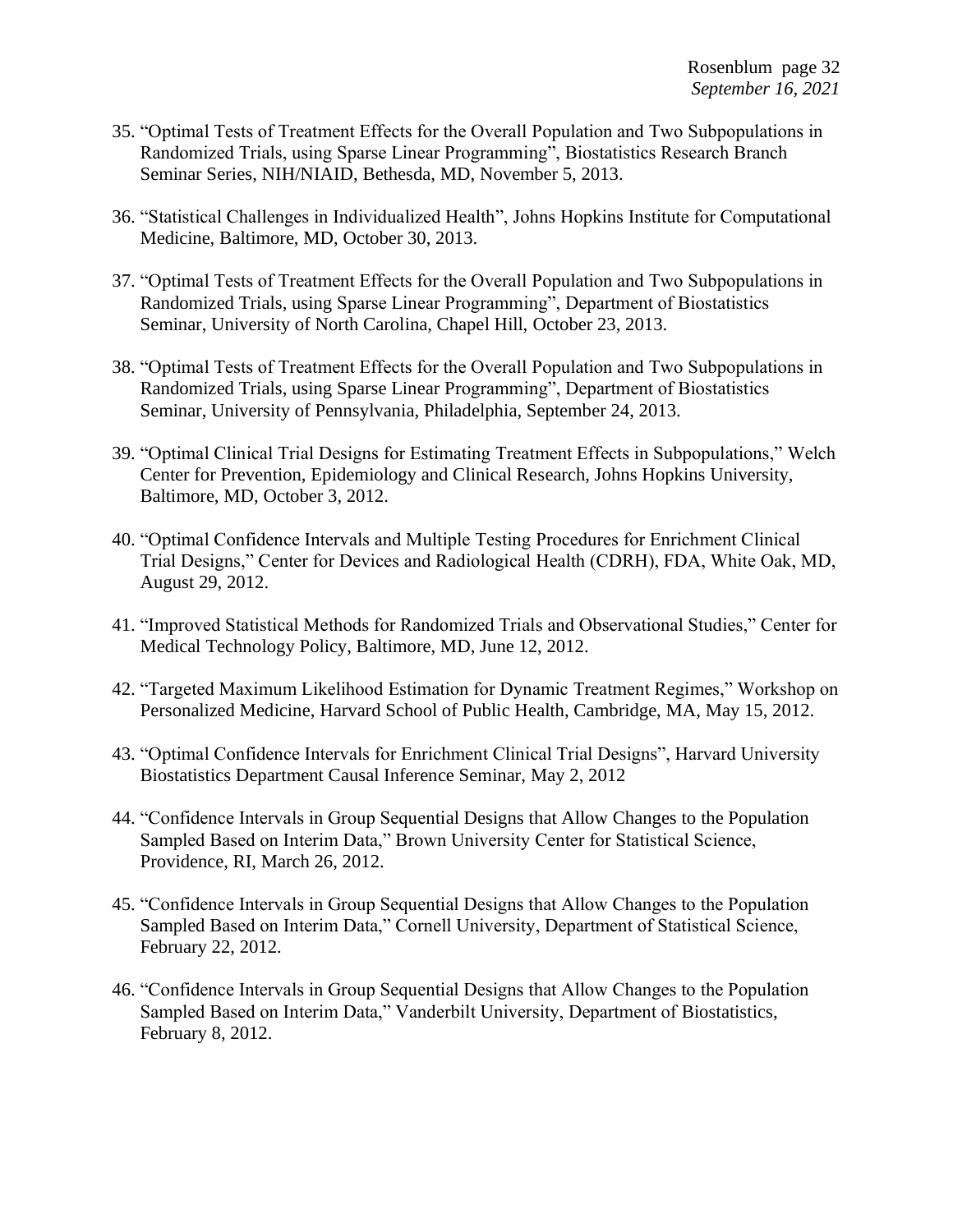- 47. "Confidence Intervals in Group Sequential Designs that Allow Changes to the Population Sampled Based on Interim Data," National Cancer Institute (NCI), Rockville, MD, November 14, 2011.
- 48. "Optimal Tests of Treatment Effects for the Overall Population and Two Subpopulations in Randomized Trials, using Sparse Linear Programming," Causal Inference Symposium, Dept. of Biostatistics, University of Pennsylvania, May 6, 2013.
- 49. "Targeted Maximum Likelihood Estimation for Dynamic Treatment Regimes," Causal Inference Seminar, Harvard School of Public Health, Cambridge, MA, May 2, 2011.
- 50. "Optimizing Randomized Trial Designs to Distinguish which Subpopulations Benefit from Treatment," Math/Statistics Department Seminar, U.S. Naval Academy, Annapolis, MD, April 27, 2011.
- 51. "Optimizing Randomized Trial Designs to Distinguish which Subpopulations Benefit from Treatment," Statistics Department Seminar, George Mason University, April 8, 2011.
- 52. "Randomized Trial Designs that Allow Preplanned Adaptations," The Department of Surgery Research Seminar, Johns Hopkins School of Medicine, November 18, 2010.
- 53. "Optimizing Randomized Trial Designs to Distinguish which Subpopulations Benefit from Treatment", McGill University Department of Epidemiology, Biostatistics & Occupational Health, Biostatistics Seminar, Montreal, Quebec, November 2, 2010.
- 54. "Optimizing Group Sequential Designs that Allow with Changes to Population Sampled Based on Interim Data," FDA, White Oak, MD, May 6, 2010.
- 55. "Optimizing Group Sequential Designs that Allow with Changes to Population Sampled Based on Interim Data," Seminar in Applied Math Department (MAP5) University of Paris Descartes, Paris, France, March 26, 2010.
- 56. "Targeted Maximum Likelihood Estimation Applied to Marginal Structural Models", Causal Inference Seminar, Johns Hopkins Bloomberg School of Public Health, Johns Hopkins University, November 17, 2009.
- 57. "Estimating Direct Effects of New HIV Prevention Methods. Focus: the MIRA Trial." Department of Epidemiology Seminar, Johns Hopkins Bloomberg School of Public Health, Johns Hopkins University, November 16, 2009.
- 58. "Optimizing Group Sequential Designs that Allow with Changes to Population Sampled Based on Interim Data", Seminar of Applied Math and Statistics Department, Johns Hopkins University, October 1, 2009.
- 59. "Adaptive Designs in Group Sequential Trials with Changes to Population Sampled", Center for AIDS Prevention Studies, University of California, San Francisco, CA, May 22, 2009.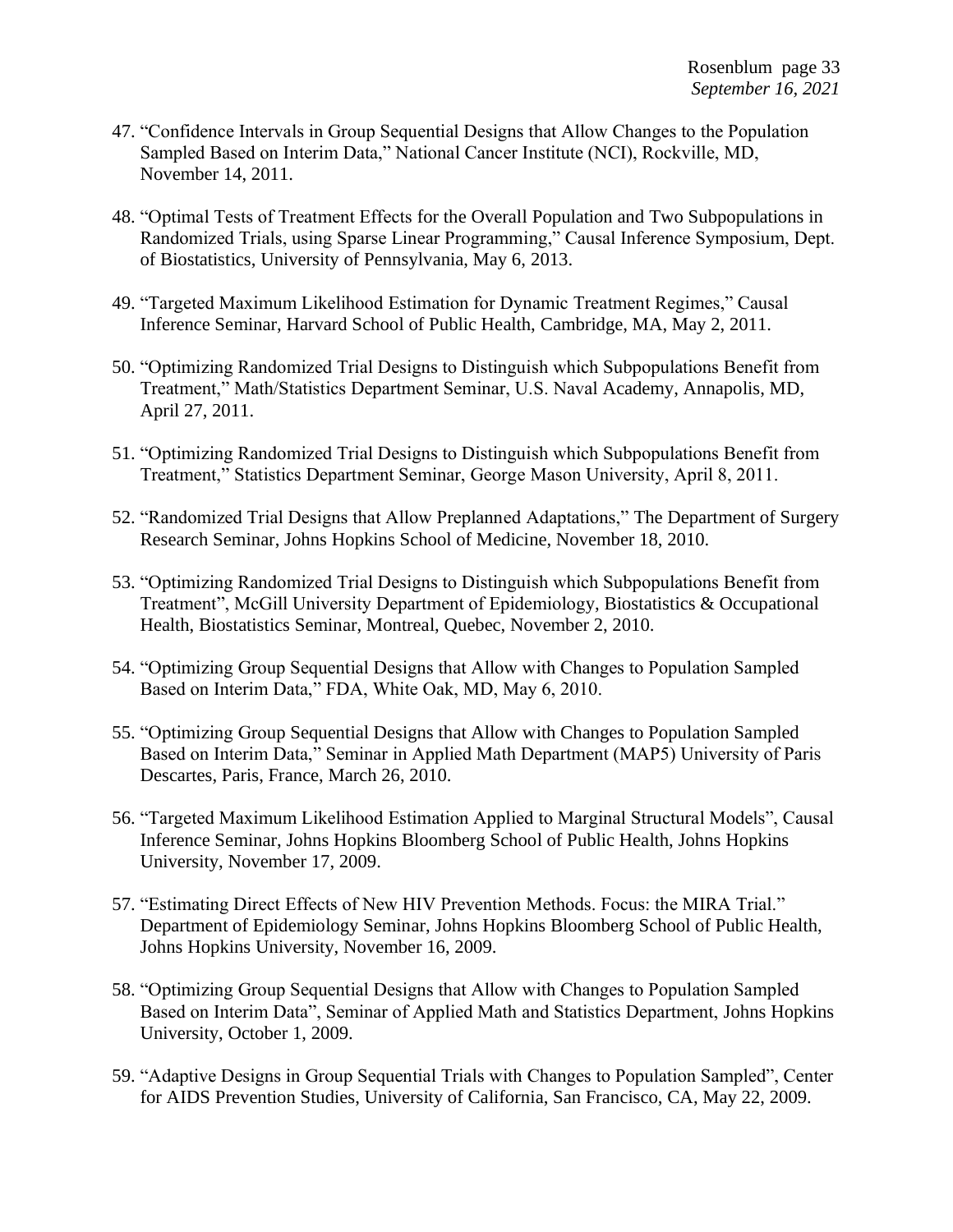- 60. "Using Regression Models to Analyze Randomized Trials: Asymptotically Valid Hypothesis Tests Despite Incorrectly Specified Models." University of Maryland School of Public Health, Department of Epidemiology and Biostatistics Seminar, College Park, MD. February 25, 2009.
- 61. "Using Regression Models to Analyze Randomized Trials: Asymptotically Valid Hypothesis Tests Despite Incorrectly Specified Models." Biostatistics Research Branch Seminar, NIAID (NIH), Bethesda, MD. February 24, 2009.
- 62. "Using Regression Models to Analyze Randomized Trials: Asymptotically Valid Hypothesis Tests Despite Incorrectly Specified Models." Harvard School of Public Health, Department of Biostatistics Seminar, Cambridge, MA. February 17, 2009.
- 63. "Using Regression Models to Analyze Randomized Trials: Asymptotically Valid Hypothesis Tests Despite Incorrectly Specified Models." Columbia School of Public Health, Department of Biostatistics Seminar, New York, NY. February 13, 2009.
- 64. "Using Regression Models to Analyze Randomized Trials: Asymptotically Valid Hypothesis Tests Despite Incorrectly Specified Models." Johns Hopkins Bloomberg School of Public Health, Department of Biostatistics Seminar, Baltimore, MD. February 11, 2009.
- 65. "Using Regression Models to Analyze Randomized Trials: Asymptotically Valid Hypothesis Tests Despite Incorrectly Specified Models." University of Pennsylvania Department of Statistics Seminar, Philadelphia, PA. February 4, 2009.
- 66. "Using Regression Models to Analyze Randomized Trials: Asymptotically Valid Hypothesis Tests Despite Incorrectly Specified Models." Boston University Department of Mathematics and Statistics Seminar, Boston, MA. January 29, 2009.
- 67. "Using Regression Models to Analyze Randomized Trials: Asymptotically Valid Hypothesis Tests Despite Incorrectly Specified Models." Department of Biostatistics Seminar, University of Michigan, Ann Arbor, MI. January 22, 2009.
- 68. "Using Regression Models to Analyze Randomized Trials: Asymptotically Valid Hypothesis Tests Despite Incorrectly Specified Models." University of California, Davis, Department of Statistics Seminar, Davis, CA. May 1, 2008.
- 69. "Using Regression Models to Analyze Randomized Trials: Asymptotically Valid Hypothesis Tests Despite Incorrectly Specified Models", University of California, Berkeley, Statistics Colloquium, Berkeley, California. February 26, 2008.
- 70. "Estimating Direct Effects of New HIV Prevention Methods. Focus: the MIRA Trial." Fred Hutchinson Cancer Research Center, Seattle, Washington. January 13, 2008.